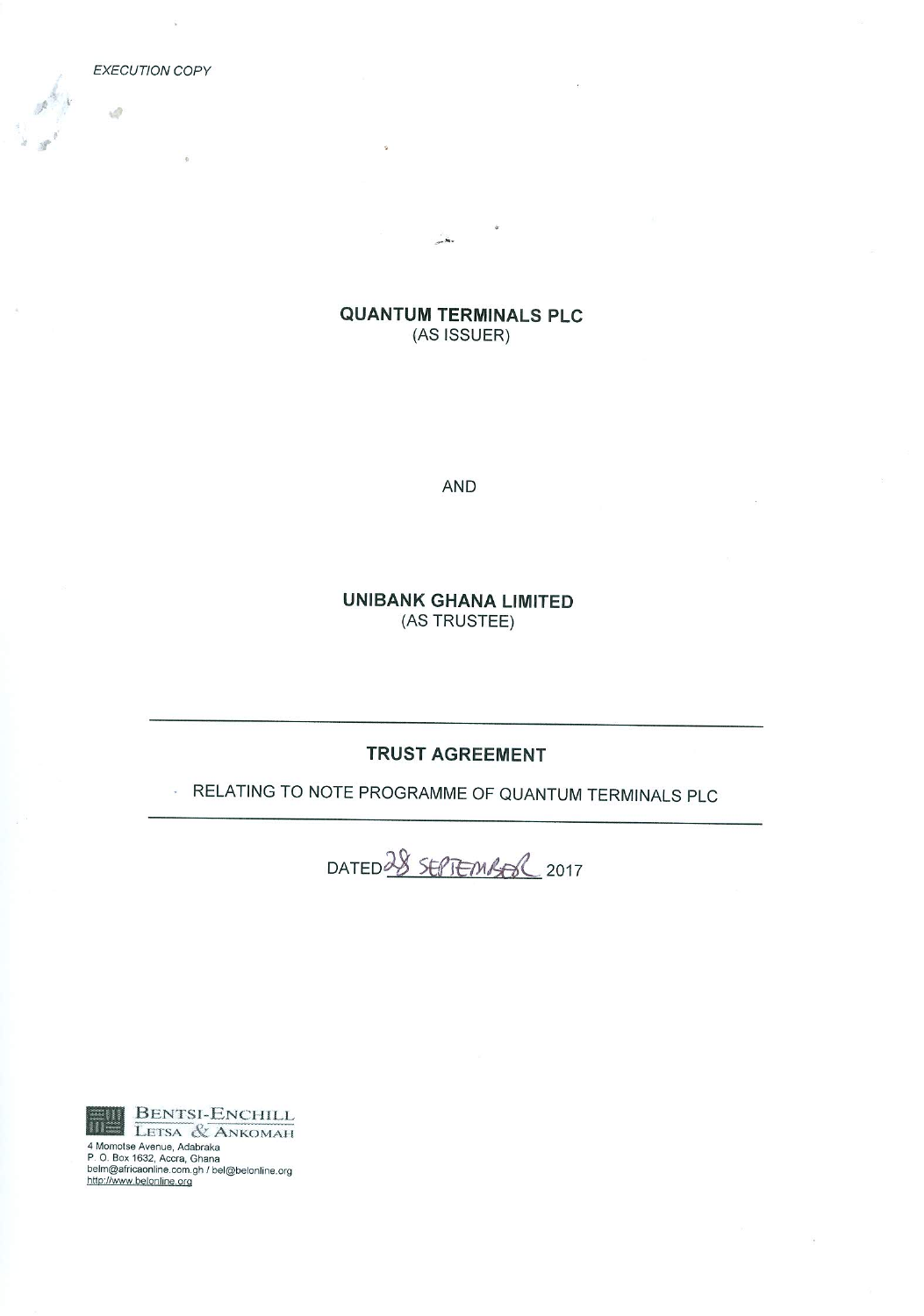# **TABLE OF CONTENTS**

| 1 <sub>1</sub>  |  |
|-----------------|--|
| 2.              |  |
| 3.              |  |
| 4.              |  |
| 5.              |  |
| 6.              |  |
| 7.              |  |
| 8.              |  |
| 9.              |  |
| 10.             |  |
| 11.             |  |
| 12 <sup>7</sup> |  |
| 13.             |  |
| 14.             |  |
| 15.             |  |
| 16.             |  |
|                 |  |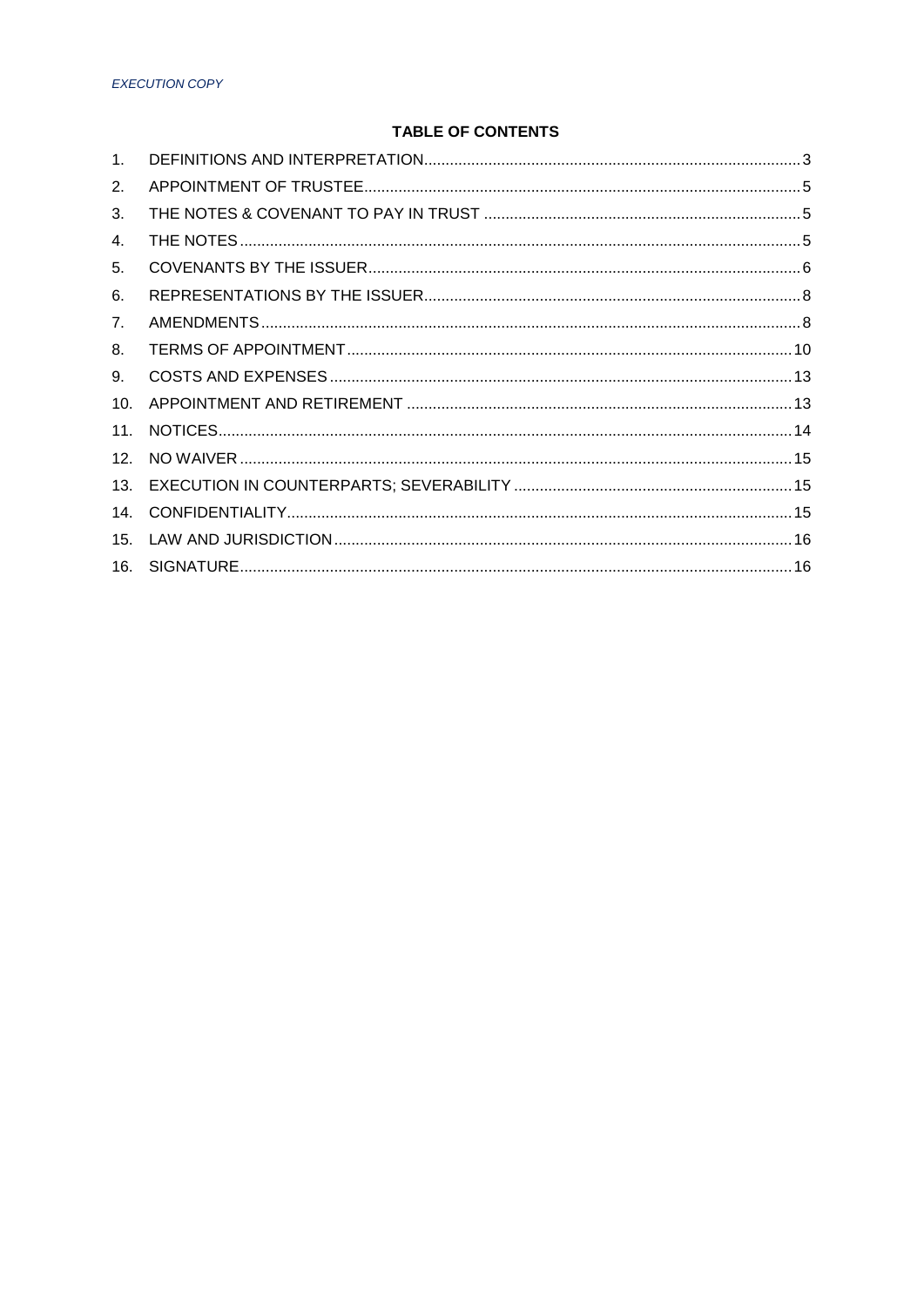$GRA | 235A | 2017$ 

THIS TRUST AGREEMENT is made this \_\_\_\_\_\_ day of \_\_\_\_\_\_\_\_\_\_\_\_\_\_\_\_\_\_\_ 2017

## **BETWEEN**

QUANTUM TERMINALS PLC, a public limited liability company incorporated under the laws  $(1)$ of Ghana with registration number PL000372016 and whose registered office is at H/No. E17/9 Ablade, Kanda, Accra (the "Issuer");

#### **AND**

UNIBANK GHANA LIMITED, a private limited liability company incorporated under the laws  $(2)$ of Ghana with registration number CS032392016 and whose registered office is on the 13th Floor of the World Trade Centre Building, Accra, Ghana (the "Trustee").

#### **WHEREAS:**

- The Issuer wishes to establish a note programme to raise GHS 140,000,000 (the "Note  $(A)$ Programme") for the purpose of refinancing its existing indebtedness towards Standard Chartered Bank and Standard Chartered Bank Ghana Limited and funding its general corporate purposes on the terms and conditions set out in the Prospectus (as defined below).
- The Issuer intends to apply for listing of the notes to be issued under the Notes Programme  $(B)$ (the "Notes") on the Ghana Fixed Income Market (the "GFIM").
- By resolutions dated September 20, 2016, the board of directors and the shareholders,  $(C)$ respectively, of the Issuer have approved the establishment of the Note Programme and the listing of the Notes on the GFIM.
- The Trustee has agreed to act as trustee for the Noteholders under the Note Programme and  $(D)$ any related security or guarantee in accordance with the terms of this Agreement.

## IT IS AGREED as follows:

#### DEFINITIONS AND INTERPRETATION  $1.$

#### **Definitions**  $1.1$

Words and expressions defined in the Prospectus and the Conditions shall, unless expressly defined in this Agreement or the context otherwise requires, have the same meanings when used in this Agreement. In addition, the following definitions apply:

"Affiliate" means in relation to a person:

- a subsidiary of that person;  $(a)$
- a holding company of that person; or  $(b)$
- any other subsidiary of that holding company;  $(c)$

"Agency Agreement" means the agency agreement dated on or around the date of the Agreement and made between the Issuer, the CSD and the Trustee, under which the Issuer appoints the CSD as transfer agent, calculation agent and registrar and the Trustee as paying agent and paying bank in relation to the Notes;

"Agreement" means this trust agreement and the schedules (as from time to time modified in accordance with the provisions contained herein) and (unless the context requires otherwise) includes any document executed in accordance with the provisions hereof (as from time to time modified as aforesaid) and expressed to be supplemental hereto;

"Authorised Signatory" means any Director or officer of the Issuer notified to the Trustee by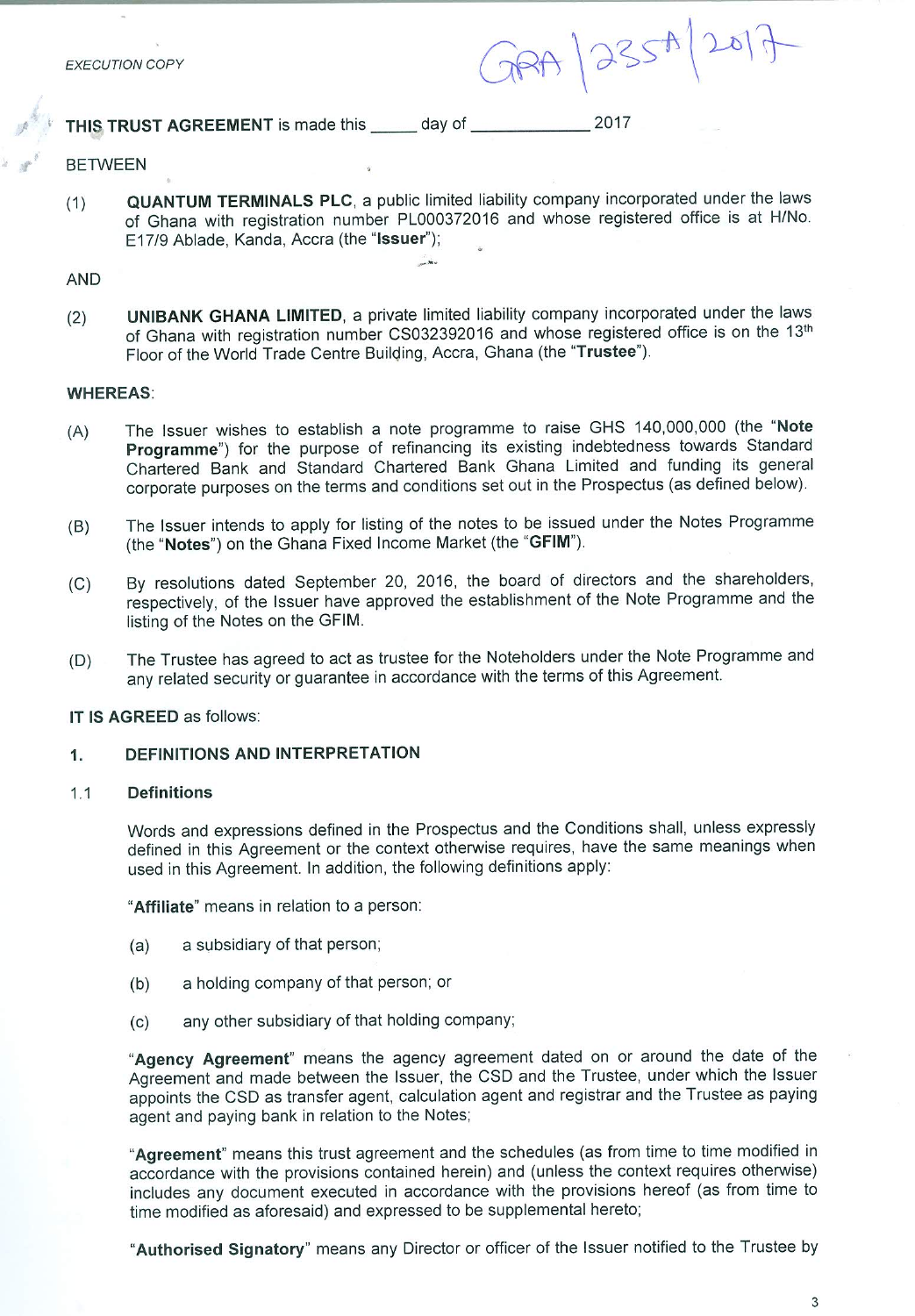the Issuer as being an authorised signatory;

"**Business Day**" means, a day (other than a Saturday or Sunday or official public holiday) on which banking institutions are generally open for the conduct of business in Ghana;

"**Competent Authority**" means any national, city, town, municipal or other local governmental department, commission, board, bureau, agency, authority or instrumentality of a jurisdiction applicable to the relevant Party or its operations, as applicable, or any political subdivision thereof, and any person exercising executive, legislative, judicial, regulatory or central bank (or any person that exercises the functions of the central bank) or administrative functions of, or pertaining to, any of the foregoing entities, having jurisdiction over the relevant Party;

"**Conditions**" means the terms and conditions of the Notes (as amended, modified or supplemented from time to time), which are contained in the Prospectus, and which are set out in Schedule 2 (*Conditions of the Notes*);

"**CSD**" means the Central Securities Depository (Ghana) Limited, a company incorporated in Ghana and operating as a central securities depository;

"**Director**" means any director of the Issuer from time to time;

"**Global Note Certificate**" means a certificate evidencing title to the issued Notes under the Note Programme issued in respect of a series or tranche of Notes substantially in the form of the draft certificate, as set out in Schedule 1 (*Form of Global Note Certificate*);

"**Party**" means a party to this Agreement and "**Parties**" shall be construed accordingly;

"**Payment Date**" means each Interest Payment Date or Redemption Date;

"**Person**" means an individual, corporation (including a business trust), partnership, joint venture, association, joint stock company, trust (including any beneficiary thereof), unincorporated association or government or any agency or political subdivision thereof;

"**Programme Documents**" means the Prospectus, any Applicable Pricing Supplement, this Agreement, the Agency Agreement and any documents specified as such by the Trustee, and "**Programme Document**" means any one of them, as evident from the context;

"**Prospectus**" means the prospectus prepared by the Issuer in connection with the Note Programme and dated on or about the date of this Agreement, as amended, modified or supplemented from time to time;

"**Register**" means the register of the Noteholders maintained by the CSD in electronic form;

"**Regulations**" means the regulations of the Issuer (as amended from time to time, in accordance with the Companies Act, 1963 (Act 179));

"**SEC**" means the Securities and Exchange Commission of Ghana;

"**Special Resolution**" has the meaning set out in Schedule 3 (*Provisions for meetings of the Noteholders*); and

"**Written Resolution**" means a resolution in writing signed by or on behalf of all Noteholders who for the time being are entitled to receive notice of a meeting in accordance with the provisions of this Agreement, whether contained in one document or several documents in like form, each signed by or on behalf of one or more such Noteholders.

#### 1.2 **Interpretation**

In this Agreement: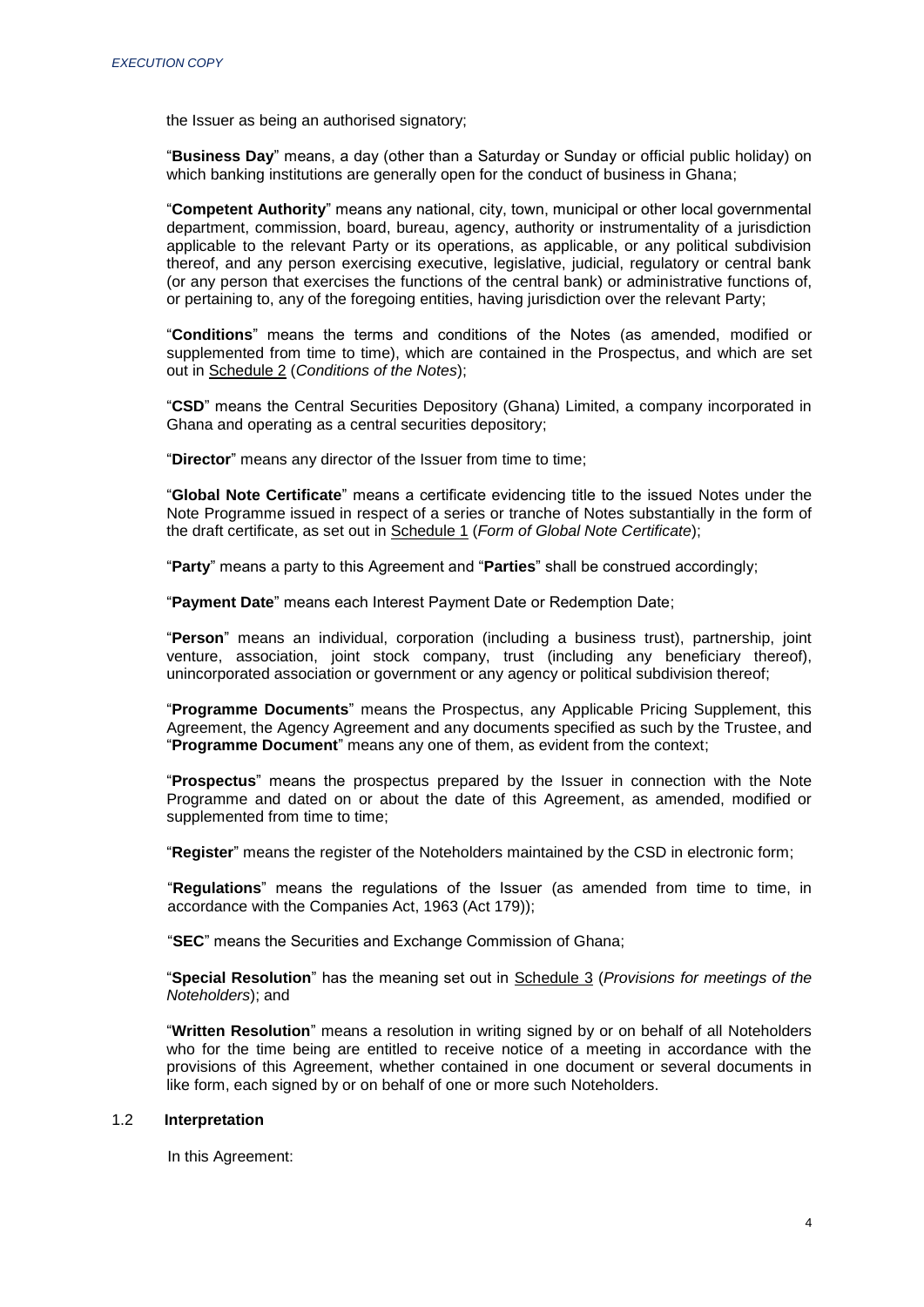- (a) *statutory modification:* references to any provision of any statute shall be deemed also to refer to any statutory modification or re-enactment thereof or any statutory instrument, order or regulation made thereunder or under such modification or reenactment;
- (b) *tax:* references to costs, charges or expenses shall include any value added tax or similar tax charged or chargeable in respect thereof;
- (c) *replacements, etc.:* references to any party to any Programme Document shall include any replacement, additional or substitute Person acting in the relevant capacity pursuant to the terms of such Programme Document;
- (d) *headings*: the headings and sub-headings are for ease of reference only and shall not affect the construction of this Agreement; and
- (e) *general*: unless the context otherwise requires, words importing the singular, include the plural and *vice versa*, words importing the masculine gender include the feminine and words importing persons include corporate bodies.

## <span id="page-4-0"></span>**2. APPOINTMENT OF TRUSTEE**

The Issuer hereby appoints the Trustee as trustee for the Noteholders upon the terms and subject to the conditions set forth in this Agreement for the purposes of the Note Programme and any related security or guarantee, and the Trustee hereby accepts such appointment.

## <span id="page-4-1"></span>**3. THE NOTES & COVENANT TO PAY IN TRUST**

- 3.1 **The Notes:** Subject to satisfaction of the conditions precedent set forth in Schedule 4 (*Conditions Precedent*), the Notes shall be issued under each Applicable Pricing Supplement up to an aggregate principal amount of GHS 140,000,000 and subject to the Conditions.
- 3.2 **Covenant to pay in trust**: Subject to the Notes and the Programme Documents, the Issuer covenants with the Trustee that it will, as and when any sum becomes due and payable in respect of the Notes, whether by way of principal, interest or otherwise, on the Payment Date specified in the Notes and the Applicable Pricing Supplement, and until all such payments (after, as well as before any judgment or other order of any court of competent jurisdiction) are duly made, unconditionally pay or procure to be paid to or to the order of the Trustee, such amount on each such date, provided that:
	- 3.2.1 if any payment in respect of the Notes is made after the Payment Date, payment shall be deemed not to have been made until the full sum is paid to the Noteholders; and
	- 3.2.2 in any case where payment of the whole or any part of any sum due in respect of any Note is improperly withheld or refused by the Payment Date, interest shall accrue on the whole or such part of such principal and/or interest from the date of such withholding or refusal at a default rate of one percent (1%) above the Interest Rate until the date on which such sum due is paid to the Noteholders.

The Trustee will hold the benefit of this covenant and the covenant in Clause 5.1.1 *(Compliance with documents)* on trust for the Noteholders.

## <span id="page-4-2"></span>**4. THE NOTES**

- 4.1 **Form of the Notes**: Each Note will be in registered form and electronically maintained by the CSD.
- 4.2 **Signature**: The definitive Global Note Certificate issued in respect of each Series or Tranche of Notes will be signed by a duly authorised signatory designated by the Issuer.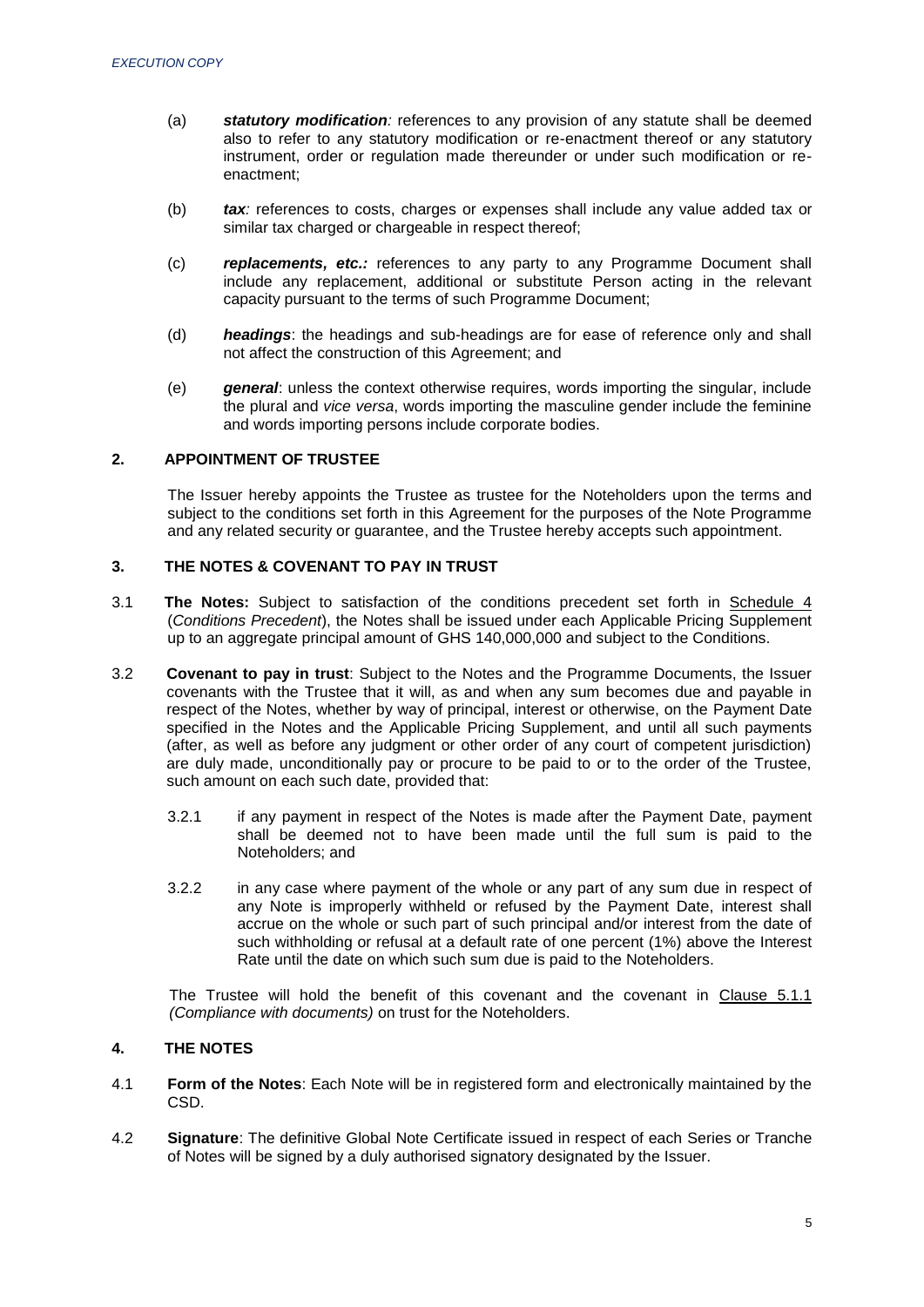- 4.3 **Entitlement to treat Noteholder as owner**: The Issuer, the Trustee, and the CSD may deem and treat the Noteholder whose name is entered in the Register as the absolute owner of such Note and, except as ordered by a court of competent jurisdiction or as required by Applicable Laws, the Issuer, the Trustee and the CSD shall not be affected by any notice to the contrary. All payments made to any such Noteholder shall be valid and, to the extent of the sums so paid, effective to satisfy and discharge the liability for the moneys payable upon the Notes.
- 4.4 **Transfers:** Any Noteholder may transfer its interest in a Note only pursuant to and in accordance with the relevant transfer provisions under the Conditions.

## <span id="page-5-0"></span>**5. COVENANTS BY THE ISSUER**

- 5.1 **Positive covenants**: The Issuer hereby covenants with the Trustee that, for so long as any of the Notes remains outstanding or any amount remains due and unpaid by it under the Programme Documents, it will:
	- 5.1.1 *compliance with documents:* comply with those provisions of this Agreement, the Notes and the Programme Documents which are expressed to be binding on it, and to perform and observe the same and not make any amendment or modification thereto or agree to waive or authorise any breach thereof without the prior written consent of the Trustee (and any person so specified in an Applicable Pricing Supplement) and the approval of a Special Resolution of the Noteholders. The Notes are subject to the provisions contained in this Agreement, all of which shall be binding upon the Issuer, the Noteholders and all Persons claiming through or under them respectively;
	- 5.1.2 *consents and approvals*: use its reasonable endeavours to obtain, comply with the terms of and do all that is necessary to maintain in full force and effect its corporate existence and all authorisations, approvals, permits, licenses and consents required in or by the laws and regulations of Ghana and any other Applicable Laws to enable it to enter lawfully into and perform its obligations under each Programme Document to which it is a party;
	- 5.1.3 *books of account:* at all times keep and procure the keeping of books of account as may be necessary to comply with all Applicable Laws and to enable the financial statements of the Issuer to be prepared and furnish to the Trustee or the Trustee's agent copies of the books of account;
	- 5.1.4 *financial statements and general information*: (i) deliver to the Trustee, audited financial statements for such financial year (audited in accordance with International Financial Reporting Standards as applicable in Ghana ("**IFRS**") and audited by an internationally recognised firm of independent auditors) within 90 clear days after the end of each financial year and (ii) give the Trustee or the Trustee's agent access to its premises, files and documents, and provide assistance in relation to any visit and inspection that the Trustee or the Trustee's agent shall decide to conduct, subject to receiving reasonable notice of such visit or inspection provided that it is not prohibited by law from disclosing the information. For the avoidance of doubt, the Trustee shall be entitled to conduct such visits and inspections only upon the occurrence of any Event of Default and only during business hours;
		- 5.1.5 *insurance*: (i) insure and keep insured with reputable independent insurance companies or underwriters all its property and assets of an insurable nature and which property and assets are customarily insured against all material risks normally insured against by Persons carrying on the same class of business as that carried on by it; (ii) promptly pay all premiums and do all other things necessary to maintain the insurances required to be taken out and maintained by it pursuant to paragraph (i) *above*; and (iii) upon the Trustee's request, provide copies of each insurance policy required pursuant to this clause;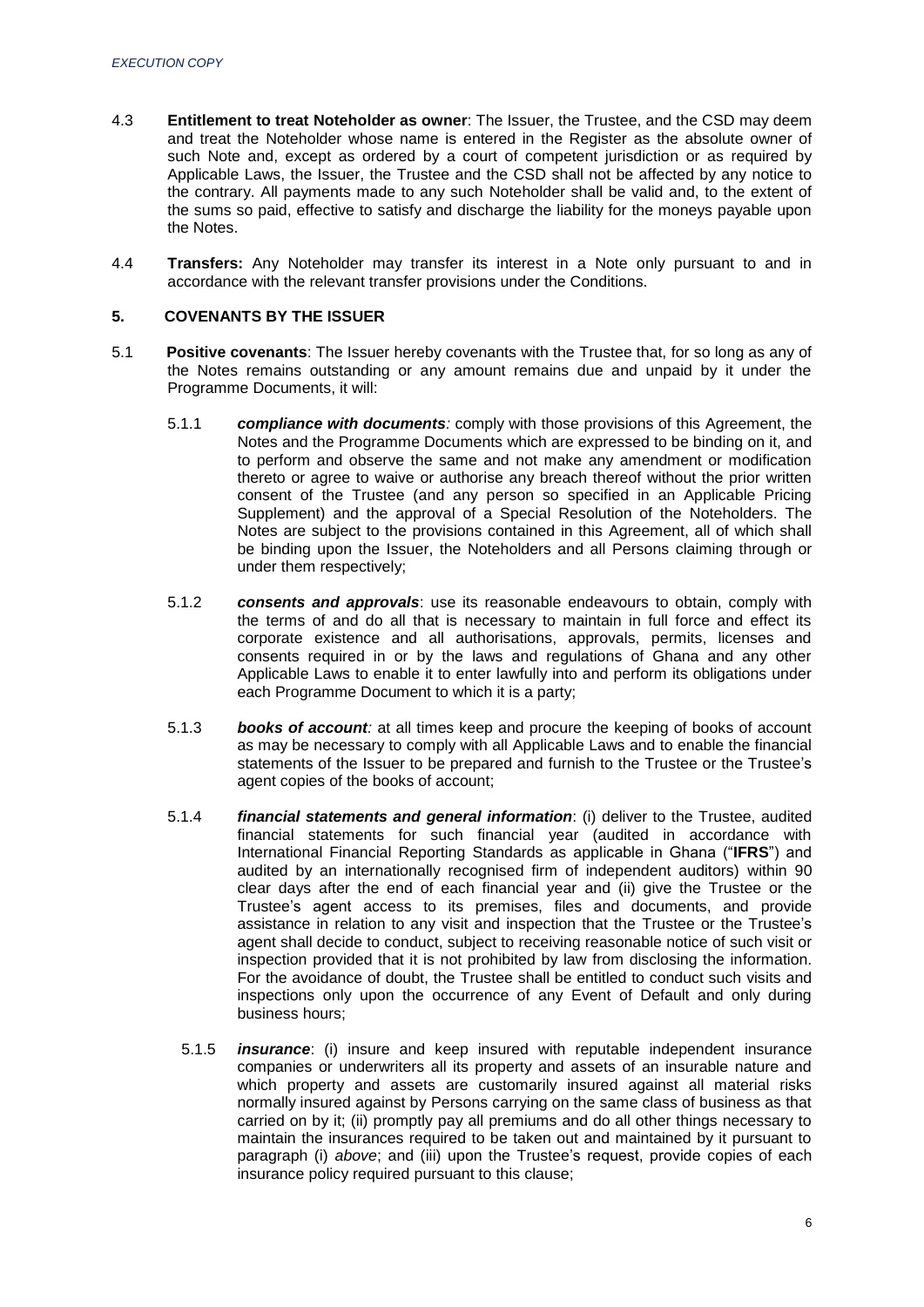- 5.1.6 *notice of Event of Default*: deliver to the Trustee, upon the occurrence of an Event of Default (or an event, which, with the passage of time, would become an Event of Default), within fifteen (15) Business Days a certificate setting forth the details thereof;
- 5.1.7 *notices and circulars*: deliver to the Trustee, within five (5) Business Days of issue, copies of any notice, statement or circular issued to its shareholders and within five (5) Business Days of the date of the resolution, copies of resolutions passed by its shareholders;
- 5.1.8 *further assurances:* so far as permitted by Applicable Laws, use reasonable endeavours to execute all such further documents and do all such further acts and things as may be necessary at any time or times in the reasonable opinion of the Trustee to give effect to the provisions of this Agreement and the Programme Documents;
- 5.1.9 *payments:* pay all sums payable by it under this Agreement without set-off, counterclaim, deduction or withholding, unless otherwise compelled by law; and
- 5.1.10 *compliance with laws:* ensure that all transactions to be effected hereunder shall comply with all Applicable Laws and regulations for the purposes of any relevant Notes and the relevant Programme Documents and that all necessary consents and approvals of, and registrations and filing with, any such authority in connection therewith are obtained and maintained in full force and effect and copies thereof are supplied promptly to the Trustee.
- 5.2 **Negative Covenants**: The Issuer agrees that, without the prior written consent of the Trustee, which consent shall not be unreasonably withheld, it will:
	- 5.2.1 *negative pledge*: so long as any Note remains outstanding, not create, incur, assume or permit to arise or subsist any Encumbrance other than a Permitted Encumbrance upon the whole or any part of its undertakings, assets or revenues, present or future, to secure any Financial Indebtedness unless, at the same time or prior thereto, the Issuer's obligations under the Notes:
		- (a) are secured equally and rateably therewith, to the satisfaction of the Trustee;
		- (b) have the benefit of such other arrangement as (i) the Note Trustee shall (in its absolute discretion) deem to be not materially less beneficial to the affected Noteholders or (ii) as shall be approved by a Special Resolution of the affected Noteholders,

For the avoidance of doubt, the negative pledge shall not apply to any Encumbrance created in relation to the Early Power Loan, any guarantor under the first Series or Tranche or as indicated under an Applicable Pricing Supplement.

- 5.2.2 *no action to affect programme documents*: not take, or knowingly permit to be taken, any action that would terminate, or discharge or prejudice the validity or effectiveness of, any of the Programme Documents or the validity, effectiveness or priority of any Encumbrances created thereby; and/or
- 5.2.3 *no appointment of receiver, liquidator, trustee, etc.*: not take, or knowingly permit to be taken, any action to appoint a receiver, liquidator, trustee or similar official or otherwise to commence bankruptcy, liquidation or insolvency proceedings or take any dissolution or winding-up action.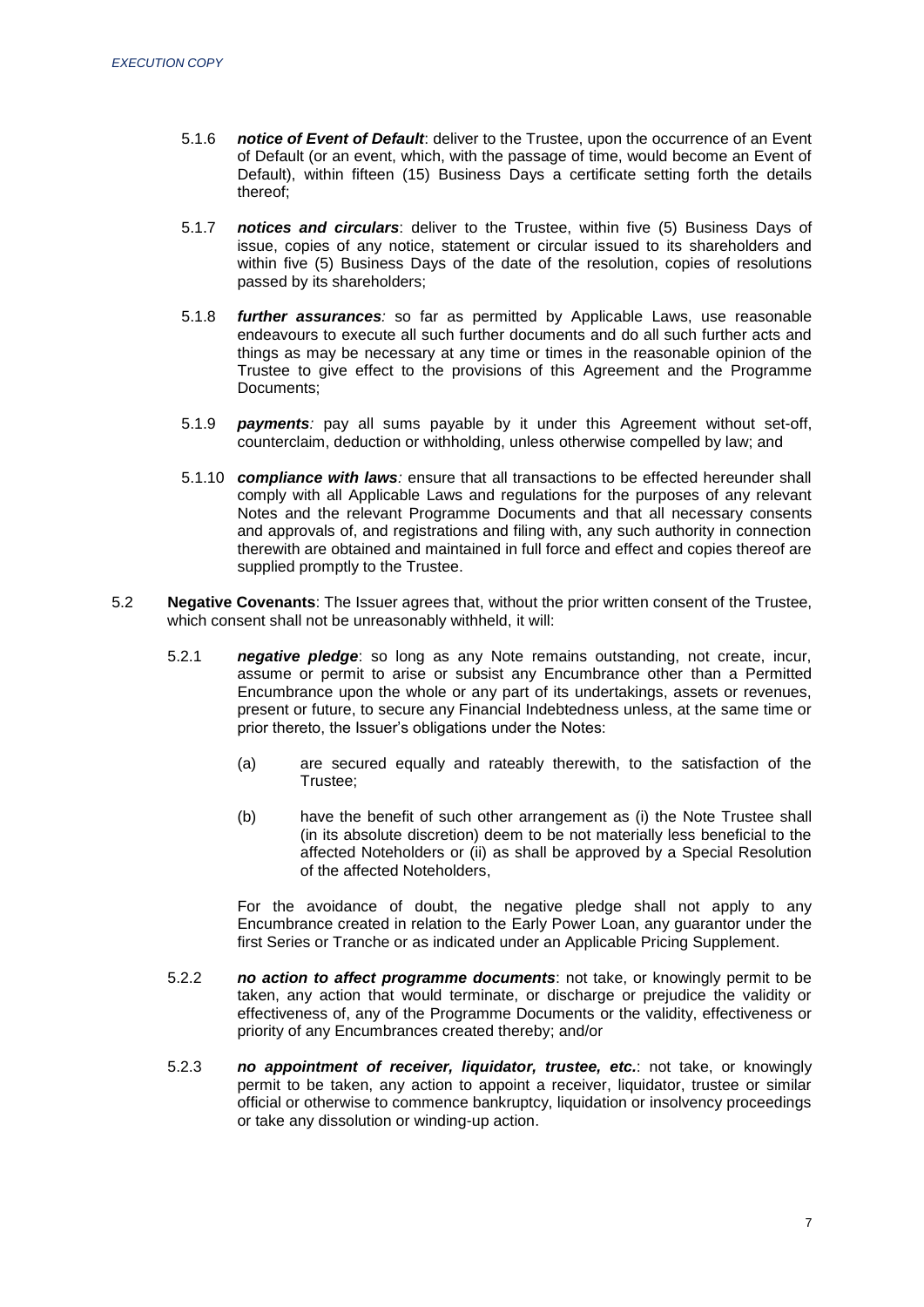## <span id="page-7-0"></span>**6. REPRESENTATIONS BY THE ISSUER**

- 6.1 The Issuer makes the representations and warranties customary for transactions of this type and on which the Trustee, on behalf of itself and the Noteholders, may rely, including, without limitation, the following:
	- 6.1.1 it is duly incorporated and in good standing under Ghanaian law and has full power and authority to enter into the transactions contemplated by the Programme Documents to which it is a party;
	- 6.1.2 its execution and delivery of the Programme Documents to which it is a party are within its powers, have been duly authorised by all necessary action (including shareholder action) and require no action by or in respect of, or filing with, any governmental authority, except such as have been taken or made before the Issue Date;
	- 6.1.3 each of the Programme Documents to which it is a party has been duly executed and delivered by it and constitutes legal, valid and binding obligations, which are enforceable (subject to customary bankruptcy exceptions) in accordance with their terms;
	- 6.1.4 the execution and delivery of, and performance of, its obligations under the Programme Documents to which it is a party will not contravene, or constitute a default under, any Applicable Laws or any agreement, instrument or other undertaking to which it is a party or the provisions of its Regulations;
	- 6.1.5 it is in compliance with all Applicable Laws except to the extent that the failure to comply therewith could not be reasonably likely to have a material adverse effect on the Noteholders or its ability to comply with its obligations under the Programme Documents;
	- 6.1.6 to the best of its knowledge, other than as described in the Prospectus, there is no adverse material litigation or administrative proceeding before any court, tribunal or governmental body with respect to it or its operations or projects in Ghana;
	- 6.1.7 it has no knowledge of any existing tax claim or labour claim which, if determined adversely to it, would have a material adverse effect on its ability to perform its obligations under the Programme Documents;
	- 6.1.8 there exists no Event of Default as at the date of the Programme Documents;
	- 6.1.9 it has paid all taxes relating to its business and under all applicable Programme Documents which it is required to have paid, except for any tax payment which is being contested by it or on its behalf in good faith and by appropriate means and for which adequate reserves have been established to the extent required by IFRS; and
	- 6.1.10 it has all corporate power and all material governmental licenses, authorisations, consents, and approvals required to carry on its business as now conducted, except where failure to have such licences, authorisations, consents, and approvals would not have a material adverse effect on its business.
- 6.2 The Issuer makes the representations and warranties herein on the Agreement Date and on each Issue Date.

## <span id="page-7-1"></span>**7. AMENDMENTS**

#### 7.1 **Waiver**

The Trustee may, without the approval of Noteholders and without prejudice to its rights in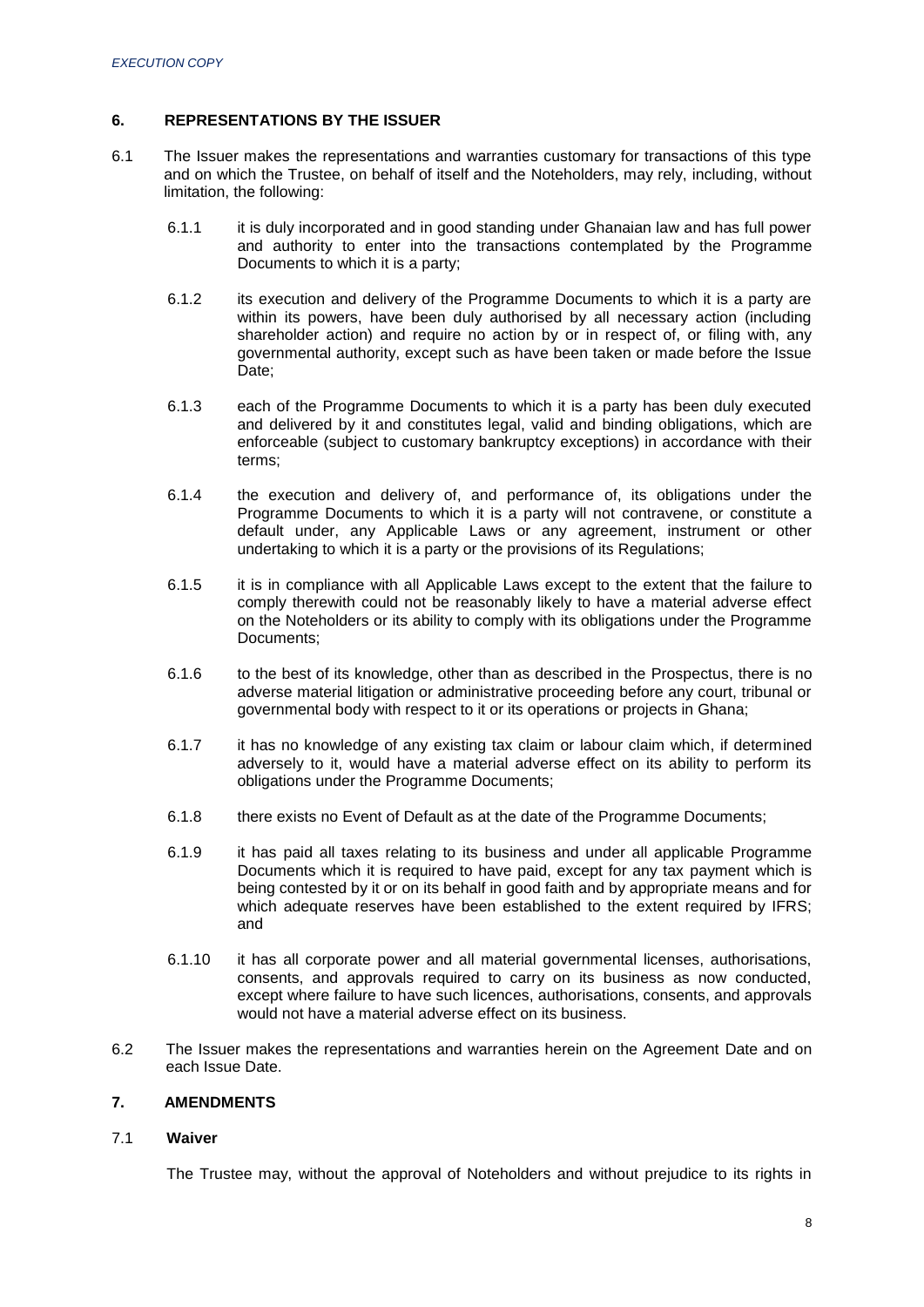respect of any subsequent breach, condition, event or act, from time to time and at any time, but only if and in so far as in its opinion the interests of the Noteholders shall not be materially prejudiced thereby, authorise or waive (on any terms and conditions as shall seem expedient to it) any proposed breach or breach of any of the covenants or provisions contained in the Notes, this Agreement or any Programme Document or determine that any Event of Default shall not be treated as such for the purposes of this Agreement; any such authorisation, waiver or determination shall be binding on the Noteholders and, unless the Trustee otherwise agrees, the Trustee shall cause such authorisation, waiver or determination to be notified to the Noteholders as soon as practicable thereafter in accordance with the Conditions.

#### 7.2 **Modifications**

- 7.2.1 Subject to the prior approval of the SEC (and any person so specified in an Applicable Pricing Supplement), any proposal to:
	- (a) amend the Maturity Dates or Redemption Dates of any of the Notes, or any Interest Payment Date on the Notes;
	- (b) reduce or cancel the nominal amount of, or any premium payable on, redemption of the Notes;
	- (c) reduce the Interest Rate/s in respect of the Notes or to vary the method or basis of calculating the Interest Rate/s or amount of interest or the basis for calculating any Interest in respect of the Notes;
	- (d) reduce any minimum Interest Rate and/or maximum Interest Rate, if a minimum Interest Rate and/or a maximum Interest Rate is shown in the Applicable Pricing Supplement;
	- (e) enforce any provision of the Notes or call the Notes;
	- (f) vary any method of, or basis for, calculating the Final Redemption Amount, the Early Redemption Amount or the Optional Redemption Amount;
	- (g) vary the Currency or Currencies of payment of the Notes; and/or
	- (h) modify the provisions concerning the quorum required at any meeting of Noteholders or any adjournment of such meeting or the majority required to pass the Special Resolution,

shall be approved by a Special Resolution passed at a meeting convened by the Issuer or by the Trustee if so requested in writing by the Noteholders of, at least, fiftyone (51%) of the outstanding aggregate nominal amount of the Notes, or by a Written Resolution.

7.2.2 The Trustee may, from time to time and at any time without any consent or sanction of the Noteholders, agree with the Issuer in making any modification to this Agreement, the Notes or any Programme Documents if, in the opinion of the Trustee, such modification is of a minor nature or made to correct a manifest error and does not prejudice the interests of the Noteholders.

Any such modification shall be binding on the Noteholders and, unless the Trustee otherwise agrees, the Trustee shall cause such modification to be notified to the Noteholders within five (5) Business Days after modification and in accordance with the Conditions.

Moreover, the Trustee shall be entitled to take into account, among other things, any confirmation from any rating agencies that the ratings of the Notes under the Prospectus would not be adversely affected in considering whether any such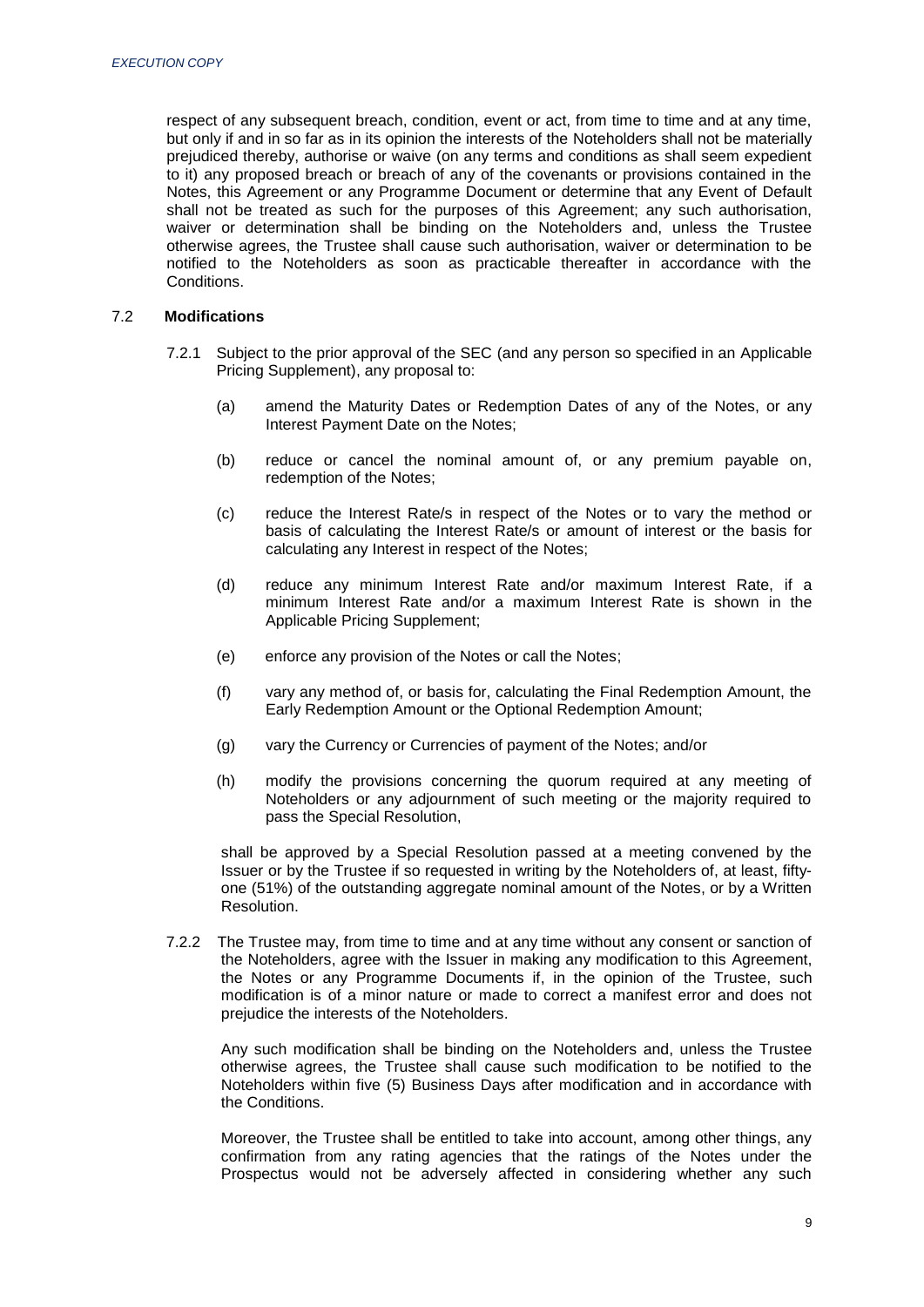modification, waiver or authorisation would be materially prejudicial to the interests of the Noteholders. Any such modification, waiver or authorisation may be given or made on such terms and subject to such conditions as the Trustee may in its sole discretion determine, provided that the Trustee shall not exercise any powers conferred upon it hereunder in contravention of any express direction by a Special Resolution (provided that no such direction or request shall affect any authorisation, waiver or determination previously given or made).

- 7.2.3 The Trustee may, without the consent of the Noteholders, agree on such terms as it may specify to the substitution of the Issuer's successor in business where the substitution of the Issuer is as a result of a merger, an acquisition, or other form of business combination involving the Issuer.
- 7.2.4 Subject to obtaining the consent of Noteholders, the Trustee may agree on such terms as it may specify to the substitution of the Issuer with its Affiliate in its place as issuer under this Agreement.

## <span id="page-9-0"></span>**8. TERMS OF APPOINTMENT**

#### 8.1 **Reliance on Information**:

- 8.1.1 *advice*: the Trustee may in relation to this Agreement act on the opinion or advice of or a certificate or any information obtained from any lawyer, banker, valuer, surveyor, broker, auctioneer, accountant or other expert (whether obtained by the Trustees, the Issuer or the CSD or otherwise) and shall not be responsible for any loss occasioned by so acting if such action is reasonable and not prejudicial to the interests of the Noteholders;
- 8.1.2 *certificate of Directors:* the Trustee may request and rely on any certificate signed by two Directors, or a Director and an Authorised Signatory of the Issuer: (i) as to any fact or matter *prima facie* within the knowledge of the Issuer; or (ii) that any particular dealing, transaction, step or other matter being certified as expedient, as conclusive evidence thereof and the Trustee shall not be bound in any such case to call for further evidence or be responsible for any loss that may be occasioned by its failing so to do;
- 8.1.3 *resolutions of Noteholders:* the Trustee may rely on any resolution of the Noteholders even though it may subsequently be found that there was some defect in the passing of the resolution or that for any reason the resolution was not valid or binding upon the Noteholders. For the avoidance of doubt, a Trustee shall not take any action (and shall not be liable for not so acting) in contravention of a resolution of the Noteholders;
- 8.1.4 *Noteholders as a class:* whenever in this Agreement, the Trustee is required in connection with any exercise of its powers, trusts, authorities or discretions to have regard to the interests of the Noteholders, it shall have regard to the interests of the Noteholders as a single class and in particular, but without prejudice to the generality of the foregoing, shall not be obliged to have regard to the consequences of such exercise for any individual Noteholder resulting from his being for any purpose domiciled or resident in, or otherwise connected with, or subject to the jurisdiction of, any particular territory;
- 8.1.5 *conflicts:* in connection with the exercise by it of any of its trusts, powers, authorities and discretions under this Agreement (including, without limitation, any modification, waiver, authorisation, determination or substitution), a Trustee shall always have regard to the interests of all Noteholders, provided that if, in the sole opinion of a Trustee, there is any conflict between the interests of one Noteholder and another Noteholder, the Trustee shall act in accordance with what it believes to be in the best interest of all Noteholders and shall not be liable to any Noteholder for so acting;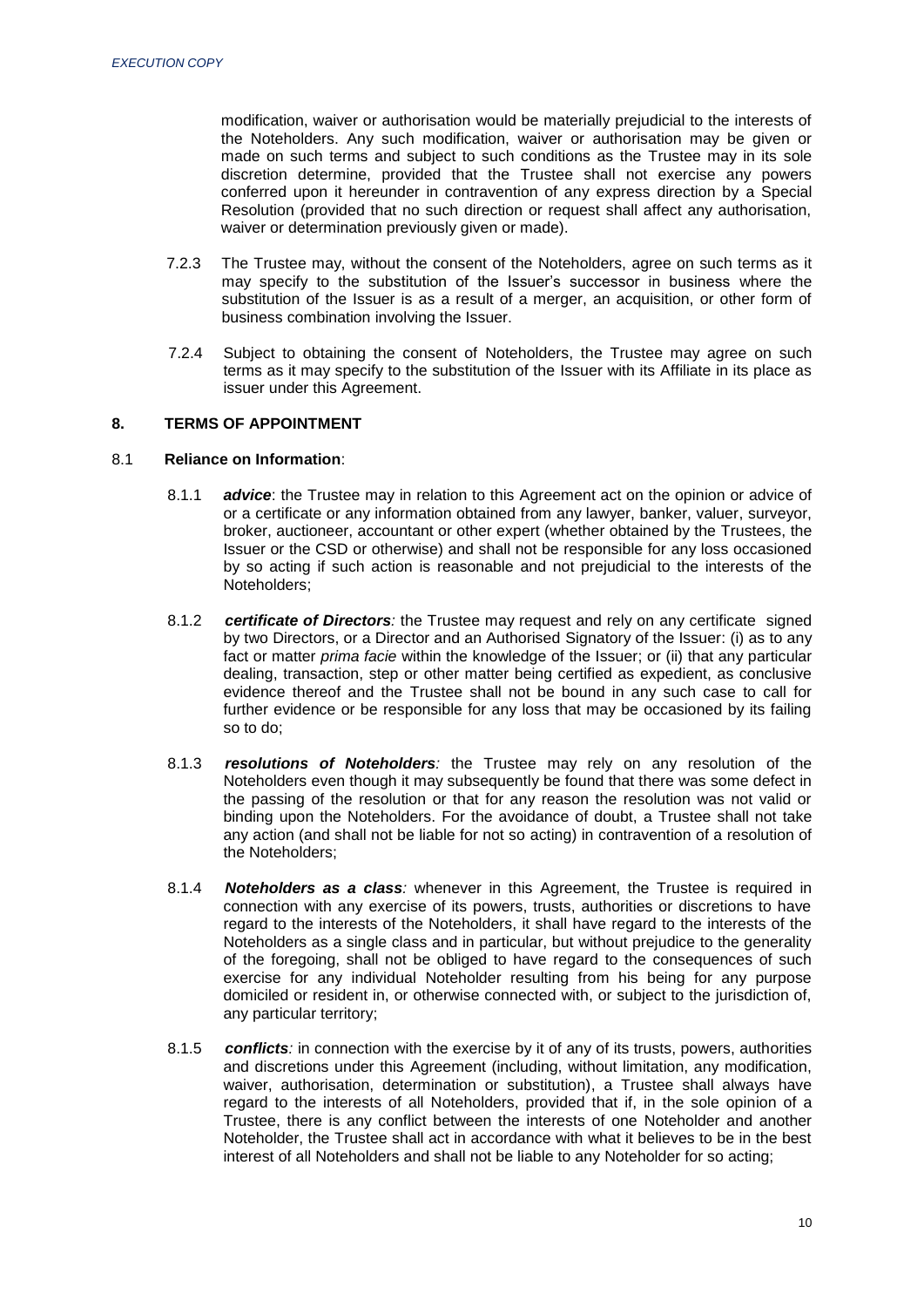- 8.1.6 *Trustee not responsible for investigations:* the Trustee shall not be responsible for, or for investigating, any matter which is the subject of, any recital, statement, representation, warranty or covenant of any Person (other than a Trustee) contained in this Agreement, the Notes, the Programme Documents or any other agreement or document relating to the transactions herein or therein contemplated (and shall assume the accuracy and correctness thereof) or for the execution, legality, effectiveness, adequacy, genuineness, validity, enforceability or admissibility in evidence thereof nor shall the Trustee, by execution of this Agreement, be deemed to make any representation as to the validity, sufficiency or enforceability of the whole or any part of this Agreement;
- 8.1.7 *Obligation to monitor:* the Trustee shall, to the extent reasonably and commercially necessary, monitor or supervise the performance by the Issuer or the functions of any other Person under the Notes, the Programme Documents or any other agreement or document relating to the transactions herein or therein contemplated provided, however, that the Trustee's obligation to monitor the Issuer's compliance with its obligations under the Programme Documents or any other agreement shall not limit or reduce any liabilities of the Issuer under the Programme Documents or any other agreement;
- 8.1.8 *Events of Default:* the Trustee shall not be bound to give notice to any Person of the execution of this Agreement or any Programme Document or to take any steps to ascertain whether any Event of Default has occurred and, until it shall have actual knowledge or express notice to the contrary, the Trustee shall be entitled to assume that no such Event of Default has occurred and that the Issuer is observing and performing all its obligations under the Notes and this Agreement and no event has happened as a consequence of which any sum due under any of the Notes may become payable or repayable;
- 8.1.9 *Programme Documents:* the Trustee shall not be responsible for the execution, delivery, legality, effectiveness, adequacy, genuineness, validity, enforceability or admissibility in evidence of the Programme Documents and shall not be liable for any failure to obtain any license, consent or other authority for the execution, delivery, legality, effectiveness, adequacy, genuineness, validity, performance, enforceability or admissibility in evidence of this Agreement or any other document relating thereto; and
- 8.1.10 *omissions:* the Trustee shall not be liable or responsible for any loss, costs or damages which may result from anything done or omitted to be done by it in accordance with the provisions of this Agreement. Such loss, costs or damages shall be borne by the Issuer.

#### 8.2 **Trustee's powers and duties**:

- 8.2.1 *Trustee's determination:* the Trustee may determine whether or not a default in the performance by the Issuer of any obligation under the provisions of this Agreement or contained in the Notes or Programme Documents is materially prejudicial or, as the context may require, prejudicial to the interests of, or would materially adversely affect or, as the context may require, would adversely affect, the Noteholders and if the Trustee shall certify that any such default is, in its opinion, so materially prejudicial or, as the context may require, prejudicial or would, in its opinion, have such effect, such certificate shall be conclusive and binding upon the Issuer and the Noteholders;
- 8.2.2 *determination of questions:* the Trustee, as between itself and the Noteholders, shall have full power to determine all questions and doubts arising in relation to any of the provisions of this Agreement and every such determination, whether made upon a question actually raised or implied in the acts or proceedings of the Trustee, shall be conclusive and shall bind the Trustee and each Noteholder;
- 8.2.3 *Trustee's discretion:* the Trustee shall (save as expressly otherwise provided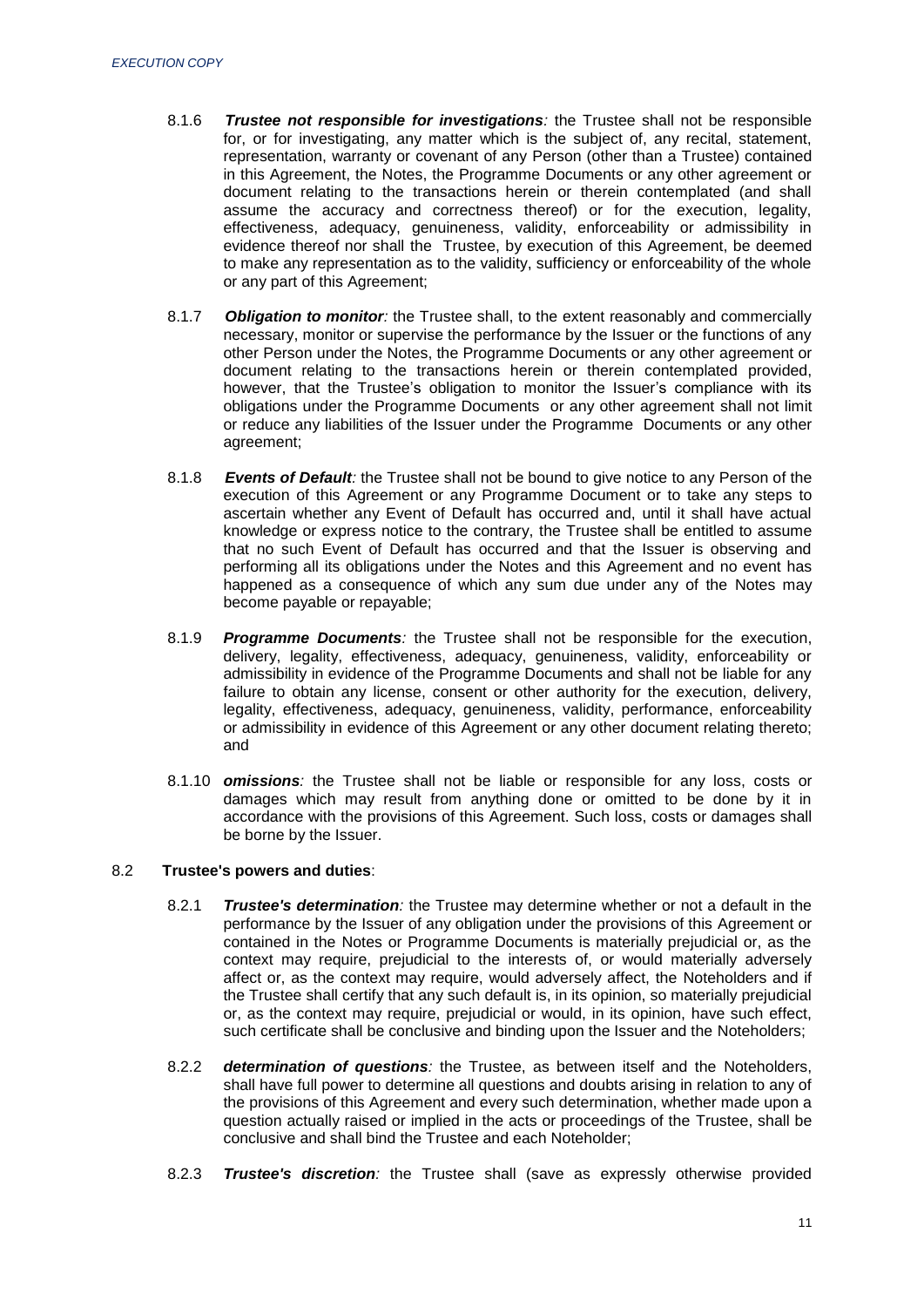herein) as regards all the trusts, powers, authorities and discretions vested in it by this Agreement, have absolute and uncontrolled discretion as to the exercise or nonexercise thereof and the Trustee shall not be responsible for any loss, costs or damages that may result from the exercise or non-exercise thereof but whenever the Trustee is under the provisions of this Agreement bound to act at the request or direction of the Noteholders, the Trustee shall nevertheless not be so bound unless first indemnified and/or provided with security to its satisfaction against all actions, proceedings, claims and demands to which it may render itself liable and all costs, charges, damages, expenses and liabilities which it may incur by so doing;

- 8.2.4 *Trustee's consent:* any consent or approval given by the Trustee for the purposes of this Agreement, the Notes and the Programme Documents may be given on any terms and subject to any conditions (if any) as the Trustee may require and notwithstanding anything to the contrary in this Agreement may be given retrospectively;
- 8.2.5 *application of Notes proceeds:* the Trustee shall not be responsible for the receipt or application by the Issuer of the proceeds of the issue of the Notes;
- *8.2.6 agents:* the Trustee may, in carrying out its duties under this Agreement, employ and pay an agent to transact or conduct any business and all other acts required to be done by the Trustee (including the receipt and payment of money) in the ordinary course of its duties;
- 8.2.7 *delegation:* the Trustee may, in the execution and exercise of all or any of the trusts, powers, authorities and discretions vested in it by this Agreement, act by any officer of the Trustee and the Trustee may also whenever it thinks fit, whether by power of attorney or otherwise, delegate to any Person all or any of the trusts, powers, authorities and discretions vested in it by this Agreement and any such delegation may be made upon such terms and conditions (including power to sub-delegate with the consent of the Trustee) as the Trustee may think fit in the interests of the Noteholders;
- 8.2.8 *deposit of documents:* the Trustee shall be at liberty to hold or to place this Agreement and all documents relating to this Agreement in any safe deposit, safe or other receptacle selected by the Trustee, or with any bank or banking company, lawyer or firm of lawyers believed by it to be of good repute, in any part of the world, and the Trustee, provided it exercised due care in respect of any such deposit, shall not be responsible for or required to insure against any loss incurred in connection with any such deposit and the Issuer shall pay all sums required to be paid on account of or in respect of any such deposit;
- 8.2.9 *confidential information:* the Trustee shall not (unless required by law or ordered so to do by a court of competent jurisdiction) be required to disclose to any Noteholder confidential information or other information made available to the Trustee by the Issuer in connection with this Agreement or the Programme Documents and no Noteholder shall be entitled to take any action to obtain from the Trustee any such information;
- 8.2.10 *illegality:* notwithstanding anything else contained in this Agreement or the Programme Documents, the Trustee may refrain from doing anything which would or might in its opinion be contrary to any law of any jurisdiction or any directive or regulation of any agency of any state or which would or might otherwise render it liable to any Person and may do anything which is, in its opinion, necessary to comply with any such law, directive or regulation;
- 8.2.11 *own investigation:* each Noteholder shall be solely responsible for making its own independent appraisal of, and investigation into, the financial condition, creditworthiness, affairs, status and nature of the Issuer and the Trustee shall not at any time have any responsibility for any Noteholder and no Noteholder shall rely on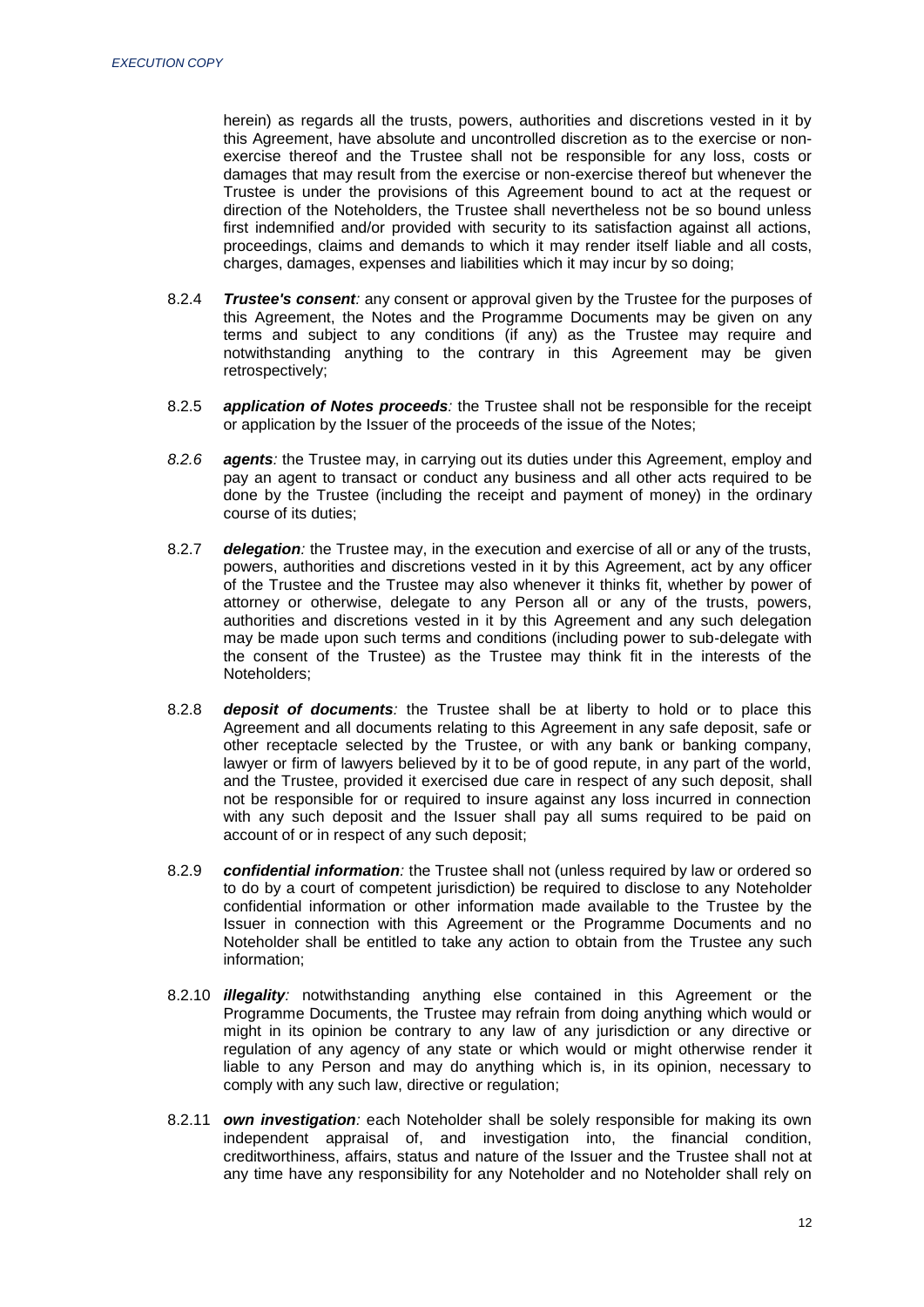#### the Trustee in respect thereof; and

8.2.12 *responsibility:* the Trustee shall not be responsible for the execution, legality, effectiveness, adequacy, genuineness, validity, enforceability or suitability of any of the Programme Documents or other documents entered into in connection therewith nor shall it be responsible or liable to any Person because of any invalidity of any provisions of such documents or the unenforceability thereof, whether arising from statute, law or decision of any court.

## 8.3 **Trustee liable for negligence**:

If the Trustee fails to show the degree of due care and diligence required from it as a Trustee, having regard to the provisions of this Agreement conferring on the Trustee any powers, authorities or discretions, no provision of this Agreement shall relieve or indemnify that Trustee against any liability for breach of trust or any liability which by virtue of any rule of law would otherwise attach to it in respect of any gross negligence or willful default of which it may be guilty in relation to its duties under any applicable Programme Documents and this Agreement.

#### <span id="page-12-0"></span>**9. COSTS AND EXPENSES**

#### 9.1 **Remuneration and Indemnification**:

- 9.1.1 *Trustee Fees*: The Issuer will pay the Trustee the fees as agreed between the Issuer and the Trustee; and
- 9.1.2 *indemnity*: The Issuer shall indemnify the Trustee: (i) in respect of all liabilities and expenses incurred by it or any of the Trustee's agents in the execution or purported execution of the trusts, powers, authorities or discretions vested in it by this Agreement; and (ii) against all liabilities, actions, proceedings, costs, claims and demands in respect of any matter or thing done or omitted in any way relating to this Agreement provided that it is expressly stated that Clause 8.3 (*Trustee liable for negligence*) shall apply in relation to these provisions.
- 9.2 **Stamp Duties**: The Issuer will pay all stamp duties payable in respect of the issuance of the Notes or required by law to be paid under any Programme Document.
- 9.3 **Expenses**: The Issuer shall also pay reasonable charges and out-of-pocket expenses which have been incurred by the Trustee in relation to the exercise of its powers under this Agreement and the administration of the trusts vested hereunder. Provided however that, the Trustee shall not incur any expense in excess of GHS 5,000 in respect of any action without the prior approval of the Issuer.
- 9.4 **Provisions survive discharge**: Unless otherwise specifically stated in any discharge of this Agreement, the provisions of this Clause 9 (*Costs and Expenses*) shall continue in full force and effect notwithstanding such discharge.

## <span id="page-12-1"></span>**10. APPOINTMENT AND RETIREMENT**

- 10.1 **Appointment of Trustee**: The power of appointing a new Trustee shall be vested in the Issuer but no Person shall be appointed who shall not previously have been approved by a Special Resolution.
- 10.2 **Retirement of Trustee**: A Trustee may retire at any time upon giving not less than 3 (three) calendar months' notice in writing to the Issuer without specifying any reason therefore*.*
- 10.3 **Removal of Trustee**: A meeting of the Noteholders, convened and held in accordance with Schedule 3 (*Provisions for meetings of the Noteholders),* may by a Special Resolution remove any Trustee from office and by a Special Resolution nominate a new Trustee to be appointed pursuant to Clause 10.1 (*Appointment of Trustee)*. A Special Resolution to remove a Trustee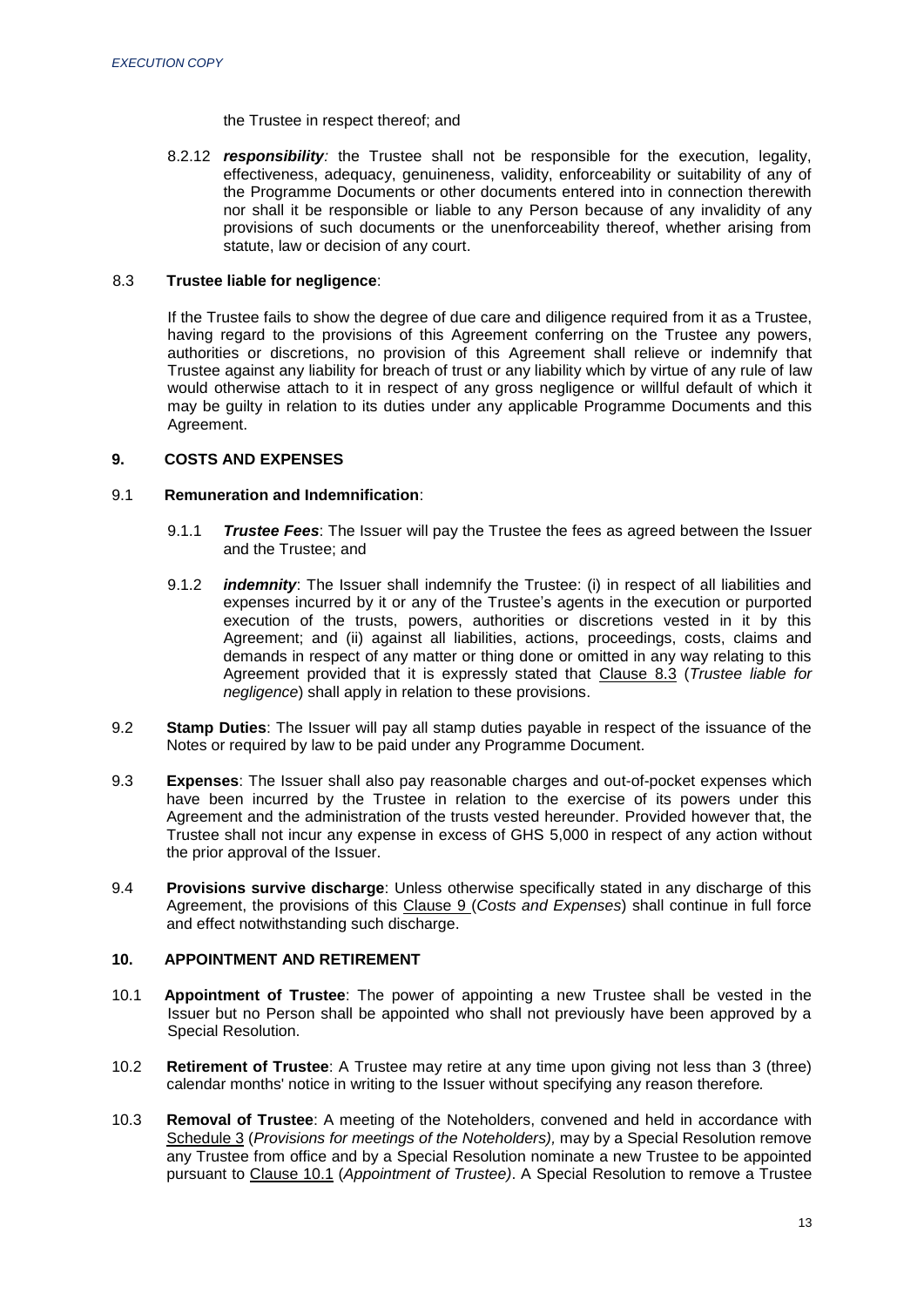shall not take effect until a new Trustee has been appointed.

10.4 **Merger,** *etc.*: Any corporation into which any Trustee for the time being may be merged or converted, any corporation with which such Trustee may be consolidated, amalgamated or any corporation resulting from any merger, amalgamation, conversion or consolidation to which such Trustee shall be a party, any corporation to which such Trustee shall sell or otherwise transfer all or substantially all of its assets or any corporation to which such Trustee shall sell or otherwise transfer all or substantially all of its corporate trust business, shall, to the extent permitted by Applicable Laws, be the relevant successor Trustee under this Agreement without the execution or delivery of any papers or any further act on the part of the parties hereto whereupon the Issuer, the Trustee and such successor shall acquire and become subject to the same rights and obligations between themselves as if they had entered into an agreement in the form *mutatis mutandis* of this Agreement. Notice of any such merger, amalgamation, conversion, consolidation, sale or transfer shall forthwith be given by the Trustee to the Issuer and the Noteholders in accordance with Condition 11 (*Notices*) of the **Conditions** 

## <span id="page-13-0"></span>**11. NOTICES**

- 11.1 Any notice or other communication given or made under, or in connection with, the matters contemplated by this Agreement shall be in writing.
- 11.2 Any such notice or other communication shall be addressed as provided in Clause 11.3 below and, if so addressed, shall be deemed to have been duly given or made as follows:
	- 11.2.1 if sent by post, 10 Business Days after the date of posting provided that proof is given that the notice was properly addressed and duly dispatched by post and, in the case of a notice sent to a Party in another country, that the notice was sent by first class airmail post; and
	- 11.2.2 if sent by email, when despatched, provided that in the case of facsimile, the sender receives proof of transmission,

provided that if, in accordance with the above provisions, any such notice or other communication would otherwise be deemed to be given or made outside normal working hours in the place of service of the notice or other communication it shall be deemed to be given or made at the start of normal working hours on the next Business Day.

11.3 The relevant postal address and email address of each Party for the purposes of this Agreement, subject to Clause 11.4 below are:

| The Issuer  |          | Address: Quantum Terminals Plc<br>H/No. E17/9 Ablade, Kanda<br>Accra, Ghana      |
|-------------|----------|----------------------------------------------------------------------------------|
|             | Email:   | emensah@quantumgroupgh.com / notes@quantumterminals.com                          |
|             |          | Attention: Emmanuel Egyei-Mensah                                                 |
| The Trustee | Address: | UniBank Ghana Limited<br>13th Floor, World Trade Centre Building<br>Accra, Ghana |
|             | Email:   | custodianservices@unibankghana.com                                               |
|             |          | Attention: Frederick Kwasi Dah                                                   |

11.4 A Party may notify each other Party of a change to its notice details for the purposes of Clause 11.3 provided that such notification shall only be effective on:

11.4.1 the date specified in the notification as the date on which the change is to take place;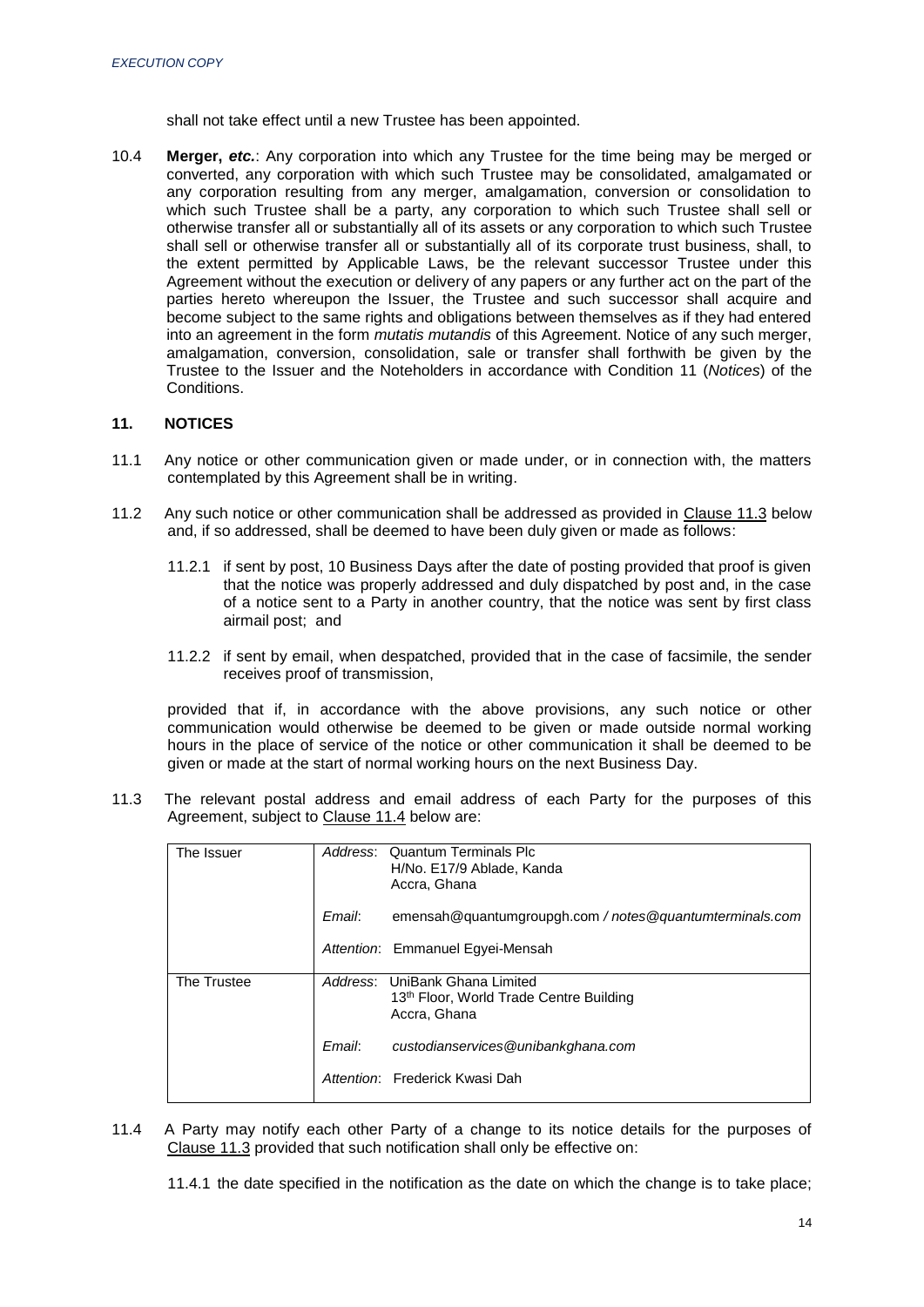or

11.4.2 if no date is specified or the date specified is less than 10 Business Days after the date on which notice is given, the date falling 15 Business Days after notice of any such change has been given.

## <span id="page-14-0"></span>**12. NO WAIVER**

Any failure on the part of any Party to exercise, and any delay in exercising, any of their respective rights under this Agreement shall not operate as a waiver thereof, nor shall any single or partial exercise of any right by any Party preclude any other or further exercise thereof or the exercise of any other right. The remedies of each of the parties to this Agreement are intended to be cumulative and not exclusive of any remedies provided by law.

## <span id="page-14-1"></span>**13. EXECUTION IN COUNTERPARTS; SEVERABILITY**

- 13.1 **Counterparts**: This Agreement may be executed in any number of counterparts and by different parties hereto in separate counterparts, each of which when so executed shall be deemed to be an original and all of which when taken together shall constitute one and the same agreement.
- 13.2 **Severability**: If at any time, any one or more provisions of this Agreement shall be invalid, illegal or unenforceable in any respect under the law of any jurisdiction, the validity, legality and enforceability of the remaining provisions or obligations under this Agreement, or of such provision or obligation in any other jurisdiction, shall not be affected or impaired thereby.

## <span id="page-14-2"></span>**14. CONFIDENTIALITY**

- 14.1 Each Party undertakes that it shall not use, or divulge or communicate to any third party, any information, document or knowledge concerning **a** Part**y** and the terms of this Agreement which they have received by virtue of this Agreement and which was not previously available to them or is not in the public domain (or which is in the public domain but through a breach of any provision of this Agreement) (the "**Confidential Information**"), without the written consent of the Party to whom the Confidential Information pertains.
- 14.2 For the avoidance of doubt, this Clause 14 shall not apply to:
	- 14.2.1 any disclosure of Confidential Information that is required, and to the extent required, by Applicable Law, a Competent Authority or for the enforcement of rights under this Agreement;
	- 14.2.2 any disclosure of Confidential Information that is required for the filing of any tax returns, statements or other similar documents by a Party (or such Party's beneficial owners) with a Competent Authority;
	- 14.2.3 any disclosure of Confidential Information to employees, professional advisers, auditors and bankers as is reasonably required in connection with the terms of this Agreement; or
	- 14.2.4 any disclosure of Confidential Information which was already in the public domain other than by breach of this Agreement or which was previously known or already in the lawful possession of any of the Parties, prior to the disclosure.
- 14.3 In the event that this Agreement terminates (for any reason) and the transactions contemplated hereunder are not implemented, the receiving Party of any Confidential Information shall, on written demand of the disclosing Party, immediately destroy the Confidential Information (to the extent possible) of the disclosing Party in its possession, together with any copies thereof, and shall confirm compliance with this Clause 14.3 to such disclosing Party. The receiving Party is not required, however, to alter its normal record retention policies or to expunge from its records internally generated files, back-up drives or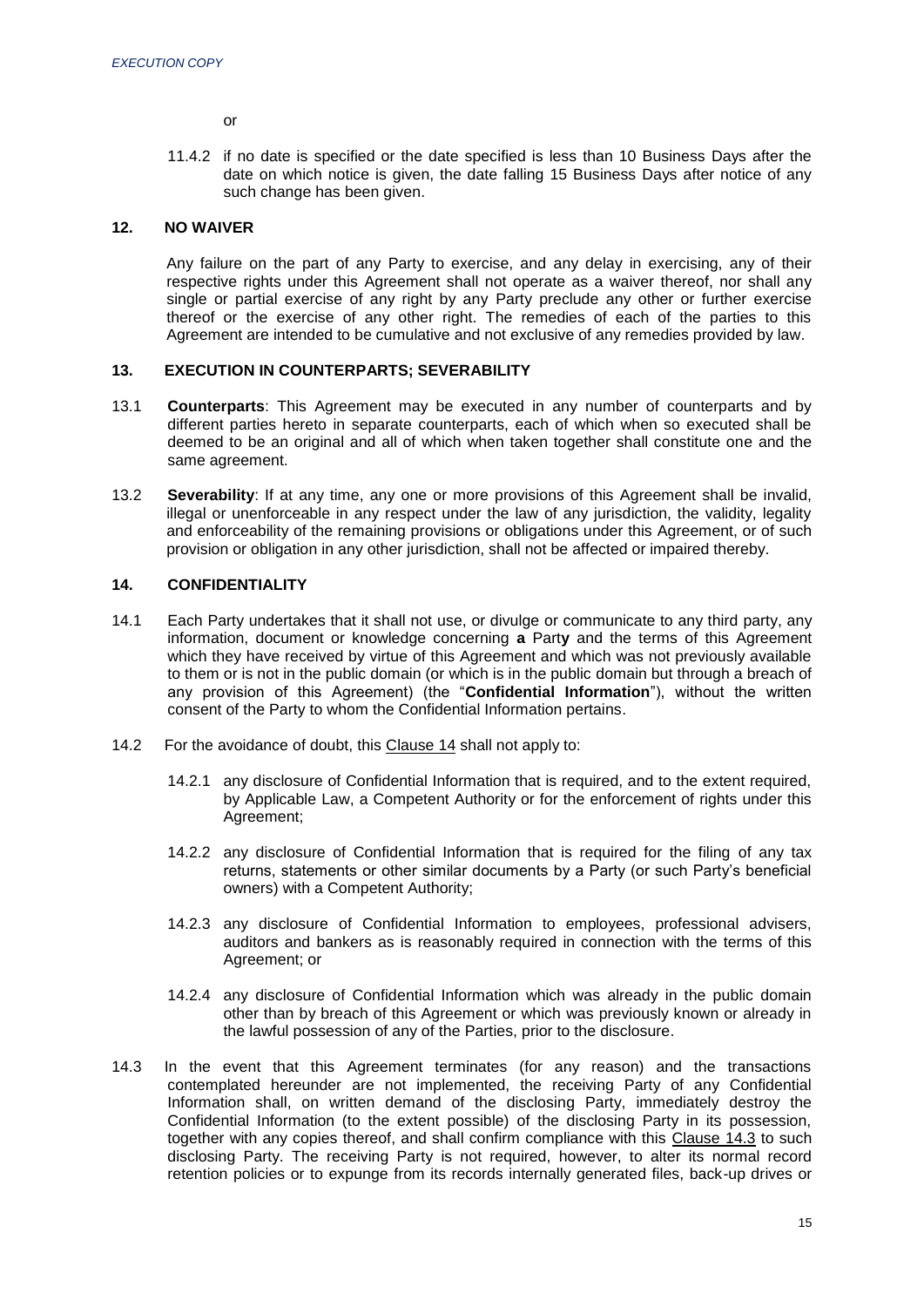similar electronic media, references, notes, analyses or memoranda related to this Agreement, *provided that* the receiving Party retains such files, media, references, notes, analyses or memoranda, subject to the terms of this Agreement. Furthermore, the receiving Party is not required to return, delete or destroy due diligence reports or legal opinions prepared for the recipient, or any internal working paper related to the foregoing documents. Notwithstanding the return or destruction of the Confidential Information, the receiving Party and its representatives shall continue to be bound by their obligations hereunder.

## <span id="page-15-0"></span>**15. LAW AND JURISDICTION**

- 15.1 **Governing Law**: This Agreement shall be governed by, and construed in accordance with, Ghanaian law.
- 15.2 **Jurisdiction**: The Parties agree that the courts of Ghana shall have exclusive jurisdiction to hear and determine any suit, action or proceedings, and to settle any disputes, which may arise out of or in connection with this Agreement or the Notes.

## <span id="page-15-1"></span>**16. SIGNATURE**

- 16.1 This Agreement is signed by the Parties on the Agreement Date.
- 16.2 The Persons signing this Agreement in a representative capacity warrant their authority to do so.
- 16.3 The Parties record that it is not required for this Agreement to be valid and enforceable that a Party shall initial the pages of this Agreement and/or have its signature of this Agreement verified by a witness.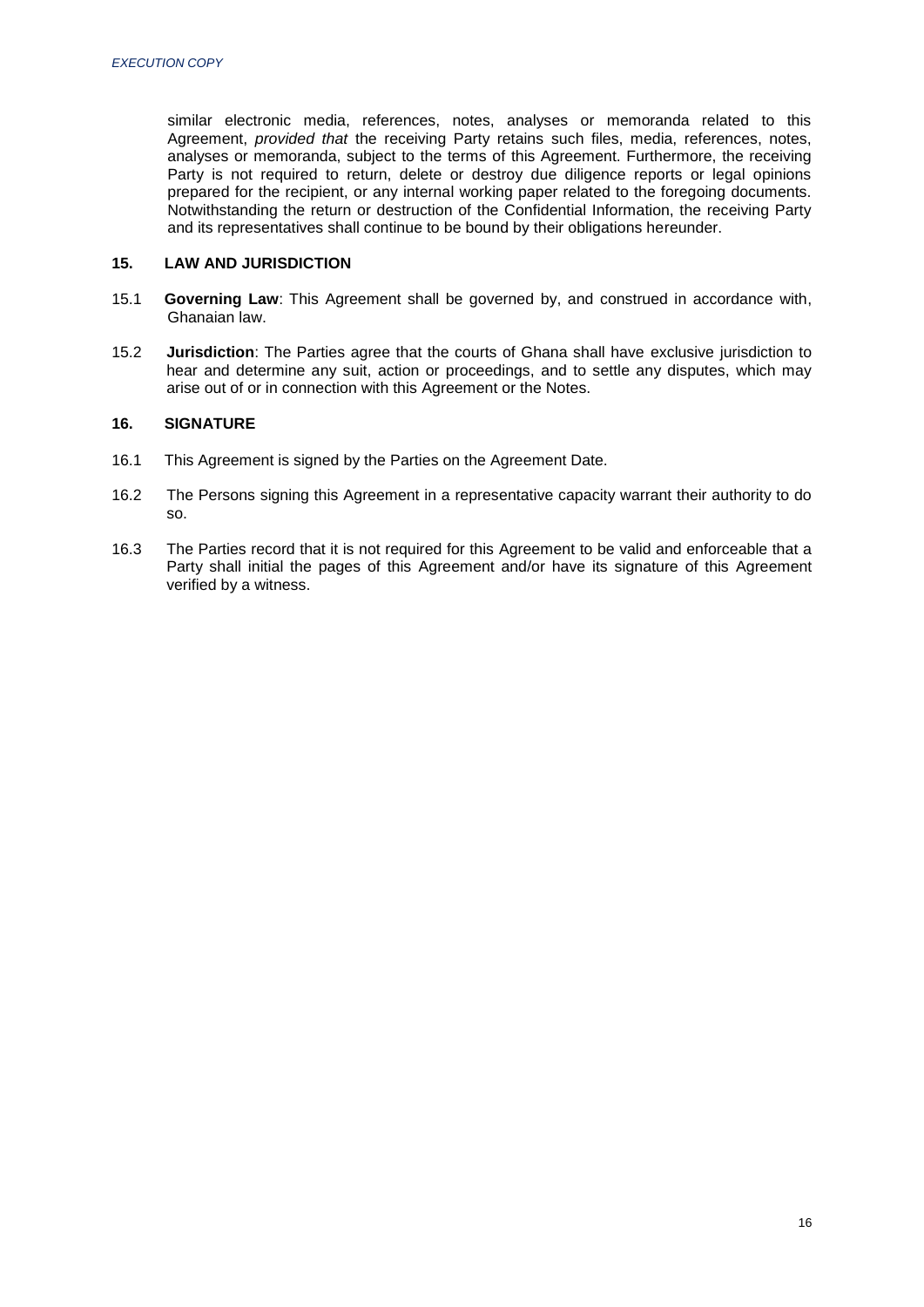#### SCHEDULE 1

## **FORM OF GLOBAL NOTE CERTIFICATE**



*(Incorporated in Ghana on March 24, 2011 with registration number CA-87,037as a private company limited by shares) (Converted to a public company limited by shares on October 31, 2016 with registration number PL000372016)*

CERTIFICATE NUMBER | SERIES NUMBER | TRANCHE NUMBER

#### **GHS 140 MILLION NOTE PROGRAMME**

**Issue of [Senior][Subordinated][Unsecured][Secured][Guaranteed] (Floating/Fixed Rate) Notes Due……**

This Note Certificate certifies that

**[insert name of trustee]** whose registered office is at [ ]

holds this certificate on behalf of Noteholders specified in the Register dated {xxx} (the "**Noteholder**") are, as at the date hereof, registered as the holder of [principal amount] of [Senior][Subordinated][Unsecured][Secured][Guaranteed] [Floating/Fixed] Rate Notes referred to above (the "**Notes**") of Quantum Terminals Plc (the "**Issuer**"). The Notes are subject to the terms and conditions (the "**Conditions**") in the Prospectus dated [ ]. Expressions defined in the Conditions have the same meanings in this Note Certificate.

The Issuer, for value received, promises in accordance with the Conditions to pay to the Noteholders as the Registered holder hereof on the Redemption Date (or such earlier date as the amount payable upon prepayment in accordance with the Conditions), the Principal Amount of: [amount in figures] (amount in words)

(or so much thereof as may then be outstanding) and to pay interest on such Principal Amount from the Issue Date in arrears at the rates, in the amounts and on the dates for payment provided for in the Conditions and the Applicable Pricing Supplement together with such other sums and additional amounts (if any) as may be payable under the Conditions and the Applicable Pricing Supplement.

For the purposes of this Note Certificate, (a) the holder of the Note(s) represented by this Note Certificate is bound by the provisions of the Prospectus, the Trust Agreement, the Agency Agreement and the Applicable Pricing Supplement, (b) the Issuer certifies that the Noteholder is, at the date hereof, entered in the Register as the holder of the Note(s) represented by this Note Certificate, (c) this Note Certificate is evidence of entitlement only, (d) title to the Note(s) represented by this Note Certificate passes only on due registration on the Register, and (e) only the duly registered holder of the Note(s) represented by this Note Certificate is entitled to payments in respect of the Note(s) represented by this Note Certificate.

This Note Certificate shall not become valid for any purpose until authenticated by or on behalf of the CSD.

This Note shall be governed by, and constructed in accordance with, the laws of Ghana.

IN WITNESS whereof the Issuer has caused this Note Certificate to be executed on its behalf.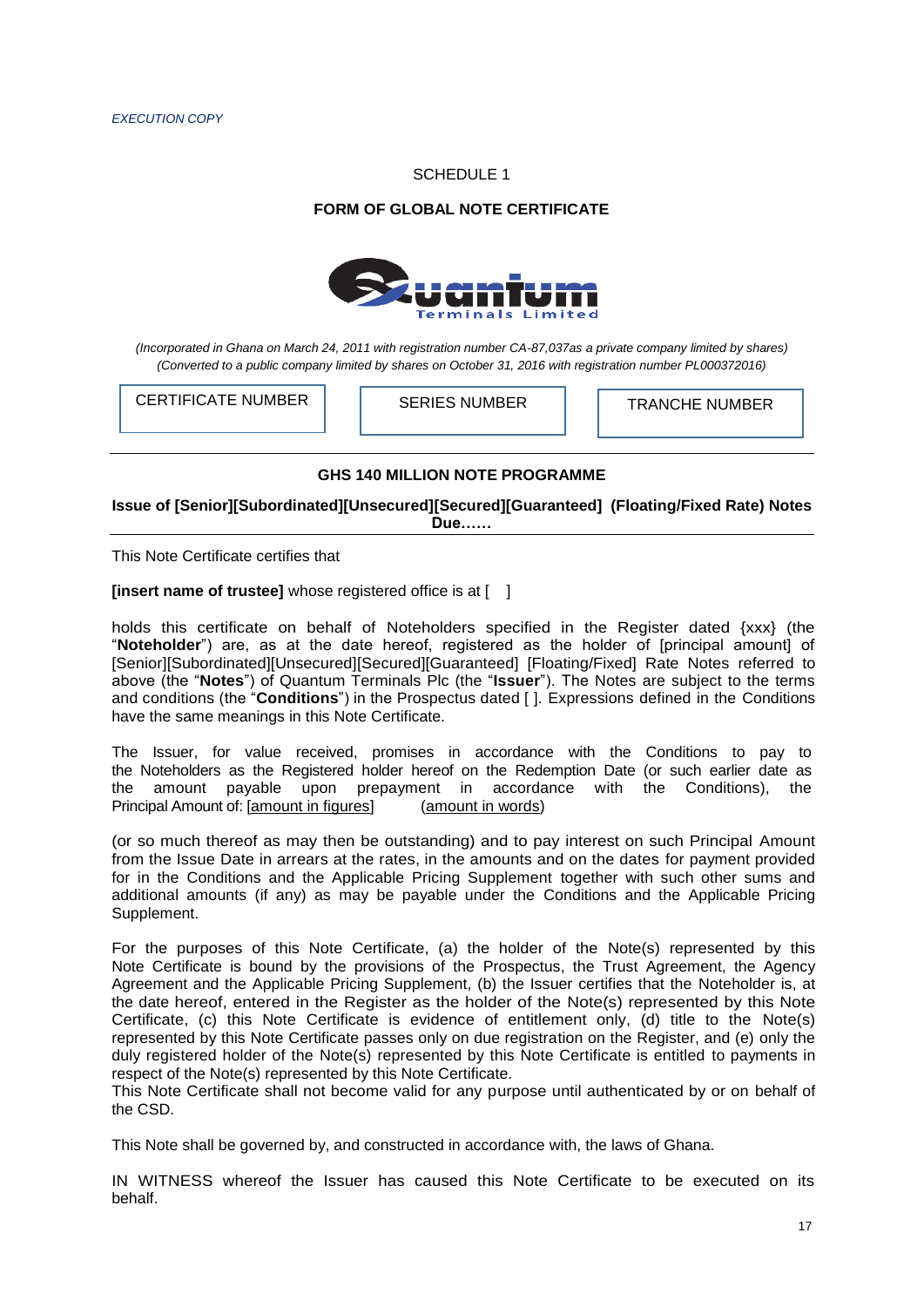## **QUANTUM TERMINALS PLC**

By: By:

Duly authorised signatory **Duly authorised signatory Duly authorised signatory** 

# **CERTIFICATE OF AUTHENTICATION**

This Note is duly authenticated by or on behalf of Central Securities Depository (Ghana) Limited as Registrar (without recourse, warranty or liability)

By: By:

Duly authorised signatory **Duly authorised signatory Duly authorised signatory**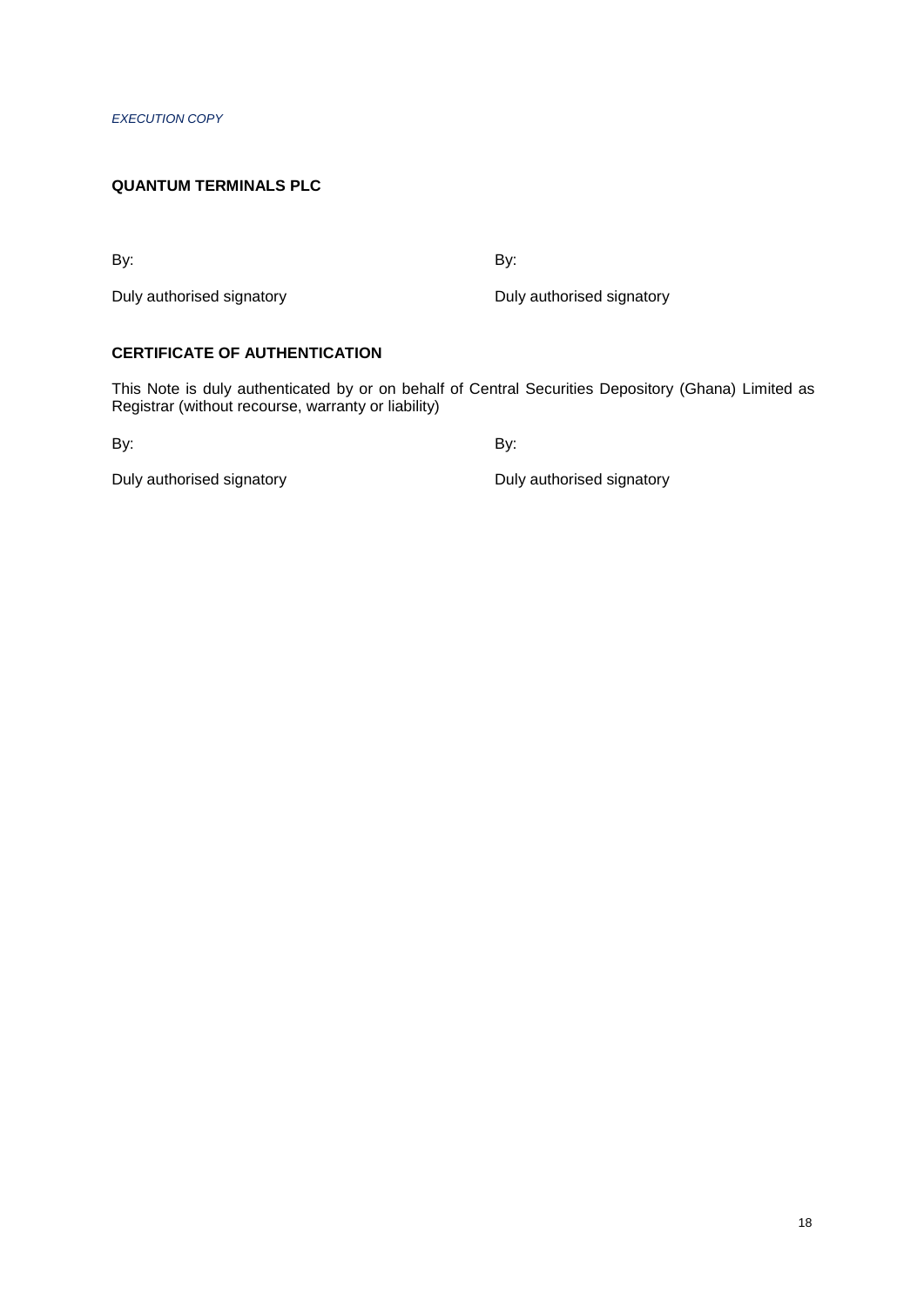## SCHEDULE 2

#### **CONDITIONS OF THE NOTES**

The following are the Conditions of the Notes to be issued by the Issuer under the Note Programme. The Applicable Pricing Supplement in relation to any Series or Tranche of Notes may specify other terms and conditions, which shall, to the extent so specified or to the extent inconsistent with the Conditions, replace or modify the following Conditions for the purpose of such Series or Tranche of Notes. The Terms and Conditions, as replaced or modified by the Applicable Pricing Supplement, will be incorporated by reference in each Note.

The Notes are issued subject to this Agreement. The statements in these Conditions include summaries of, and are subject to, the detailed provisions of this Agreement.

Copies of this Agreement are available for inspection by the Noteholders, upon request, at the offices of the Note Trustee, being at the date hereof, 3<sup>rd</sup> Floor, Citizen Kofi House, Off Dankwa Circle to Labone Junction Road, Osu, Accra, Ghana and for so long as any Notes remain outstanding.

## **1. AUTHORISATION, ISSUE AND SUBSCRIPTION**

## 1.1 **Authorisation**

- 1.1.1 The Notes are issued by the Issuer in accordance with, and subject to, these Conditions, which were approved by resolutions of the QTL Board passed on January 27, 2017 and the shareholders of the Issuer passed on January 27, 2017.
- 1.1.2 A total Principal Amount of GHS 140,000,000 is authorised for issue under this Programme. The Principal Amount of each Note issued by the Directors shall be as recorded in the Applicable Pricing Supplement.

#### 1.2 **Issue and Subscription**

- 1.2.1 The Issuer may issue Notes to such applicants and on such dates as the Issuer deems fit. The Issuer reserves the right, in its sole discretion, to refuse any application in whole or in part, or to accept some applications for the Notes in full and others in part, or to refuse all applications for the Notes on any basis determined by it.
- 1.2.2 Each Note shall be held subject to the Conditions, which Conditions shall be binding on the Issuer and each Noteholder.
- 1.2.3 The Noteholders are (by virtue of their subscription for, or purchase of, the Notes) deemed to have notice of, entitled to the benefit of, and are subject to, all the provisions of the Trust Agreement.

#### **2. FORM, DENOMINATION, TITLE AND TRANSFER**

#### 2.1 **Form of Notes**

- 2.1.1 The Notes are in dematerialised form and will be electronically maintained on the CSD with an identifying number that will be recorded in the Register.
- 2.1.2 All Noteholders will be required to open and maintain CSD accounts, which will be credited with the Notes upon issue.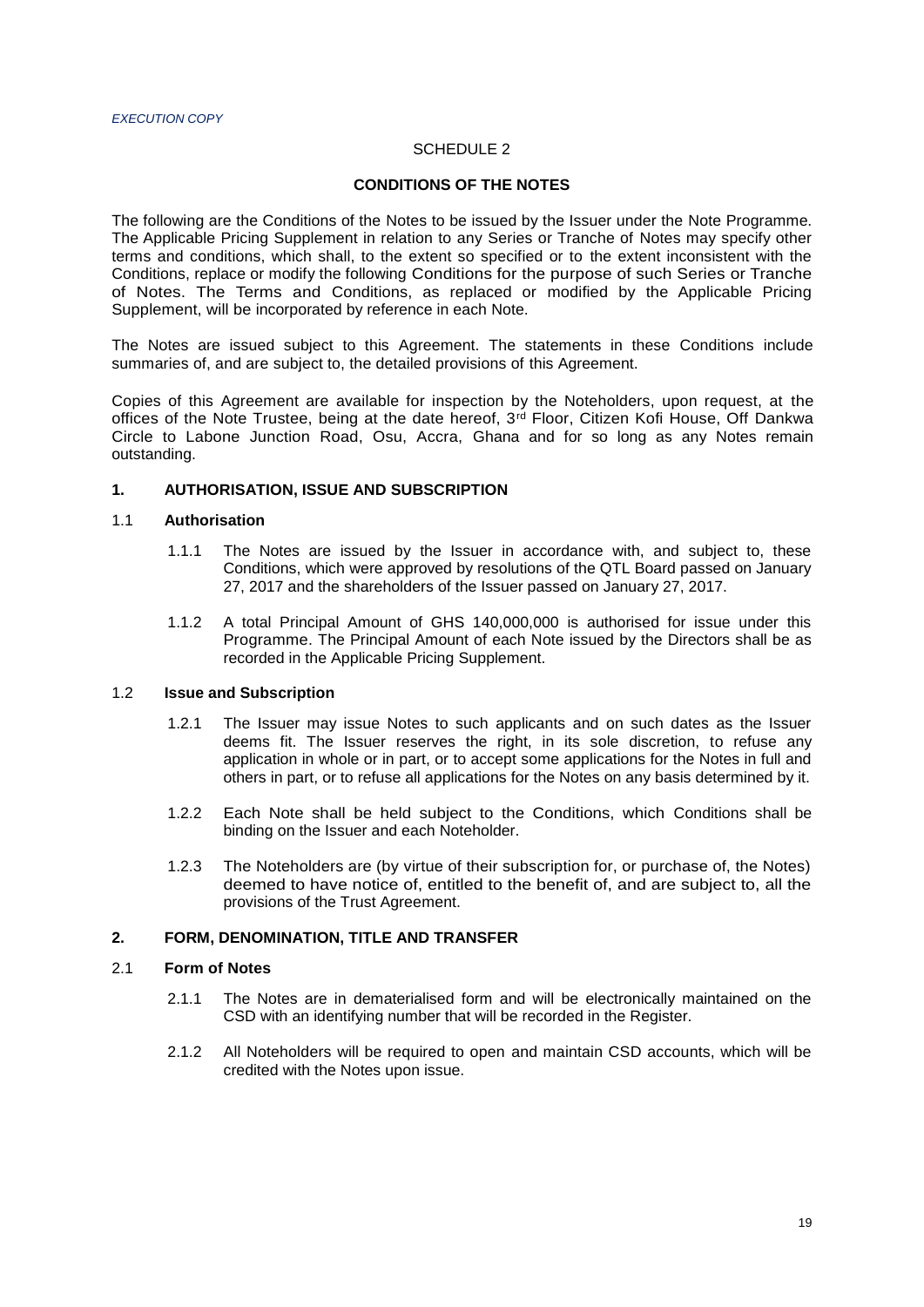### 2.2 **Denomination of Notes**

Notes shall be issued in the Currency specified in the Applicable Pricing Supplement.

#### 2.3 **Title to the Notes**

- 2.3.1 Title to the Notes shall pass by registration in the Register, unless Applicable Laws provide otherwise or provide for additional formalities for transfer of title. In so far as Applicable Law requires notification to the debtor for a valid transfer of title to the Notes, the registration of the transfer in the Register shall constitute evidence of this notification. Except as ordered by a court of competent jurisdiction or as required by law, the Noteholder, as reflected in the Register, shall be deemed to be and may be treated as the absolute owner for all purposes, whether or not it is overdue and regardless of any notice of ownership, trust or an interest in it, any writing on it or its theft or loss and no person shall be liable for so treating the Noteholder.
- 2.3.2 The Issuer shall issue a single Global Note Certificate to the Note Trustee in respect of each series or tranche of Notes. The CSD shall maintain a record of Noteholders' respective electronic book entries in the Register showing the particulars of Noteholders and their respective holdings.
- 2.3.3 The Issuer, Note Trustee, and CSD shall recognise a Noteholder as the sole and absolute owner of the Notes registered in that Noteholder's name in the Register (notwithstanding any notice of change of ownership or writing thereon or notice of any previous loss or theft thereof) and the Note Trustee shall not be bound to request in writing the CSD to enter any trust in the Register or to take notice of or to accede to the execution of any trust (express, implied or constructive) to which the Notes may be subject.

## 2.4 **Transfer of Notes**

- 2.4.1 No transfer of Notes may be registered unless a form of transfer has been delivered to the CSD as per the rules of CSD relating to transfer of securities. Each form of transfer shall be in writing in the usual form or in any other form approved by the CSD. Each form shall be signed by the Noteholder or his duly authorised agent and be delivered to the CSD in respect of the Notes to be transferred and such evidence as to identity, title, authority and legal capacity of the transferor and transferee and their respective agents, if any, as the Issuer or the CSD, may reasonably require (the **Transfer Form**).
- 2.4.2 The Register shall contain the name, address and bank account details of the Noteholders. The Register shall set out the Principal Amount of the Notes issued to any Noteholder and shall show the date of such issue, the date upon which the Noteholder became registered as such and the unique serial numbers of all securities as pertains in the CSD system.
- 2.4.3 The CSD shall make information on Noteholders contained in the Register available to any Noteholder or any person authorised in writing by the Noteholder as they may reasonably request. The CSD shall not record any transfer other than on Business Days or while the Register is closed.
- 2.4.4 The Register shall be closed during the Book Closure Period. Noteholders entitled to participate in a distribution of Interest, or a Redemption Amount shall be those registered as such on the Last Day to Register.
- 2.4.5 The CSD shall alter the Register in respect of any change of name, address or bank account number of any of the Noteholders of which it is notified in accordance with these Conditions.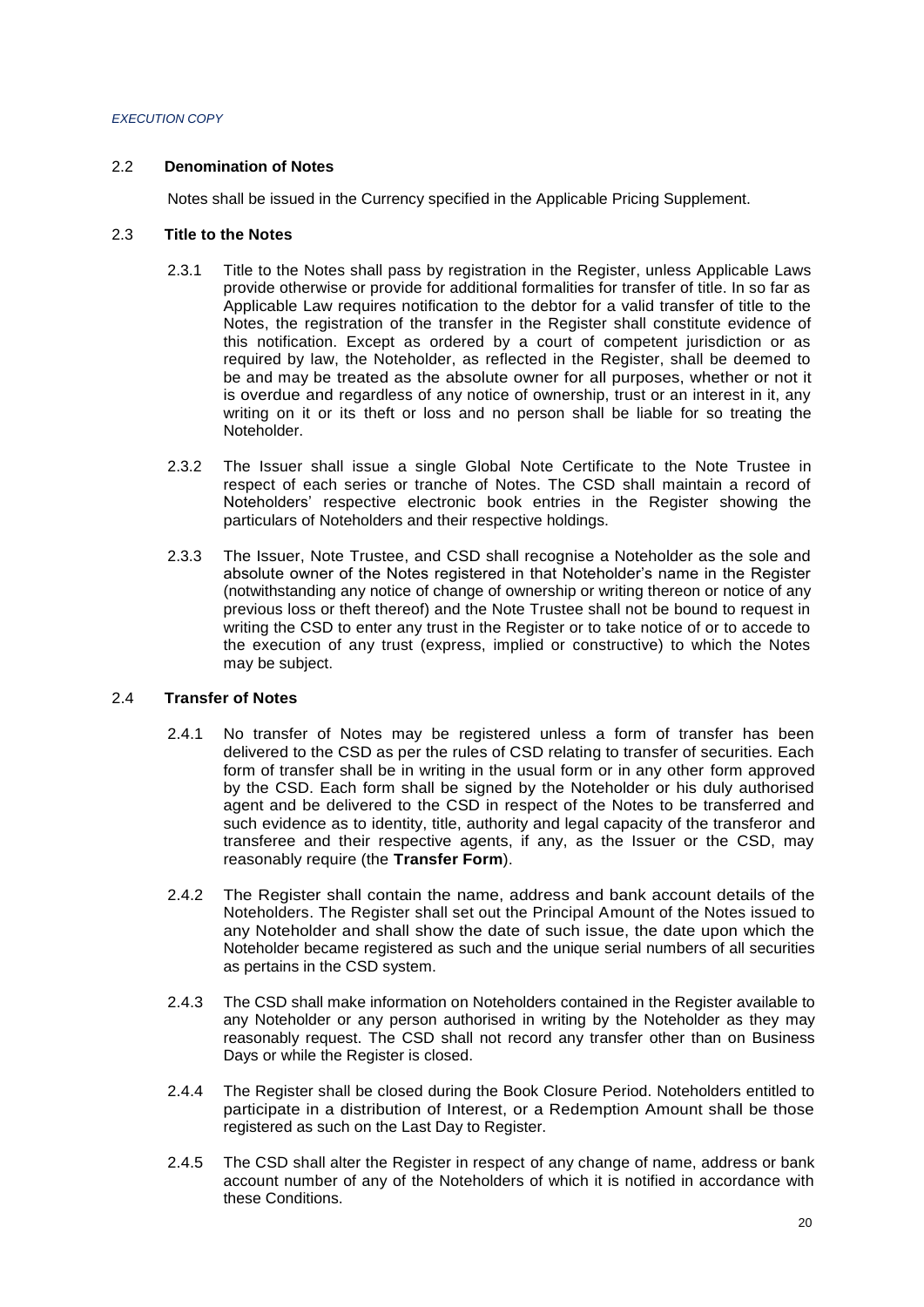- 2.4.6 In the case of an exercise of the Issuer's right to Redemption by Instalment or an Early Redemption, the CSD will change the holdings in the Register to reflect the redemption and the balance of the holding not redeemed.
- 2.4.7 Exchange and transfer of Notes shall be effected according to the rules of the CSD and subject to charges by the CSD and brokers.
- 2.4.8 No Noteholder may require the transfer of a Note to be registered during a Book Closure Period, after any such Note has been called for Redemption, or (in the case of a Redemption by Instalment) during the period beginning on the 10<sup>th</sup> Business Day before the Instalment Date of and ending on the Instalment Date (both inclusive).

## **3. STATUS**

### 3.1 **Status of the Secured Notes**

The Secured Notes constitute direct and secured obligations of the Issuer and shall rank *pari passu* among themselves and shall not be diminished by any preferential claims under Applicable Law except for the floating charge interests under the Secured Notes.

## 3.2 **Status of the Unsecured Notes**

The Unsecured Notes constitute direct and unsecured obligations of the Issuer and shall rank *pari passu* among themselves and (save for certain obligations required to be preferred by Applicable Law) equally with all other present and future unsecured and unsubordinated obligations of the Issuer, from time to time outstanding.

#### 3.3 **Status of the Guaranteed Notes**

The Guaranteed Notes constitute direct and unsecured obligations of the Issuer (and the relevant guarantor or co-guarantor, where applicable) and shall rank *pari passu* among themselves and (save for certain obligations required to be preferred by Applicable Law) equally with all other present and future unsecured and unsubordinated obligations of the Issuer (and the relevant guarantor or co-guarantor, where applicable), from time to time outstanding.

### 3.4 **Status of the Senior Notes**

The Senior Notes constitute direct, unconditional, unsecured and unsubordinated obligations of the Issuer and shall rank *pari passu* among themselves.

## 3.5 **Status of the Subordinated Notes**

The Subordinated Notes constitute direct, unconditional, subordinated and unsecured obligations of the Issuer and shall rank *pari passu* among themselves and equally with all other present and future unsecured and subordinated obligations of the Issuer, from time to time outstanding.

#### **4. NEGATIVE PLEDGE**

- 4.1 So long as any Note remains outstanding, the Issuer shall not create, incur, assume or permit to arise or subsist any Encumbrance other than a Permitted Encumbrance upon the whole or any part of its undertakings, assets or revenues, present or future, to secure any Financial Indebtedness unless, at the same time or prior thereto, the Issuer's obligations under the Notes:
	- (a) are secured equally and rateably therewith, to the satisfaction of the Note Trustee; or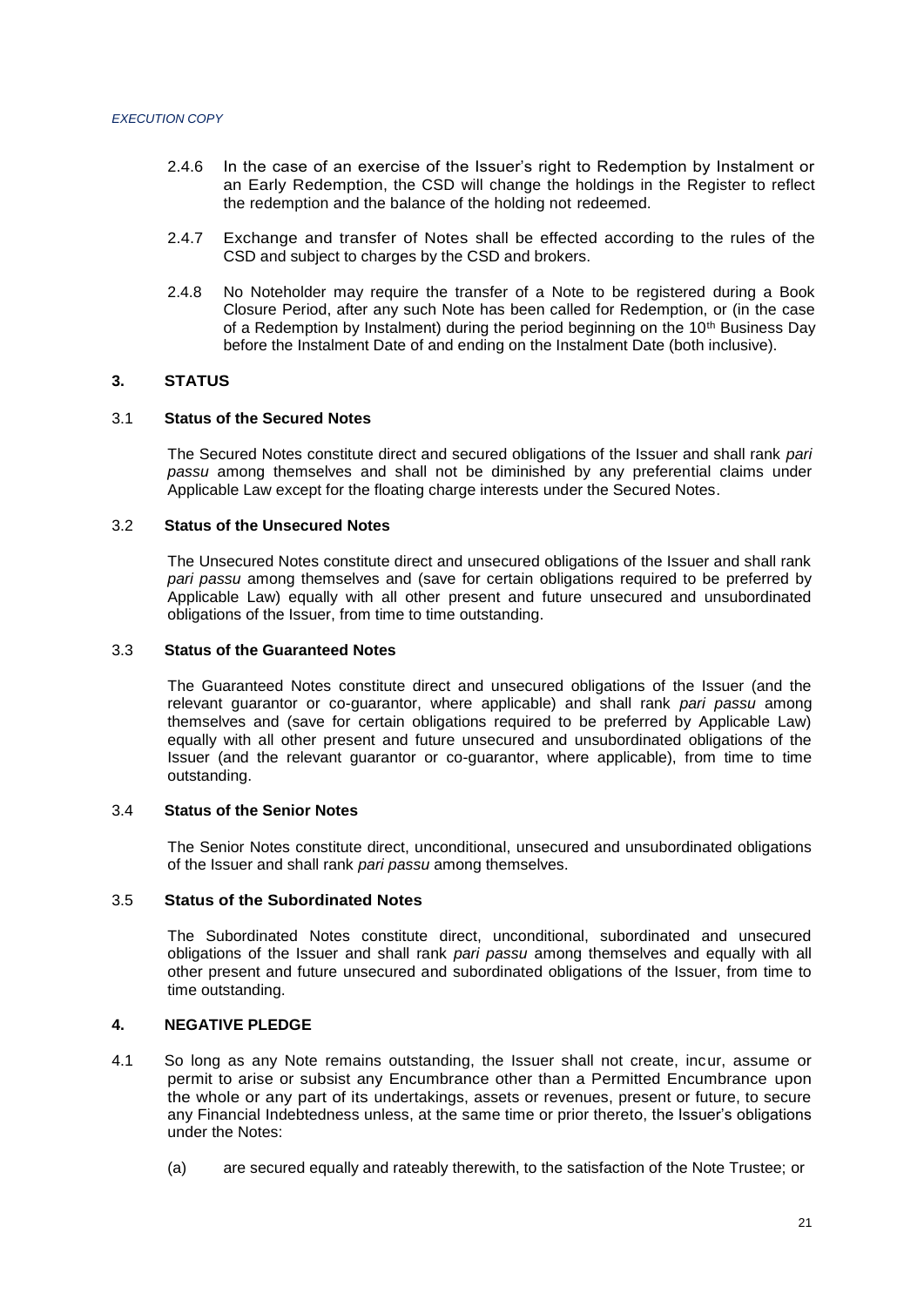- (b) have the benefit of such other arrangement as (i) the Note Trustee shall (in its absolute discretion) deem to be not materially less beneficial to the affected Noteholders or (ii) shall be approved by a Special Resolution (as defined in the Trust Agreement) of the affected Noteholders.
- 4.2 For the avoidance of doubt, Condition 4.1 shall not apply to any Encumbrance created in relation to the QGTL Loan, any guarantor under the first Series or Tranche or as indicated under an Applicable Pricing Supplement.

## **5. INTEREST**

## 5.1 **Interest on Fixed Rate Notes**

- 5.1.1 Each Fixed Rate Note bears Interest on its outstanding Principal Amount from the Interest Commencement Date at the rate *per annum* (expressed as a percentage) equal to the Interest Rate, such Interest being payable in arrears on each Interest Payment Date up to the Maturity Date or Redemption Date.
- 5.1.2 If a Fixed Coupon Amount or a Broken Amount is specified in an Applicable Pricing Supplement, the amount of Interest payable on each Interest Payment Date in respect of the Fixed Interest Period will amount to the Fixed Coupon Amount or, if applicable, the Broken Amount so specified and, in the case of the Broken Amount, will be payable on the particular Interest Payment Date(s) specified hereon.

#### 5.2 **Interest on Floating Rate Notes**

#### *5.2.1 Interest Payment Dates*

Each Floating Rate Note bears Interest on its outstanding Principal Amount from the Interest Commencement Date at the rate *per annum* (expressed as a percentage) equal to the Interest Rate, such Interest being payable in arrears on each Interest Payment Date up to the Maturity Date.

- *5.2.2 Business Day Convention*
	- 5.2.2.1 If any date referred to in these Conditions would otherwise fall on a day that is not a Business Day then such date is subject to adjustment by:
		- (a) the Floating Rate Business Day Convention, such date shall be postponed to the next day that is a Business Day unless it would thereby fall into the next calendar month, in which event (i) such date shall be brought forward to the immediately preceding Business Day and (ii) each subsequent such date shall be the last Business Day of the month in which such date would have fallen had it not been subject to adjustment;
		- (b) the Following Business Day Convention, such date shall be postponed to the next day that is a Business Day;
		- (c) the Modified Following Business Day Convention, such date shall be postponed to the next day that is a Business Day unless it would thereby fall into the next calendar month, in which event such date shall be brought forward to the immediately preceding Business Day; or
		- (d) the Preceding Business Day Convention, such date shall be brought forward to the immediately preceding Business Day.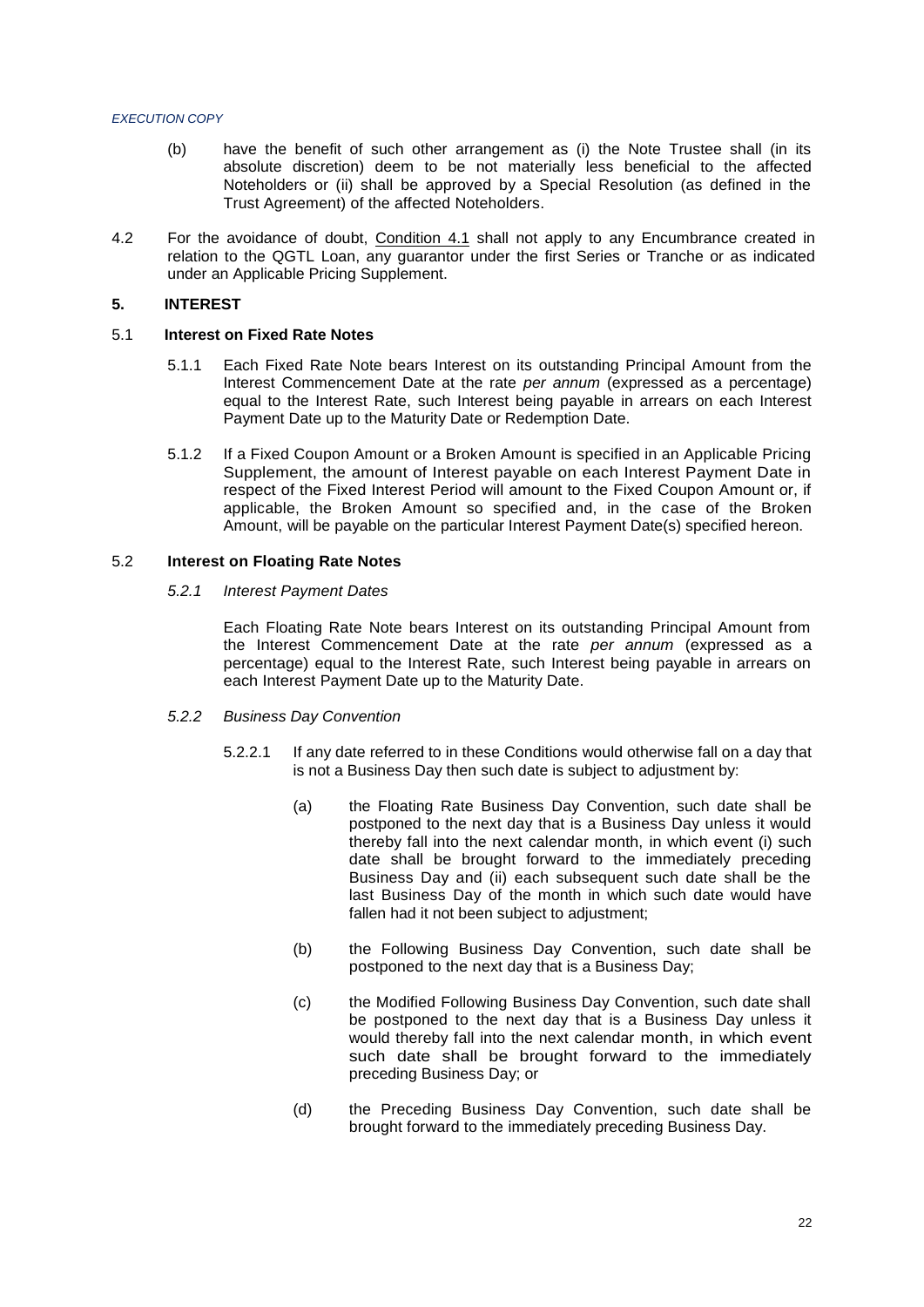#### *5.2.3 Interest Rate for Floating Rate Notes*

- 5.2.3.1 The Interest Rate payable, from time to time, in respect of the Floating Rate Notes shall be determined in the manner specified in the Applicable Pricing Supplement.
- 5.2.3.2 The Interest Rate for each Interest Period shall be either
	- (a) the offered quotation; or
	- (b) the arithmetic mean (rounded if necessary to the second decimal place, with 0.002 being rounded upwards) of the offered quotation,

(expressed as a percentage rate *per annum*) for the Reference Rate (as specified in the Applicable Pricing Supplement), in the case of Government of Ghana treasury bill rate on the relevant Interest Determination Date (as specified in the Applicable Pricing Supplement) plus or minus the margin (if any), all as determined by the Calculation Agent.

## 5.3 **Accrual of Interest**

Interest shall cease to accrue on each Note on the Redemption Date, unless payment of the Principal Amount is improperly withheld or refused, in which event, Interest shall continue to accrue (before as well as after judgment) at the Interest Rate in the manner provided in this Condition 5 to the date of actual payment.

## 5.4 **Minimum Interest Rate and/or Maximum Interest Rate**

- 5.4.1 If the Applicable Pricing Supplement specifies a Minimum Interest Rate for any Interest Period, then, in the event that the Interest Rate in respect of such Interest Period (determined in accordance with this Condition 5) is less than such Minimum Interest Rate, the Interest Rate for such Interest Period shall be such Minimum Interest Rate.
- 5.4.2 If the Applicable Pricing Supplement specifies a Maximum Interest Rate for any Interest Period, then, in the event that the Interest Rate in respect of such Interest Period (determined in accordance with this Condition 5) is greater than such Maximum Interest Rate, the Interest Rate for such Interest Period shall be such Maximum Interest Rate.

## 5.5 **Calculation of Interest**

- 5.5.1 The Interest payable in respect of any Note for any Interest Period shall be calculated by multiplying the Interest Rate and the outstanding Principal Amount by the applicable Day Count Fraction, unless the amount of Interest (or a formula for its calculation) is specified in the Applicable Pricing Supplement in respect of such Interest Period (the **Applicable Pricing Supplement Interest Amount**), in which case the Interest payable in respect of such Note for such Interest Period shall equal the Applicable Pricing Supplement Interest Amount. Where any Interest Period comprises 2 or more Interest Periods, the amount of Interest payable in respect of such Interest Period shall be the sum of the amounts of interest payable in respect of each of those Interest Periods.
- 5.5.2 "**Day Count Fraction**" in this Condition 5 means:
	- (a) if "Actual/365" or "Actual/Actual" is specified in the Applicable Pricing Supplement, the actual number of days in the Interest Period divided by 365 (or, if any portion of that Interest Period falls in a leap year, the sum of (i) the actual number of days in that portion of the Interest Period falling in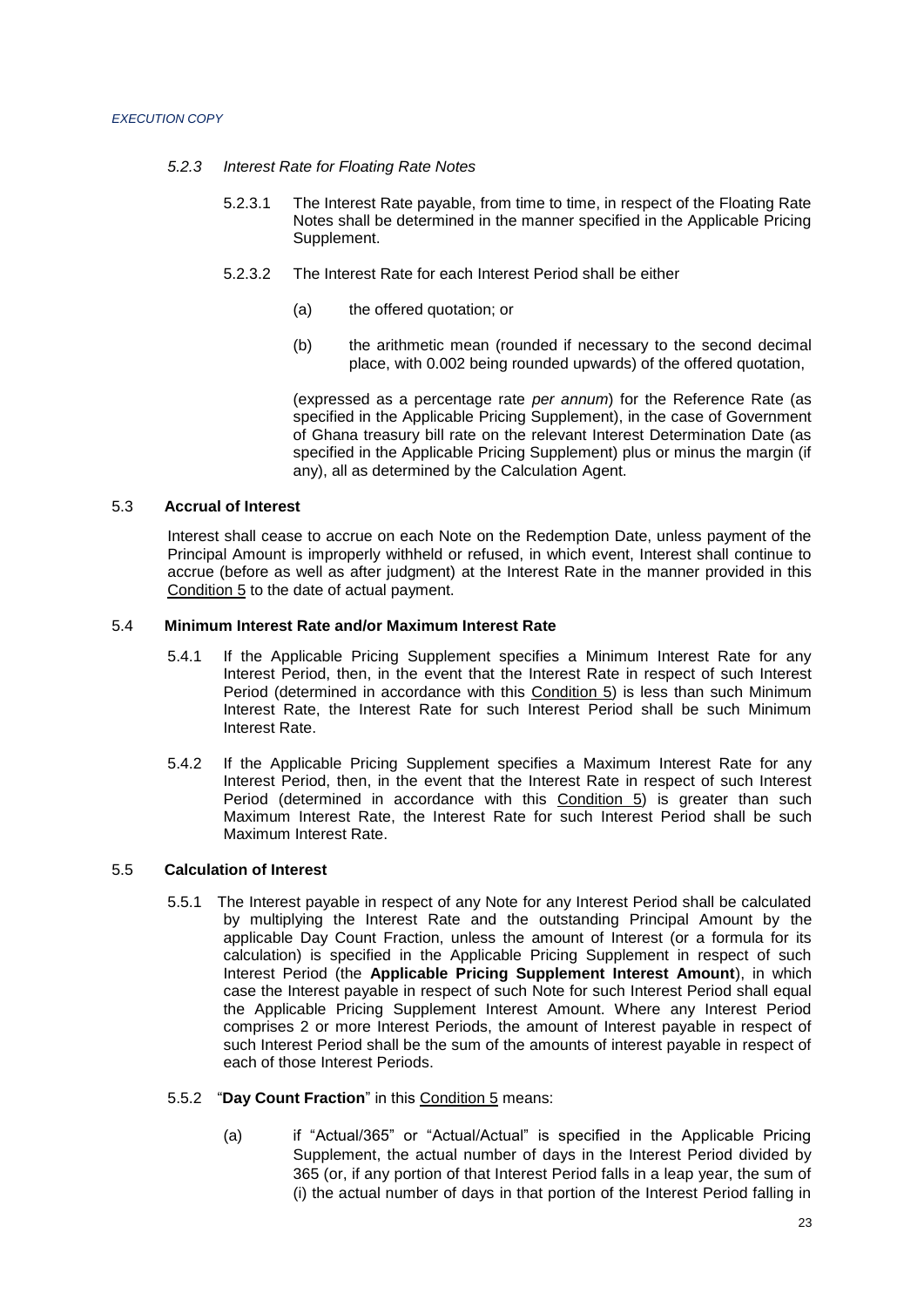a leap year divided by 366 and (ii) the actual number of days in that portion of the Interest Period falling in a non-leap year divided by 365);

- (b) if "Actual/365 (Fixed)" is specified in the Applicable Pricing Supplement, the actual number of days in the Interest Period divided by 365;
- (c) if "Actual/360" is specified in the Applicable Pricing Supplement, the actual number of days in the Interest Period divided by 360; and
- (d) if "30/360", "360/360" or "Bond Basis" is specified in the Applicable Pricing Supplement, the number of days in the Interest Period divided by 360 (the number of days to be calculated on the basis of a year of 360 days with 12, 30-day months (unless (i) the last day of the Interest Period is the 31st day of a month but the first day of the Interest Period is a day other than the 30th or 31st day of a month, in which case the month that includes that last day shall not be considered to be shortened to a 30-day month, or (ii) the last day of the Interest Period is the last day of the month of February, in which case the month of February shall not be considered to be lengthened to a 30-day month)).
- 5.5.3 For the purposes of any calculations of Interest required pursuant to these Conditions (unless otherwise specified):
	- (a) all percentages resulting from such calculations shall be rounded, if necessary, to the nearest one hundred-thousandth of a percentage point (with halves being rounded up);
	- (b) all Interest and Interest Rate figures shall be rounded to 2 decimal places (with halves being rounded up); and
	- (c) any Currency amount that falls due and payable shall be rounded to the nearest unit of the Currency (with halves being rounded up). For these purposes "**unit**" means the lowest amount of the Currency.

## 5.6 **Determination and Notification of Interest Rate, Interest and Redemption Amount**

#### *5.6.1 Determination of Interest or Redemption Amount*

The Calculation Agent shall (as soon as practicable after the Relevant Time or as it may be required to) determine any Interest Rate, obtain any quotation, or calculate any Interest or Redemption Amount or other amount, it shall determine such Interest Rate, obtain such quotation, or calculate such Interest or Redemption Amount or other amount (as the case may be) for review by the Note Trustee.

#### *5.6.2 Notification of Interest*

The Calculation Agent shall cause the determination of such Interest Rate, obtaining of such quotation, or calculation of such Interest or Redemption Amount or other amount and the Relevant Payment Date (as the case may be), to be notified to the Issuer, the Registrar and the Noteholders, no later than the 4th Business Day after such determination or calculation. Where any Interest Payment Date or Interest Period Date is subject to adjustment pursuant to Condition 5.2.2 (*Business Day Convention*), the Interest and the Interest Payment Date so published may subsequently be amended (or appropriate alternative arrangements made by way of adjustment) without notice in the event of an extension or shortening of the Interest Period.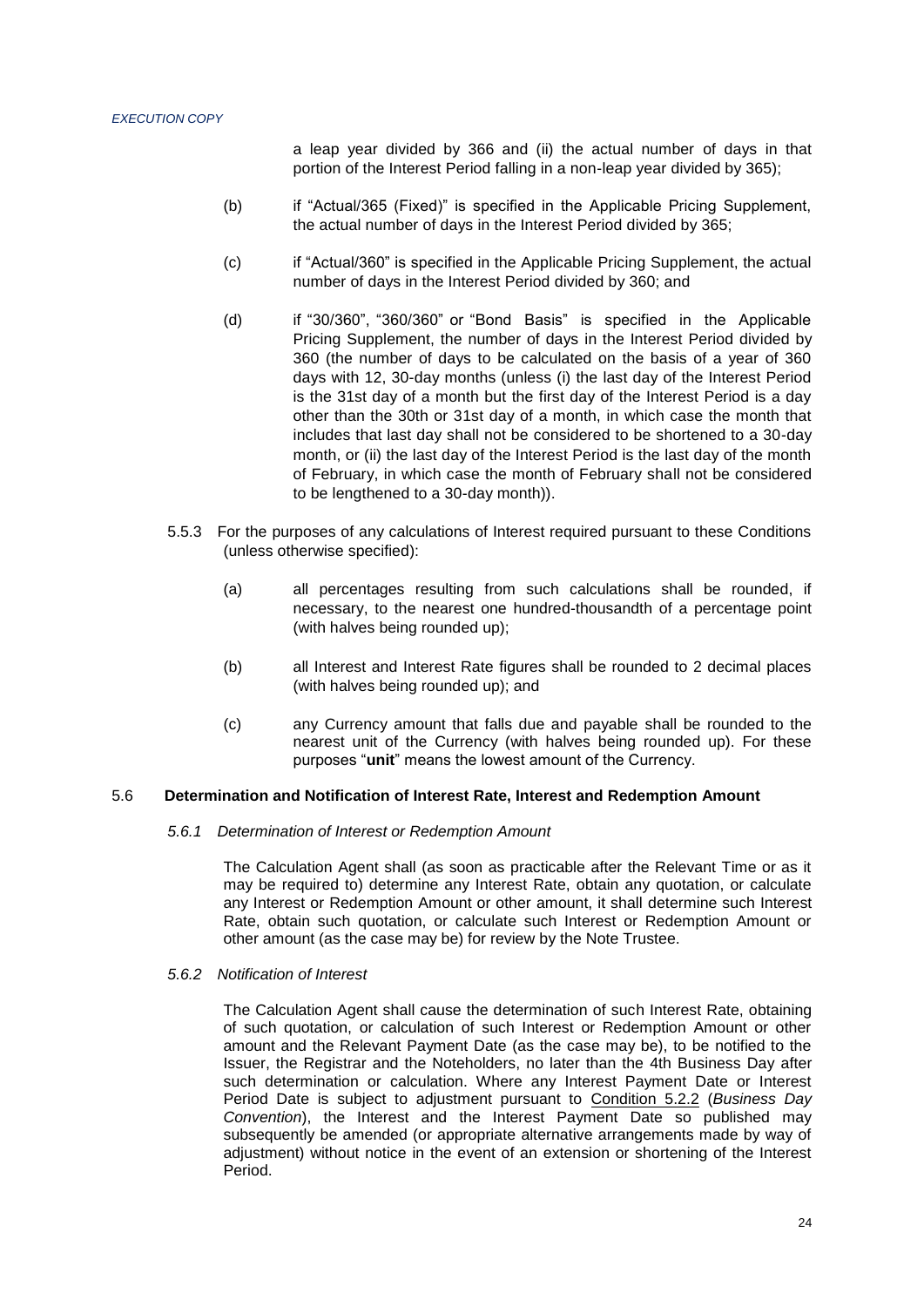#### *5.6.3 Finality of Determination*

The determination of any rate or amount, the obtaining of any quotation and the making of each determination or calculation by the Calculation Agent in accordance with these Conditions shall (in the absence of manifest error) be final and binding upon all parties.

## **6. REDEMPTION, PURCHASE AND CANCELLATION**

## 6.1 **Redemption by Instalments**

Unless previously redeemed, purchased and cancelled as provided in this Condition 6, each Note which provides for Instalment Dates and Instalment Amounts shall be partially redeemed by instalments on each Instalment Date at the relevant Instalment Amount specified in the Applicable Pricing Supplement. The outstanding nominal amount of each such Note shall be reduced by the Instalment Amount (or, if such Instalment Amount is calculated by reference to a proportion of the nominal amount of such Note, such proportion) for all purposes with effect from the relevant Instalment Date, unless payment of the Instalment Amount is improperly withheld or refused, in which case, such amount shall remain outstanding until the date on which full payment of such Instalment Amount is made.

#### 6.2 **Final Redemption**

Unless previously redeemed, purchased and cancelled as provided in this Condition 6, each Note shall be finally redeemed on the Maturity Date specified thereon at its Final Redemption Amount.

#### 6.3 **Early Redemption**

The Early Redemption Amount payable in respect of any Note shall be the Final Redemption Amount unless otherwise specified in the Applicable Pricing Supplement.

#### 6.4 **Optional Redemption**

- 6.4.1 The Notes may be redeemed at the option of the Issuer in whole (but not in part) at any time, on giving not less than 30 Business Days' but no more than 60 Business Days' notice to the Noteholders (which notice shall be irrevocable), at the Principal Amount, together with Interest accrued to the Redemption Date, if (immediately before giving such notice) the Issuer satisfies the Note Trustee that the Issuer has or will become obliged to pay any Additional Amounts. Prior to the publication of any notice of redemption pursuant to this Condition 6.4, the Issuer shall deliver or procure delivery to the Note Trustee of:
	- (a) a certificate signed by 2 Directors of the Issuer stating that the obligation to pay an Additional Amount has occurred or will occur (irrespective of whether the obligation is then effective); and
	- (b) an opinion in form and substance satisfactory to the Note Trustee of independent legal advisers of recognised standing, to whom the Note Trustee shall have no reasonable objection, to the effect that the Issuer:
		- (i) has or will become obliged to pay any Additional Amounts; or
		- (ii) has or will become obliged to make any additional withholding or deduction as a result of such change or amendment (irrespective of whether the obligation is then effective).
- 6.4.2 The Note Trustee shall accept such certificate and opinion as sufficient evidence of the satisfaction of the circumstances set out in Condition 6.4.1(a) and Condition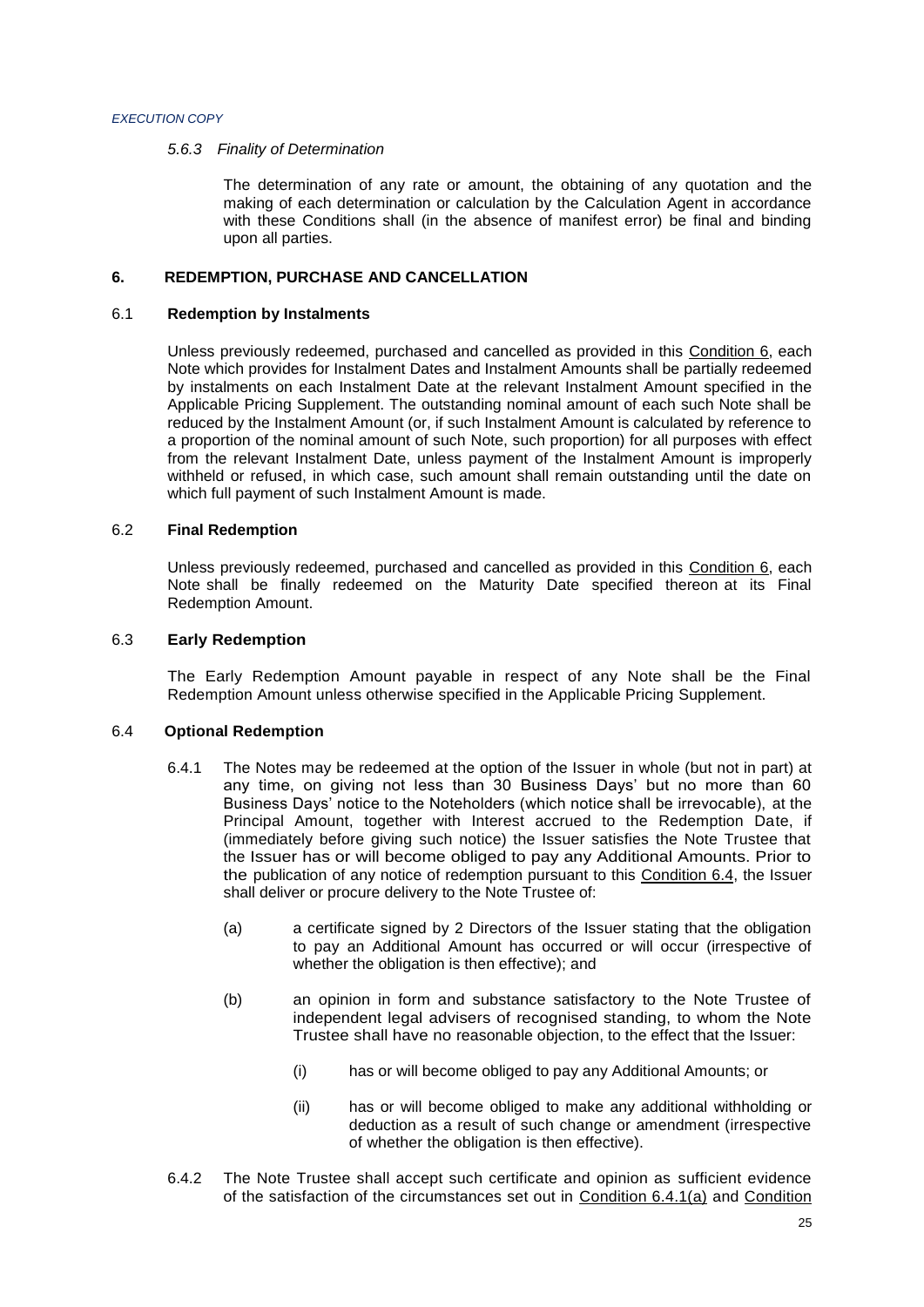6.4.1(b) above. Upon expiry of any such notice as referred to in this Condition 6.4, the Issuer shall be bound to redeem the Notes in accordance with this Condition 6.4.

- 6.4.3 All Notes in respect of which an Exercise Notice is served shall be redeemed, on the date specified in such notice in accordance with this Condition 6.
- 6.4.4 The Issuer may at any time purchase or procure others to purchase for its account the Notes at any price in the open market or by tender or by private treaty. Notes so purchased may be held or resold or surrendered for cancellation, at the option of the Issuer. Any Notes so purchased, while held by or on behalf of the Issuer or any Affiliates, shall not entitle the Noteholder to vote at any meeting of Noteholders and shall not be deemed to be outstanding for the purposes of calculating quorums at meetings of Noteholders.
- 6.4.5 Notes purchased by or on behalf of the Issuer, or any Affiliates may be cancelled and if so, together with all Notes redeemed by the Issuer, may not be reissued or resold and the obligations of the Issuer in respect of any cancelled Notes shall be discharged. Notes that have been cancelled shall be notified to the CSD.
- 6.4.6 Notwithstanding any provision in this Condition 6, the Issuer shall not redeem any of the Notes within 12 months of the relevant Issue Date or any longer period indicated in an Applicable Pricing Supplement.

## **7. PAYMENTS**

#### 7.1 **General**

Payments of Interest, Principal Amounts and Redemption Amounts shall be made by the Issuer *via* electronic funds transfer to the account designated for the purpose by the Paying Bank (the **Trust Account**) by 9:00 am on the 10<sup>th</sup> Business Day before the Redemption Date or Interest Payment Date. Such payment into the Trustee Account by the Issuer shall be a valid discharge by the Issuer of its obligation to pay Interest, the Principal Amount or the Redemption Amount on Redemption, as the case may be.

#### 7.2 **Payment Upon Redemption**

Interest and Principal Amounts or Instalment Amounts due on Redemption shall only be payable:

- 7.2.1 in respect of Interest, to Noteholders registered as such on the Last Day to Register immediately preceding the Interest Payment Date in question;
- 7.2.2 in respect of Instalment Amounts, to Noteholders registered as such on the Last Day to Register immediately preceding the Instalment Date in question; and
- 7.2.3 in respect of an Early Redemption Amount or a Final Redemption Amount, to Noteholders registered as such on the Last Day to Register prior to the relevant Redemption Date.

#### 7.3 **Methods of Payment**

Payments of Principal Amount, Interest or Redemption Amount in respect of the Notes shall be made in GHS when due and the amounts credited *via* bank transfer or cheque payment to Noteholders. All payments of n respect of the Notes are subject, in all cases, to any Applicable Laws, but without prejudice to the provisions of Condition 8 (*Taxation*). No commissions or expenses shall be charged to the Noteholders in respect of such payments.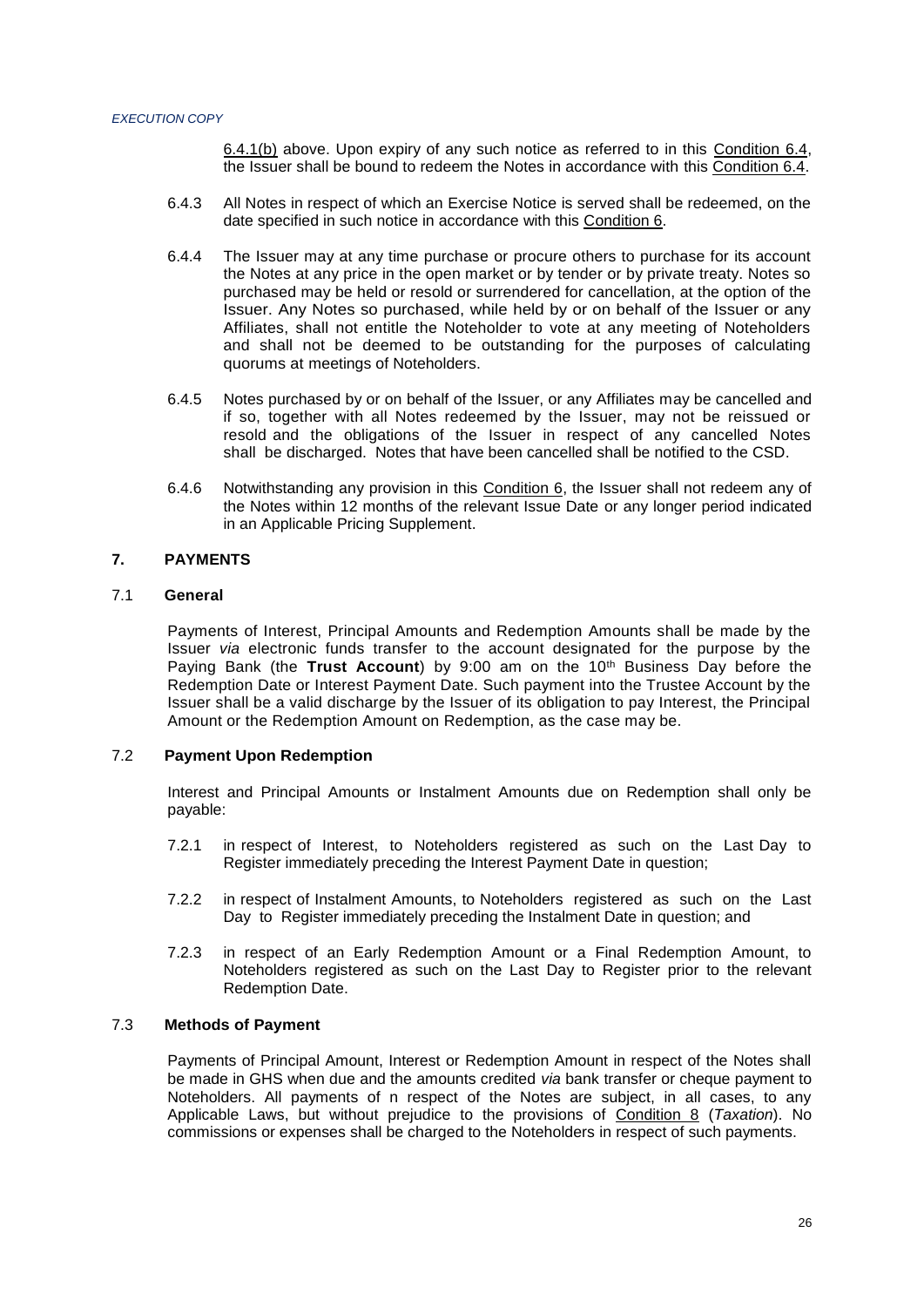#### *7.3.1 Electronic Transfers*

Where payment is to be made by electronic transfer to a designated account, payment instructions (for value on the due date or, Business Day Convention per the Applicable Pricing Supplement) will be initiated (i) on the due date for payment, and (ii) on the due date for payment (in the case of Interest due other than on Redemption).

#### *7.3.2 Payment by Cheque*

- 7.3.2.1 Payments may be made by cheque mailed to the Noteholder's address in the Register if it does not have a bank account, as indicated by the Noteholder on the application form.
- 7.3.2.2 Cheques shall be drawn on the Note Trustee and issued by the Note Trustee. Payment of cheques shall be a valid discharge by the Note Trustee of the obligation upon it to pay Interest, Principal Amounts and Redemption Amounts, as the case may be.
- 7.3.2.3 Cheques shall be made payable to the order of (i) the registered Noteholder or (ii) such other person as may have been notified in writing to the Note Trustee by the registered Noteholder (accompanied by the address of that person and such proof of authority as the Issuer or the Note Trustee may require) not later than the Last Day to Register in respect of the relevant Interest Payment Date or Redemption Date, as the case may be.
- 7.3.2.4 Cheques shall be dated with the relevant Interest Payment Date or Redemption Date, as the case may be, and shall therefore be payable on that date.
- 7.3.2.5 Cheques shall be posted to the Noteholder entitled thereto or such person notified by the Noteholder to the Note Trustee in terms of Condition 7.3.2.3:
	- (a) in the case of Interest, a Business Day before the relevant Interest Payment Date;
	- (b) in the case of Instalment Amount, a Business Day before the relevant Instalment Date; or
	- (c) in the case of Early Redemption Amounts or Final Redemption Amounts, a Business Day before the relevant Redemption Date.
- 7.3.2.6 Cheques shall be posted by registered post, provided that neither the Issuer nor its agents shall be responsible for any loss in transmission and the postal authorities shall be deemed to be the agent of the Noteholders for the purposes of all cheques posted in terms of this Condition 7.
- 7.3.2.7 If written notice of the intention to collect a cheque is given to the Note Trustee at least 15 Business Days before the relevant Interest Payment Date or Redemption Date, the cheque shall be available for collection by the Noteholder or other person entitled pursuant to Condition 7.3.2.3 at the office of the Note Trustee:
	- (a) in the case of Interest, on the relevant Interest Payment Date;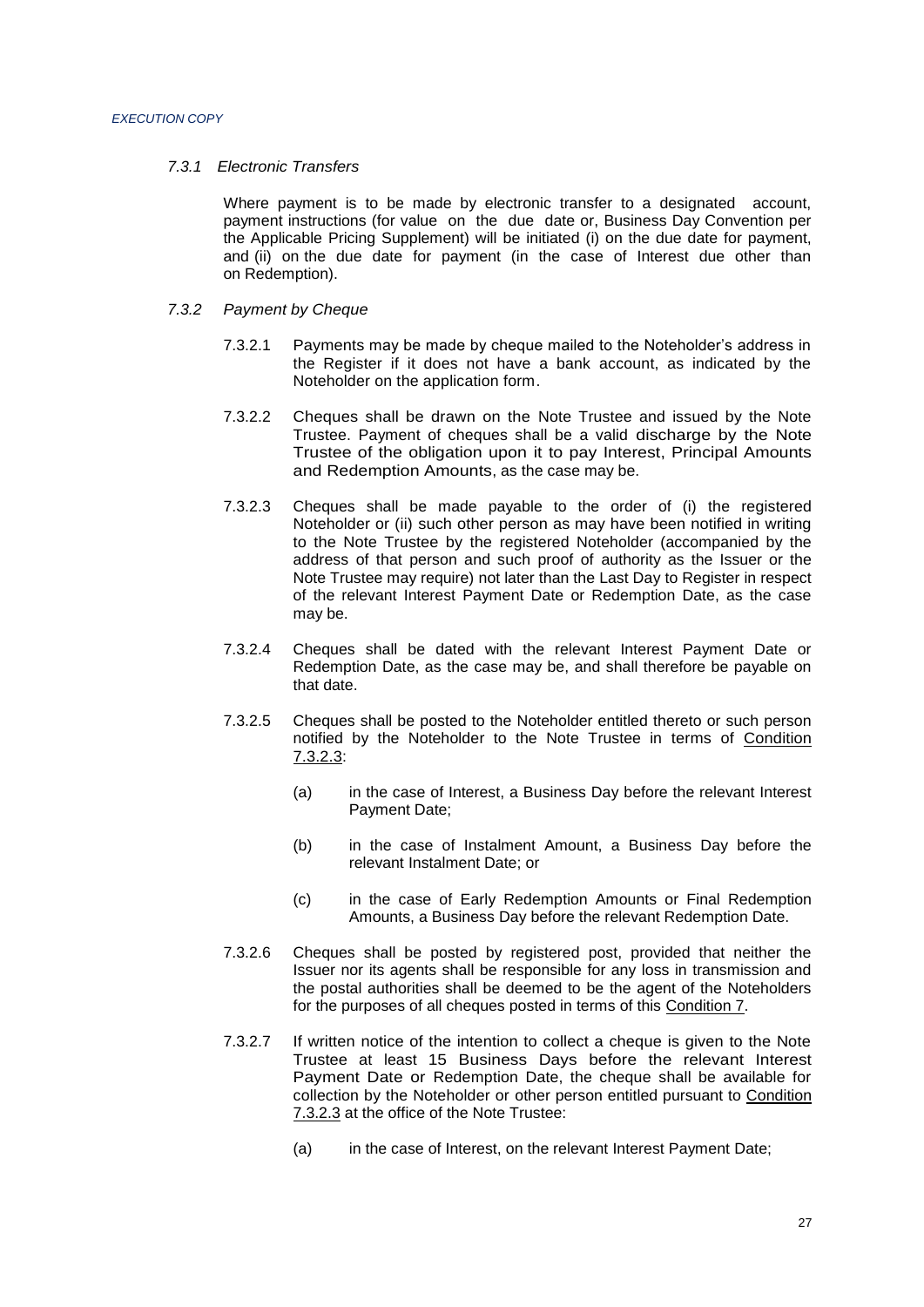- (b) in the case of Instalment Amount, on the relevant Instalment Date; or
- (c) in the case of an Early Redemption or a Final Redemption, on the relevant Redemption Date.
- 7.3.2.8 If a cheque is not collected within 2 Business Days of the date for collection set forth in Condition 7.3.2.7 above, the cheque shall be posted to the Noteholder or other person entitled thereto at his/her/its address set out in the Register (or to such other address as may have been notified in writing to the Note Trustee not later than the relevant Last Day to Register).

## 7.4 **Partial Payments**

If at any time a partial payment of Principal Amount, Interest or Instalment Amount is made in respect of any Note, the CSD shall endorse the Register with a statement indicating the amount and date of such payment.

#### 7.5 **Unclaimed Payments**

The Issuer shall submit a report of any unclaimed payments of Principal Amounts and Interest to the SEC on an annual basis.

## **8. TAXATION**

All payments of Interest made by the Issuer to the Noteholders in respect of the Notes will be subject to withholding tax under the Income Tax Act except where the Noteholder is exempt under Applicable Laws. The Issuer shall not be required to gross up any interest payments on account of any reduction resulting from withholding tax.

## **9. PRESCRIPTION**

Claims against the Issuer for payment of Principal Amount, Interest or Instalment Amount in respect of the Notes, shall become void unless presented for payment within 6 years from the date on which such payment first becomes due.

## **10. MEETINGS OF NOTEHOLDERS, AMENDMENT, MODIFICATION, WAIVER AND SUBSTITUTION**

#### 10.1 **Meetings of Noteholders**

- 10.1.1 The Trust Agreement contains provisions for convening meetings of Noteholders to consider any matter affecting their interests, including the modification of these Conditions and the Trust Agreement. Noteholder meetings may be convened by the Issuer or by the Note Trustee and shall be convened by the Issuer or the Note Trustee if so requested in writing by the Noteholders holding not less than 51% in aggregate of the total Principal Amount of the Notes then outstanding.
- 10.1.2 The quorum at any such meeting for passing a Special Resolution shall be as stated in the Trust Agreement.
- 10.1.3 A decision to:
	- (a) amend the Maturity Dates or Redemption of any of the Notes, any Interest Payment Date or Instalment Date on the Notes;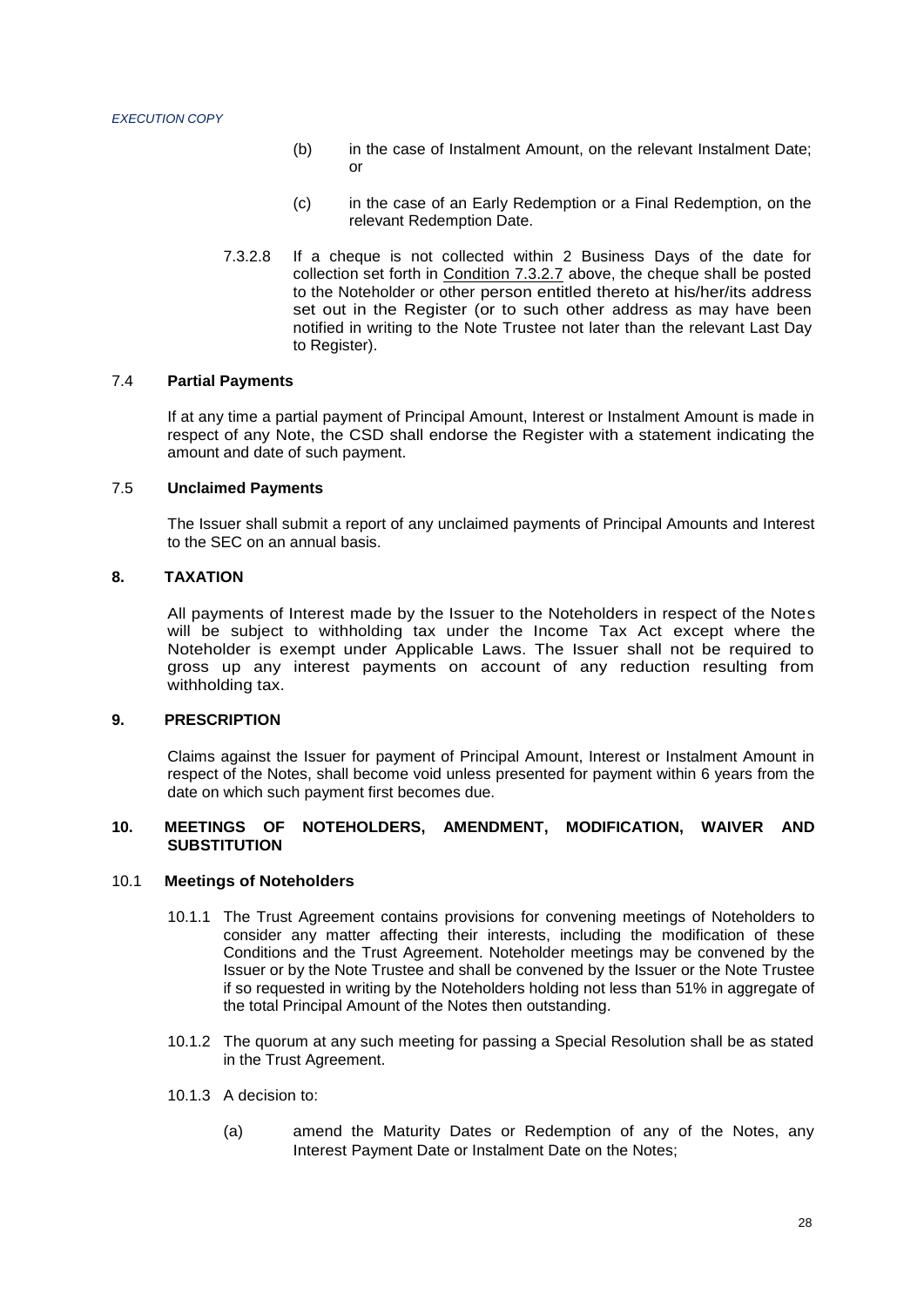- (b) reduce or cancel the Instalment Amount or the Principal Amount of, or any premium payable on Redemption of, the Notes;
- (c) reduce the Interest Rate/s in respect of the Notes or to vary the method or basis of calculating the amount of Interest, Interest Rate/s or the basis for calculating any Interest in respect of the Notes;
- (d) if a Minimum Interest Rate and/or a Maximum Interest Rate is shown hereon, reduce any such Minimum and/or Maximum;
- (e) enforce any provision of the Notes or call the Notes;
- (f) vary any method of, or basis for, calculating the Redemption Amount;
- (g) vary the Currency or Currencies of payment of the Notes; or
- (h) modify the provisions concerning the quorum required at any meeting of Noteholders or any adjournment of such meeting or the majority required to pass the Special Resolution,

may only be taken following approval by a Special Resolution.

10.1.4 Any Special Resolution duly passed shall be binding on Noteholders (whether or not they were present at the meeting at which such resolution was passed).

#### 10.2 **Modifications & Waiver**

10.2.1 The Note Trustee may agree, without the consent of the Noteholders, to effect:

- (a) any modification of any provision of the Trust Agreement or the Notes (including these Conditions) which is of a minor nature or is made to correct a manifest error in the opinion of the Note Trustee, provided that such modification is not prejudicial to the interests of the Noteholders; and
- (b) any other modification and any waiver or authorisation of any breach or proposed breach of any provision of these Conditions or the Trust Agreement which are in the opinion of the Note Trustee, not materially prejudicial to the interests of the Noteholders, provided that no such modification shall be permitted unless an opinion of legal counsel is delivered to the Note Trustee to the effect that the Noteholders will be subject to Ghana tax on the same amount and in the same manner and at the same times as would have been the case if such modification had not occurred.
- 10.2.2 The Note Trustee may take into account, among other things, any confirmation from the rating agencies that the then current ratings of the relevant Notes would not be adversely affected in considering whether any such modification, waiver or authorisation would be materially prejudicial to the interests of the Noteholders.
- 10.2.3 Any such modification, waiver or authorisation may be given or made on such terms and subject to such conditions as the Note Trustee may in its sole discretion determine and shall be binding on the Noteholders and, unless the Note Trustee otherwise agrees, the Note Trustee shall cause such modification to be notified to the Noteholders within 5 business days after modification, provided that the Note Trustee shall not exercise any powers conferred upon it by this Condition 10 in contravention of any express direction by a Special Resolution or a request in writing made by the Noteholders of not less than 51% in aggregate Principal Amount of the affected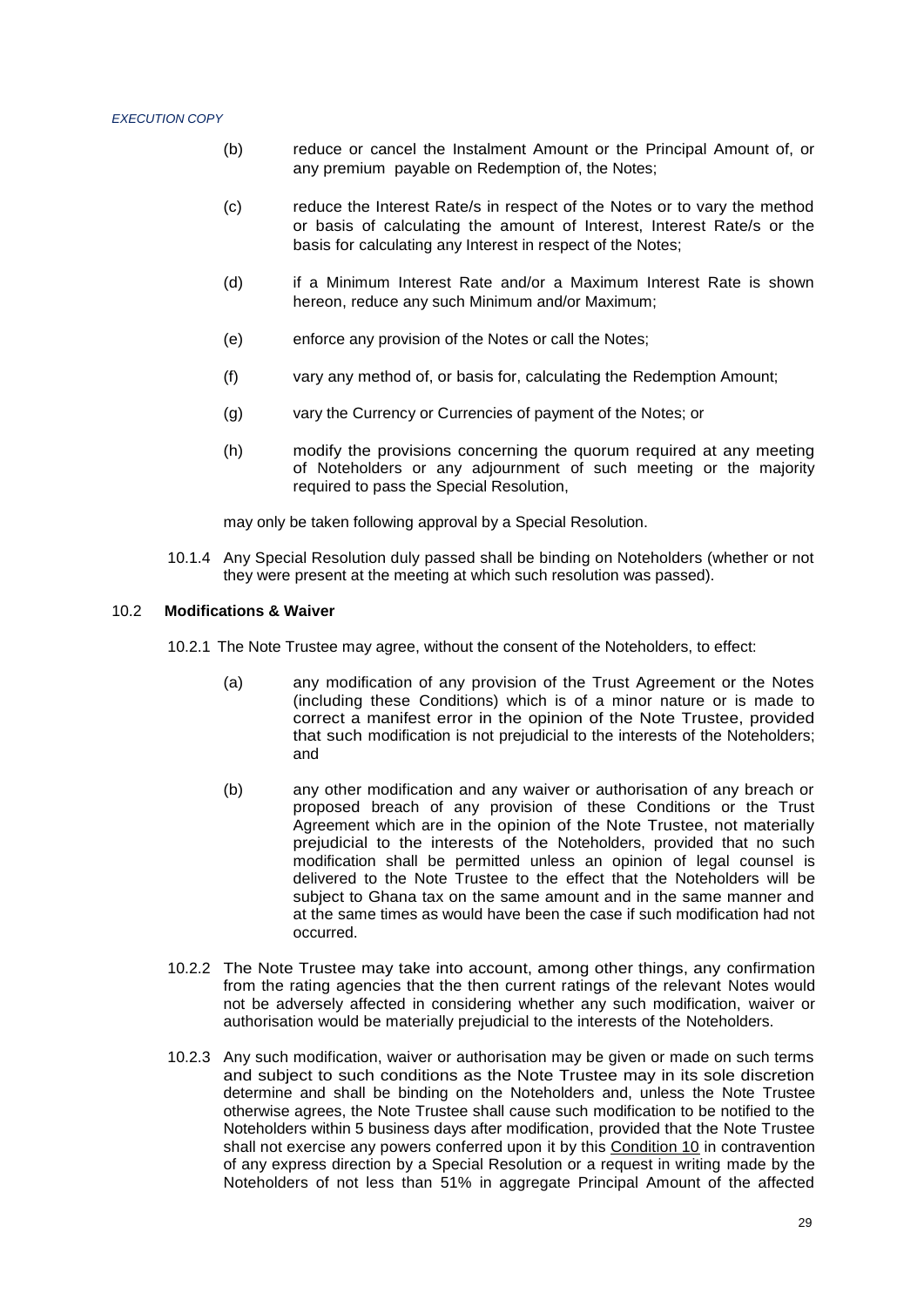Notes then outstanding (provided that no such direction or request shall affect any authorisation, waiver or determination previously given or made).

## 10.3 **Substitutions**

- 10.3.1 The Note Trustee may, without the consent of the Noteholders, agree on such terms as it may specify to the substitution of the Issuer's successor in business where the substitution of the Issuer is as a result of a merger, an acquisition, or other form of business combination involving the Issuer.
- 10.3.2 Subject to obtaining the prior consent of the Noteholders, the Note Trustee may agree on such terms as it may specify to the substitution of the Issuer where the Issuer is substituted with its Affiliate in its place as issuer under the Trust Agreement and the Notes.

## **11. NOTICES**

- 11.1 Notices to Noteholders will be deemed to be validly given if: (i) sent by first-class mail (airmail if overseas) to them (or, in the case of joint holders, to the first-named in the Register) at their respective addresses as recorded in the Register; or (ii) published in a newspaper of general circulation in Ghana and approved by the Note Trustee. Each such notice shall be deemed to have been validly given on the 10<sup>th</sup> Business Day after the date of postage.
- 11.2 Notices to the Issuer will be deemed to be validly given if delivered to the Issuer at its registered address and clearly marked on their exterior "*Urgent - Attention: Managing Director*" (or at such other address and for such other attention as may have been notified to the holders in accordance with Condition 11.1). Such notices will be deemed to have been validly given at the opening of business on the next Business Day on which the Issuer's registered address is open for business.
- 11.3 Notices to the Note Trustee will be deemed to have been validly given if delivered to the registered office of the Note Trustee and clearly marked on their exterior "*Urgent - Attention: Head, Custody Services, Unibank (Ghana) Limited"*

## **12. FURTHER ISSUES**

The Issuer may from time to time, without the consent of the Noteholders and in accordance with the Trust Agreement, create and issue further securities ranking *pari passu* with the Notes or a Series or Tranche in all respects (except for Interest, the first Interest Payment Date or the first Instalment Date and Issue Date) and so that such further issues shall be consolidated and form a single series with the outstanding Notes. References in these Conditions to the Notes include (unless the context requires otherwise) any other securities issued pursuant to this Condition 12. Any such other securities shall be constituted by an addendum to the Trust Agreement.

#### **13. ENFORCEMENT**

- 13.1 At any time after the Notes become due and payable, the Note Trustee may, at its discretion and without further notice, institute such proceedings against the Issuer as it may think fit to enforce the terms of the Trust Agreement and the Notes, but it need not take any such proceedings unless:
	- (a) it shall have been so directed by a Special Resolution; and
	- (b) it shall have been indemnified to its satisfaction.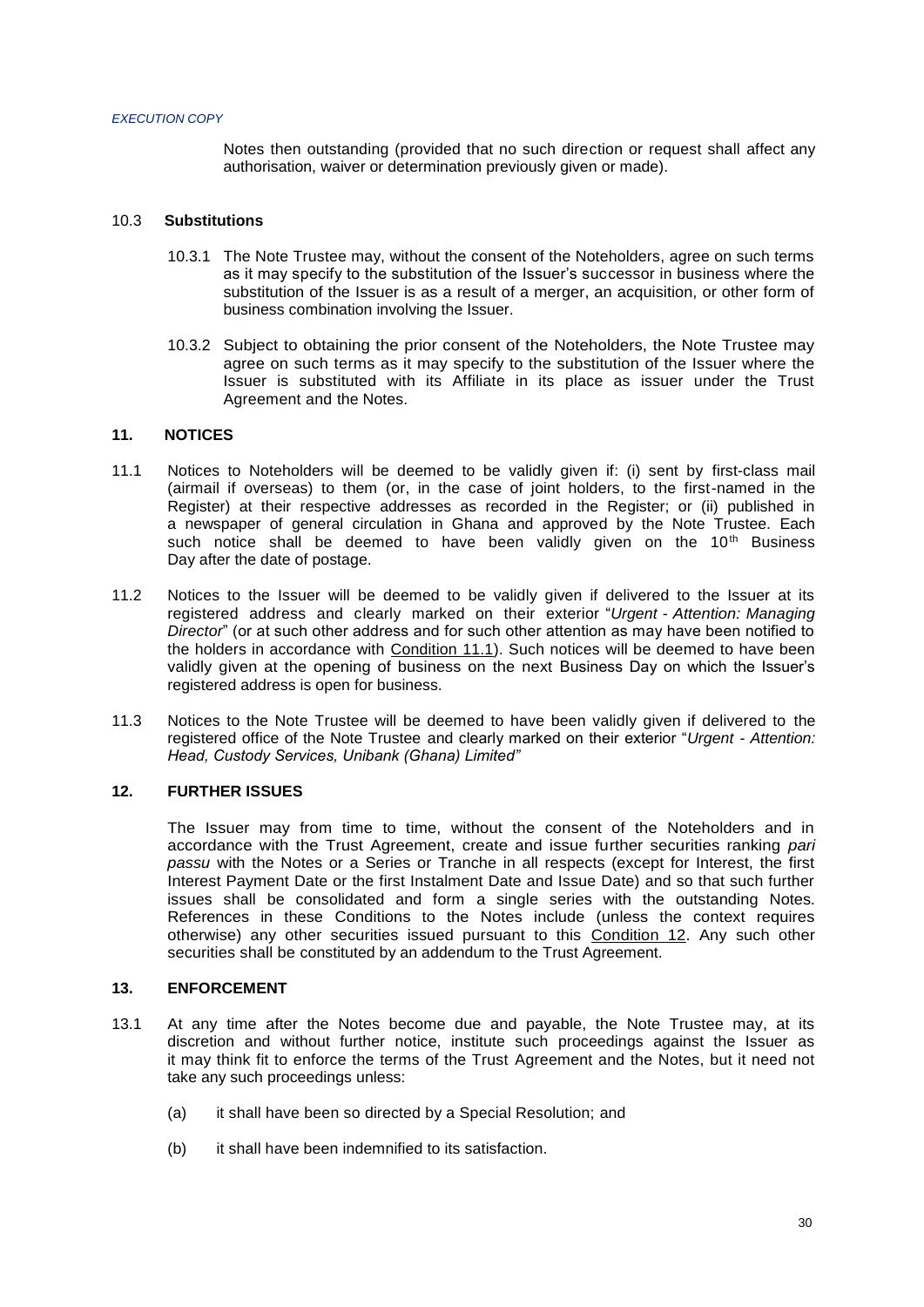13.2 No Noteholder may proceed directly against the Issuer unless the Note Trustee, having become bound so to proceed, fails to do so within a reasonable time and such failure is continuing.

## **14. INDEMNIFICATION OF THE NOTE TRUSTEE**

- 14.1 The Trust Agreement contains provisions for the indemnification of the Note Trustee and for its relief from responsibility in certain circumstances. Subject to the fiduciary obligations of the Note Trustee to the Noteholders, the Note Trustee may enter into business transactions with the Issuer and any entity related to the Issuer without accounting for any profit. The Note Trustee is not responsible for the validity, sufficiency or enforceability of the Trust Agreement or the Notes, nor is the Note Trustee obliged to take any action unless indemnified and/or secured to its satisfaction. The Note Trustee is also entitled to be paid its costs and expenses in priority to the claims of the Noteholders.
- 14.2 In the exercise of its powers and discretion under these Conditions and the Trust Agreement (including but not limited to those referred to in this Condition 14), the Note Trustee will have regard to the interests of the Noteholders as a class and will not be responsible for any consequence of such exercise for individual Noteholders of Notes as a result of such Noteholders being connected in any way with a particular territory or otherwise, and the Note Trustee shall not be entitled to require, nor shall any Noteholder be entitled to claim, from the Issuer, any indemnification or payment in respect of any tax consequence of any such exercise upon individual Noteholders.

#### **15. GOVERNING LAW AND JURISDICTION**

- 15.1 The Notes and the Trust Agreement are governed by, and shall be construed in accordance with Ghanaian law.
- 15.2 The courts of Ghana shall have exclusive jurisdiction to hear and determine any suit, action or proceedings, and to settle any disputes, which may arise out of or in connection with the Notes or the Trust Agreement.

## **16. EVENTS OF DEFAULT**

The Note Trustee may (at its discretion) or shall (if so directed by a Special Resolution) (subject in each case to being indemnified and/or secured to its satisfaction) give notice to the Issuer specifying any affected Notes and that such Notes are immediately due and repayable in the Principal Amount together with accrued interest if, in the case of the Notes, any of the following Events of Default occurs:

- (a) *Non-payment*: the Issuer fails to pay the Principal Amount or the Instalment Amount of any of the Notes when the same becomes due and payable either at the Maturity Date, at the Instalment Date, upon Redemption, by declaration or otherwise, or the Issuer is in default with respect to the payment of Interest or Additional Amounts on any of such Notes and such default in respect of Principal Amount, Instalment Amount, Interest or Additional Amounts continues for a period of 5 Business Days;
- (b) *Breach of Other Obligations*: the Issuer is in default in the performance, or is otherwise in breach, of any warranty, covenant, obligation, undertaking or other agreement under the Notes or the Trust Agreement (other than a default or breach elsewhere specifically dealt with in this Condition 16(b)) and such default or breach (if capable of remedy) is not remedied within 60 calendar days (or such longer period as the Note Trustee may in its sole discretion determine) after notice thereof has been given to the Issuer and, if applicable, by the Note Trustee;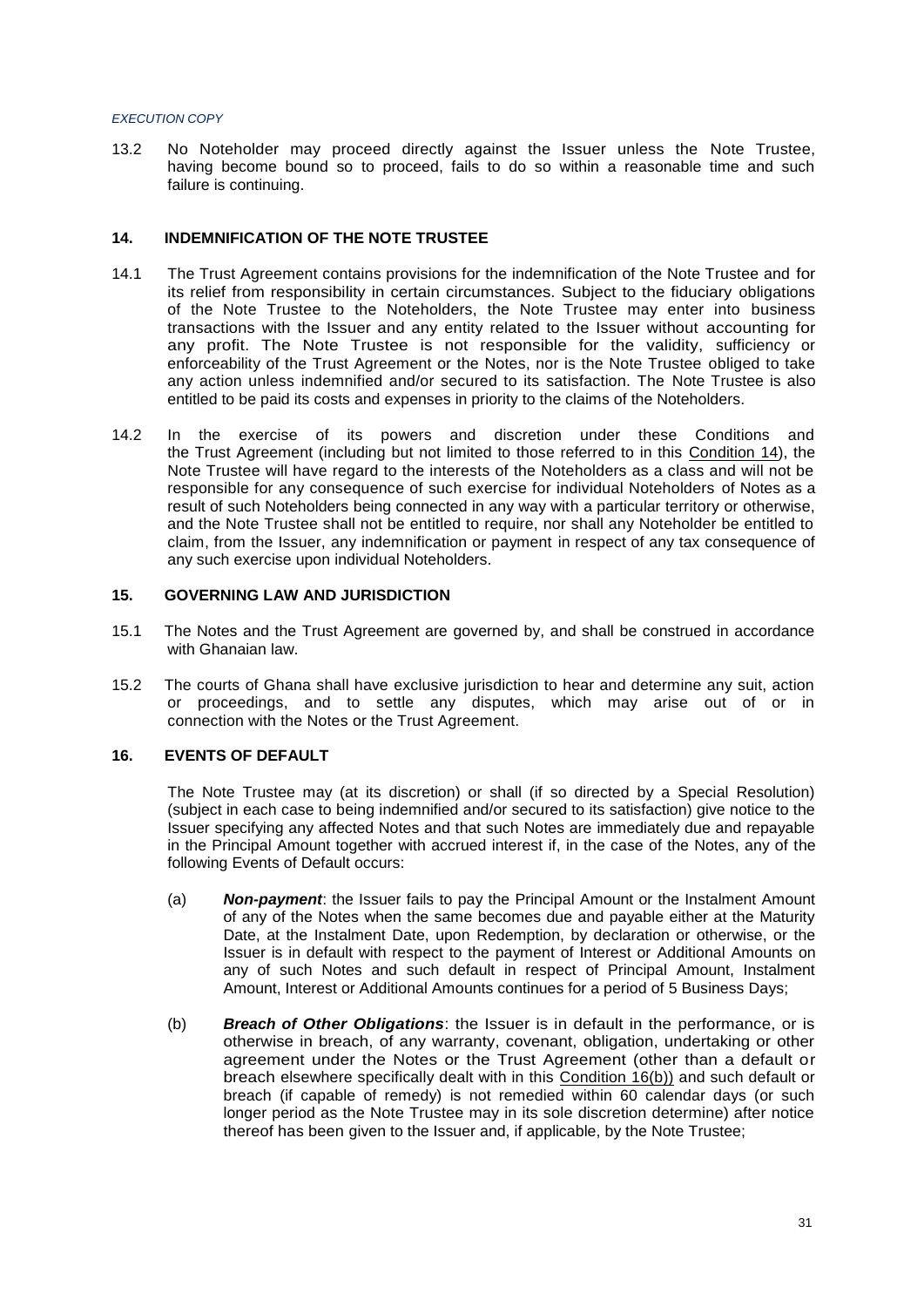- (c) *Insolvency*:
	- (i) any Person shall have instituted a proceeding or entered a decree or order for the appointment of a receiver, manager, administrator, liquidator or rehabilitation manager in any insolvency, rehabilitation, readjustment of debt, marshalling of assets and liabilities or similar arrangements involving the Issuer or all or substantially all of their respective assets and such proceeding, decree or order shall not have been vacated or shall have remained in force undischarged or unstayed for a period of 60 Business Days; or
	- (ii) the Issuer shall institute proceedings under any applicable bankruptcy, insolvency or other similar law now or hereafter in effect to be placed into rehabilitation, adjudicated as bankrupt or shall consent to the filing of a bankruptcy, insolvency or similar proceeding against it or shall file a petition or answer or consent seeking reorganisation under any such law or shall consent to the filing of any such petition, or shall consent to the appointment of a receiver, manager, administrator, liquidator, rehabilitation manager or trustee or assignee in bankruptcy or liquidation of the Issuer or in respect of its property, or shall make an assignment for the benefit of its creditors or shall otherwise be unable or admit its inability to pay its debts generally as they become due or the Issuer commences proceedings with a view to the general adjustment of its Indebtedness, which event in any such case is (in the sole opinion of the Note Trustee), materially prejudicial to the interests of the Noteholders;
- (d) *Invalidity or Unenforceability*: the Note Trustee is of the opinion determined in its sole discretion that any of following occurrences in this Condition 16(d) is materially prejudicial to the interests of the Noteholders:
	- (i) the validity of the Notes or the Trust Agreement is contested by the Issuer;
	- (ii) it is or becomes unlawful for the Issuer to perform or comply with all or any of its obligations set out in the Notes or the Trust Agreement; or
	- (iii) the Issuer shall deny all or any of its obligations set out in the Notes or the Trust Agreement (whether by a general suspension of payments or a moratorium on the payment of debt or otherwise); or

#### (e) *Government Intervention*:

- (i) all or any substantial part of the undertaking, assets and revenues of the Issuer is condemned, seized or otherwise appropriated by any person acting under the authority of any national, regional or local government; or
- (ii) the Issuer is prevented by any such person from exercising normal control over all or any substantial part of its undertaking, assets, revenues and, following the occurrence of any of the events specified in this Condition 16(e), the Note Trustee is of the opinion determined in its sole discretion that such occurrence is materially prejudicial to the interests of the Noteholders.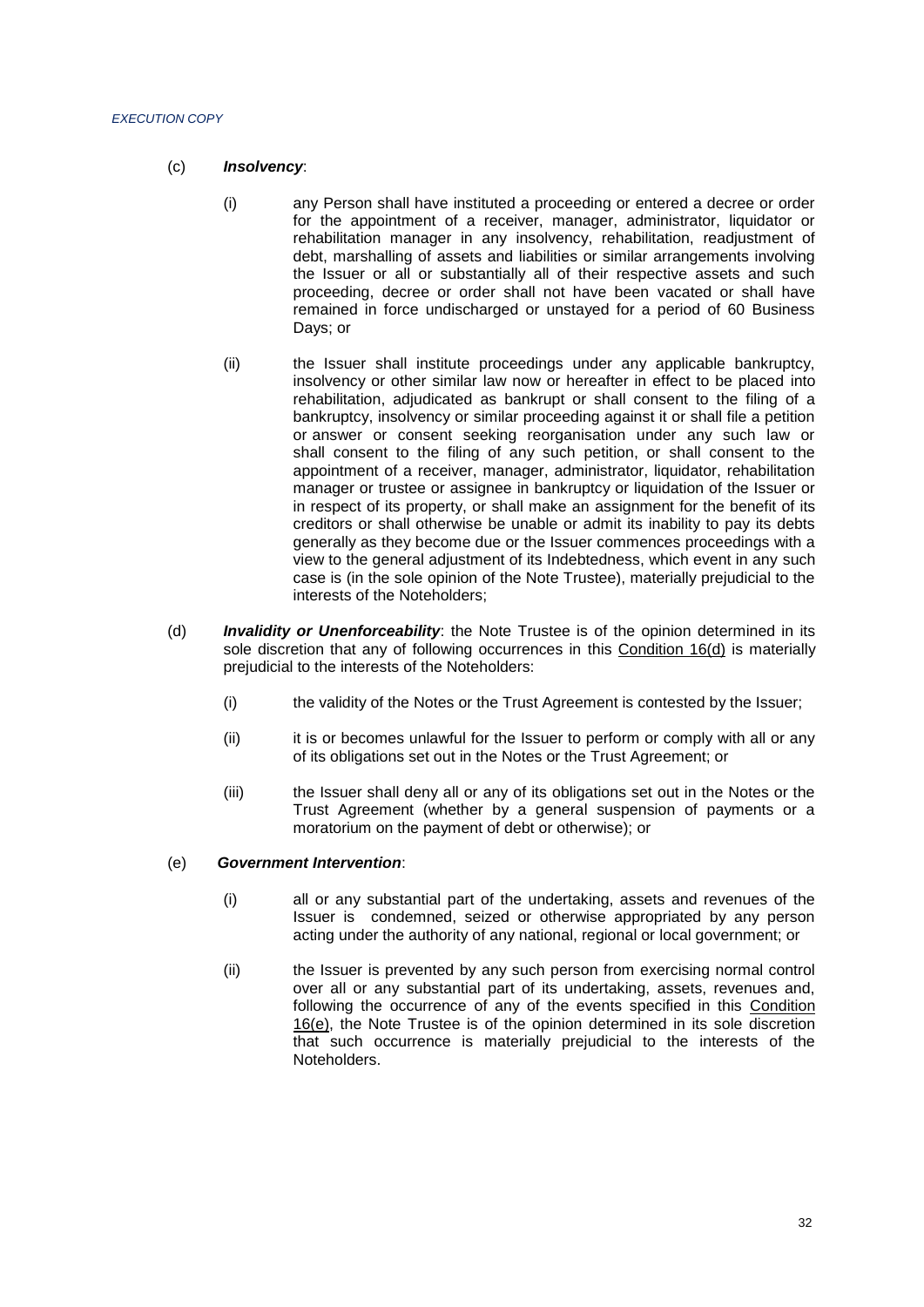#### SCHEDULE 3

## **PROVISIONS FOR MEETINGS OF THE NOTEHOLDERS**

#### **1. DEFINITIONS**:

Words and expressions defined in the Conditions and this Agreement shall have the same meanings when used in this Schedule. In addition, the following expressions shall have the following meanings:

"**Chairman**" means, in relation to any Meeting, the individual who takes the chair in accordance with paragraph 7 (*Chairman*) below*;*

"**Meeting**" means a meeting of Noteholders;

"**Special Resolution**" means a resolution passed at a Meeting duly convened and held in accordance with this Schedule 3 by a majority consisting of not less than three quarters (i.e. seventy five percent) of the votes cast; and

"**24 hours**" means a period of twenty four hours including all or part of a day upon which banks are open for business in the place where the relevant Meeting is to be held (disregarding for this purpose the day upon which such Meeting is to be held) and such period shall be extended by one period or, to the extent necessary, more periods of twenty four hours until there is included as aforesaid all or part of a day upon which banks are open for business as aforesaid.

## **2. CONVENING OF MEETINGS**

- 2.1 The Issuer or the Trustee may at any time convene a Meeting.
- 2.2 The Issuer or the Trustee shall convene a Meeting upon the requisition in writing of the holders of, at least, fifty-one percent (51%) of the aggregate of the total Principal Amount of the Notes then outstanding (**Requisition Notice**).
- 2.3 Whenever the Issuer or the Trustee wishes or is required to convene a meeting, it shall forthwith give notice in writing to the Trustee or Issuer, and Noteholders (or their agents) of the place, day and hour of the meeting and of the nature of the business to be transacted at the meeting.
- 2.4 All Meetings shall be held at such place as may be determined by the Issuer or the Trustee.
- 2.5 Any director or duly authorised representative of the agents, Issuer, the Trustee and any other person authorised in writing by the Issuer or the Trustee, may attend and speak at a Meeting, but shall not be entitled to vote, other than as a proxy (as defined below) or duly authorised representative of a Noteholder.

### **3. REQUISITION**

- 3.1 A Requisition Notice shall state the nature of the business for which the Meeting is to be held and shall be deposited at the registered office of the Issuer.
- 3.2 A Requisition Notice may consist of several documents in like form, each signed by one or more requisitionists.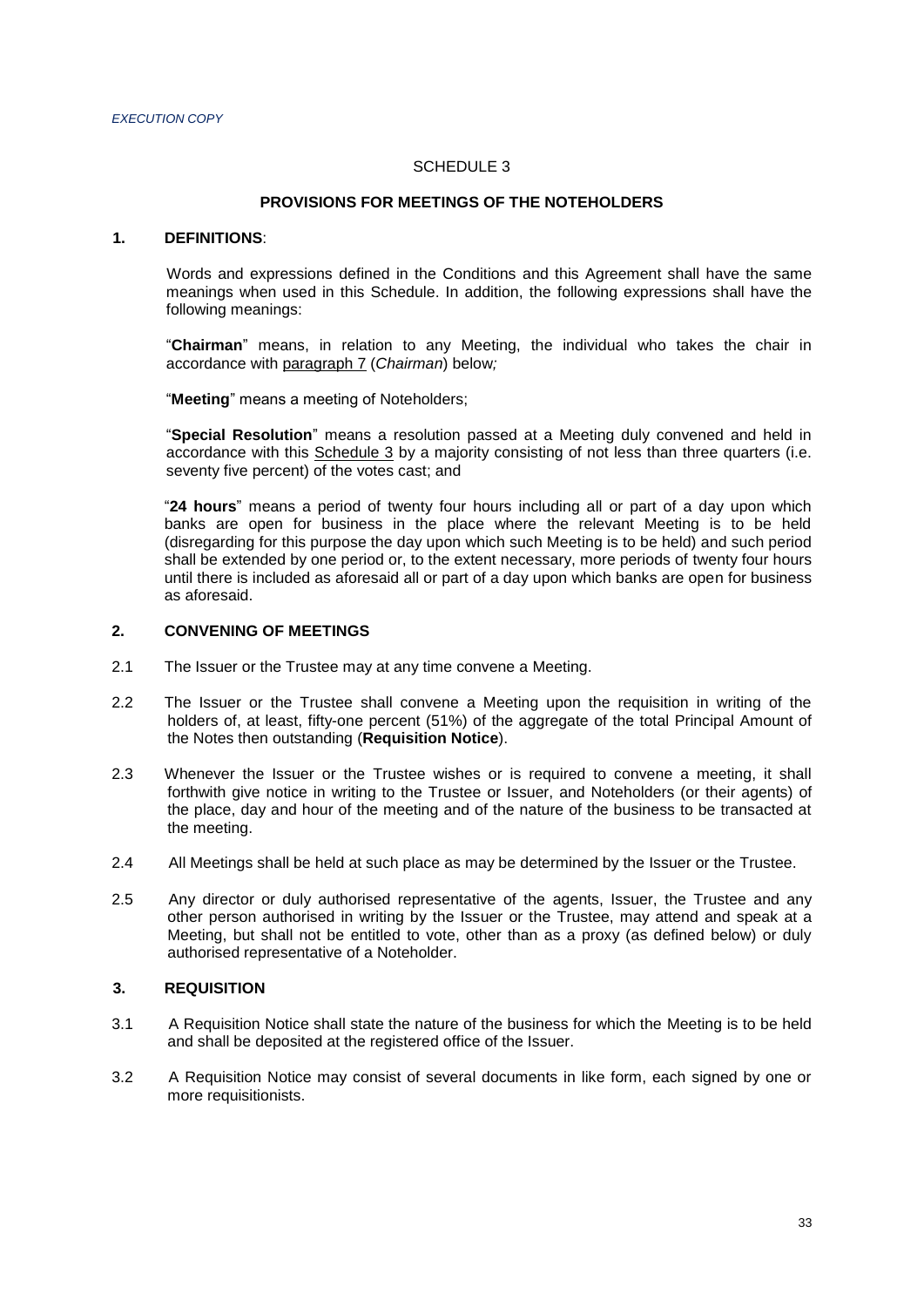## **4. CONVENING OF MEETINGS BY REQUISITIONISTS**

If the Issuer does not proceed to cause a Meeting to be held within twenty (20) Business Days of the deposit with the company secretary of the Issuer of a Requisition Notice, requisitionists who together hold not less than fifty-one (51%) of the outstanding aggregate nominal amount of the Notes, may instruct the Trustee to convene the Meeting, but the Meeting so convened shall be held within forty (40) Business Days from the date of such deposit and shall be convened as nearly as possible in the same manner as that in which Meetings may be convened by the Issuer. Notice of the Meeting shall be required to be given to the Issuer.

## **5. NOTICE OF MEETING**

- 5.1 Unless the holders of, at least, seventy-five percent (75%) of the outstanding aggregate nominal amount of the Notes agree in writing to a shorter period, at least twenty-one (21) clear days' written notice (specifying the place, day and time of the Meeting and the nature of the business for which the Meeting is to be held) shall be given by the Issuer or the Trustee to the Issuer or the Trustee, and Noteholders (or their agents). Such notice is required to be given in accordance with Condition 11 (*Notices*).
- 5.2 The notice shall set out the full text of any resolutions to be proposed unless the Trustee agrees that the notice shall instead specify the nature of the resolutions without including the full text.
- 5.3 The accidental omission to give such notice to the Issuer or the Trustee or any Noteholder (or their agents) or the non-receipt of any such notice, shall not invalidate the proceedings at a Meeting.

## **6. QUORUM**

- 6.1 A quorum at a Meeting shall, for the purposes of considering:
	- (a) an ordinary resolution generally, consist of Noteholders present in person or by proxy and holding in the aggregate not less than one-third of the outstanding aggregate nominal amount of the Notes; and
	- (b) Special Resolution, consist of Noteholders present in person or by proxy and holding in the aggregate not less than seventy-five percent (75%) of the outstanding aggregate nominal amount of the Notes.
- 6.2 No business shall be transacted at a Meeting unless a quorum is present at the time when the Meeting proceeds to business.

## **7. CHAIRMAN**

- 7.1 The Chairman shall be appointed by the Issuer or the Trustee.
- 7.2 An individual (who may, but need not, be a Noteholder) nominated in writing by the Issuer or the Trustee may take the chair at any meeting but, if no such nomination is made or if the individual nominated is not present within fifteen (15) minutes after the time fixed for the Meeting, those present shall elect one of themselves to take the chair failing which, the Issuer or the Trustee may appoint a Chairman.
- 7.3 The Chairman of an adjourned Meeting need not be the same person as was the Chairman of the original Meeting.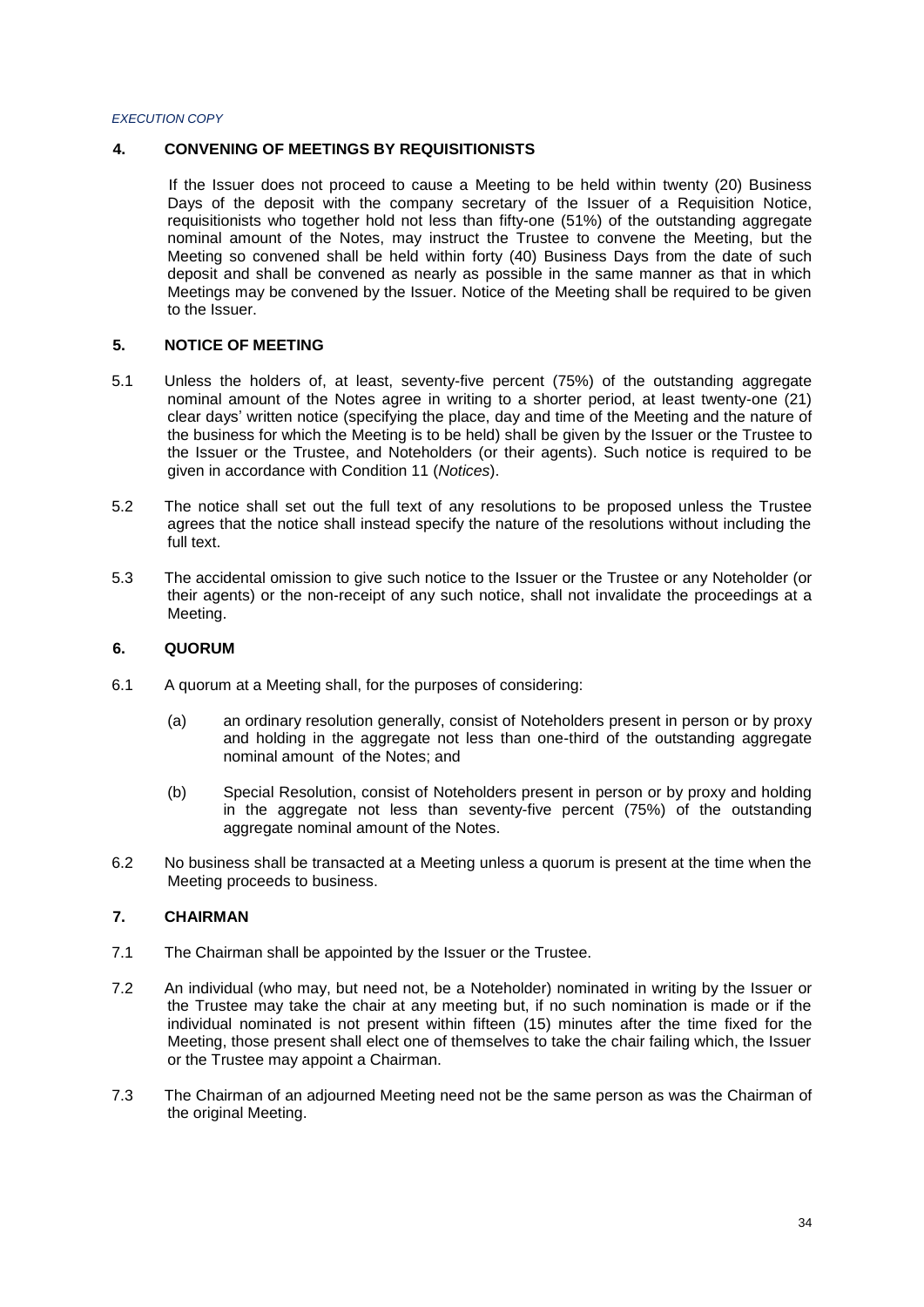### **8. ADJOURNMENT**

- 8.1 Subject to this Schedule 3 (*Provisions for Meetings of the Noteholders*) the Chairman may, with the consent (which consent shall not be unreasonably withheld and/or delayed) of, and shall on the direction of the Issuer and the Trustee, adjourn the Meeting from time to time and from place to place.
- 8.2 No business shall be transacted at any adjourned Meeting other than the business left unfinished at the Meeting from which the adjournment took place.
- 8.3 At least fifteen (15) Business Days' written notice of the place, day and time of an adjourned Meeting shall be given by the Trustee or Issuer to the Issuer or the Trustee and each Noteholder (or their agents). In the case of a Meeting adjourned in terms of paragraph 9 below, the notice shall state that the Noteholders present in person or by proxy at the adjourned Meeting will constitute a quorum.

## **9. ADJOURNMENT FOR WANT OF QUORUM**:

If within thirty (30) minutes after the time fixed for any Meeting a quorum is not present, then:

- (a) in the case of a Meeting requested by Noteholders, it shall be dissolved; and
- (b) in the case of any other Meeting (unless the Issuer and the Trustee otherwise agree), it shall be adjourned for such period (which shall be not less than fifteen (15) Business Days and not more than thirty (30) Business Days and to such place as the Chairman determines (with the approval of the Issuer or Trustee); provided that:
	- (i) the Meeting shall be dissolved if the Issuer and the Trustee so decide; and
	- (ii) no Meeting may be adjourned more than once for want of a quorum.

If at such adjourned Meeting a quorum is not present the Noteholders present in person or by proxy shall constitute a quorum for the purpose of considering any resolution, including a Special Resolution.

## **10. PARTICIPATION**

The following may attend and speak at a Meeting:

- (a) Noteholders or the proxies or representatives of the Noteholders;
- (b) representatives of the Issuer, the Trustee and the CSD;
- (c) the financial advisers of the Issuer and the Trustee;
- (d) the legal counsel to the Issuer, the Trustee, the CSD and such advisers;
- (e) the representatives of any guarantor of any Guaranteed Notes; and
- (f) any other person approved by the Meeting or the Issuer or Trustee.

## **11. HOW QUESTIONS ARE DECIDED**

11.1 At a Meeting, a resolution put to the vote shall be decided on a show of hands unless, before or on the declaration of the result of the show of hands, a poll is demanded by the Chairman, the Trustee, the Issuer or by any one of the Noteholders present in person or by proxy.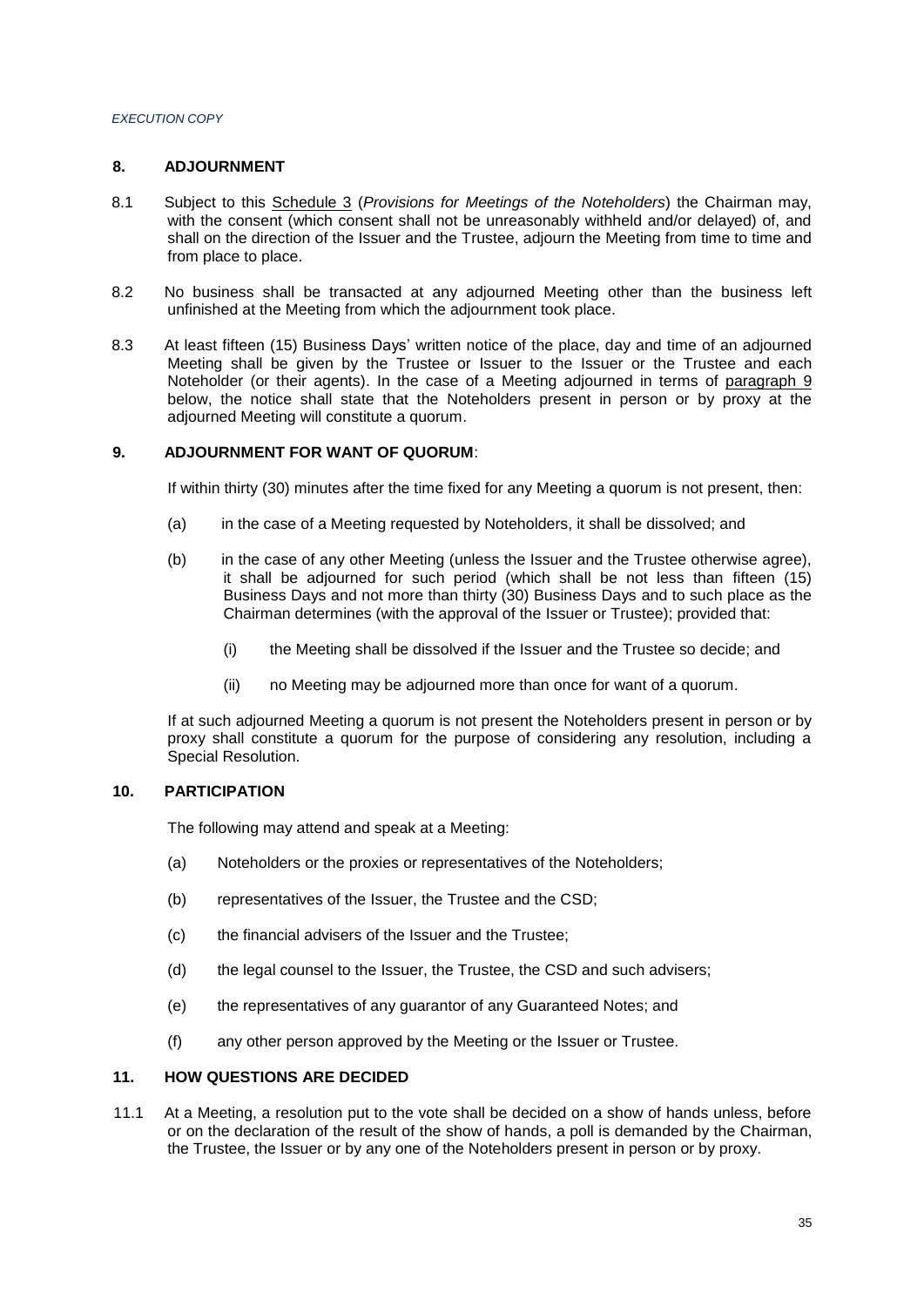- 11.2 Unless a poll is demanded, a declaration by the Chairman that on a show of hands a resolution has been carried, or carried by a particular majority, or lost, shall be conclusive evidence of that fact, without proof of the number or proportion of the votes cast in favour of or against such resolution.
- 11.3 A poll demanded on the election of a Chairman or on the question of the adjournment of a Meeting shall be taken forthwith. A poll demanded on any other question shall be taken at such time as the Chairman of the Meeting directs and the result of such poll shall be deemed to be the resolution of the Meeting.
- 11.4 In the case of an equality of votes, whether on a show of hands or on a poll, the Chairman shall not be entitled to a casting vote in addition to the vote, if any, to which he is entitled.

### **12. VOTES**

On a show of hands every Noteholder present in person or by proxy shall have one vote. On a poll every Noteholder, present in person or by proxy, shall have one vote for each value of the minimum denomination (as stated in the Applicable Pricing Supplement) of the outstanding nominal amount of the Notes held by him. The joint holders of Notes shall have only one vote on a show of hands and one vote on a poll for each value of the minimum denomination (as stated in the Applicable Pricing Supplement) of the outstanding nominal amount of the Notes of which they are the registered holder and the vote may be exercised only by that holder present whose name appears first on the Register in the event that more than one of such joint holders is present in person or by proxy at the meeting.

#### **13. PROXIES AND REPRESENTATIVES**

- 13.1 Noteholders may:
	- (a) present in person; or
	- (b) through any appointed person (a **Proxy**), by an instrument in writing (a **Form of Proxy**), signed by the holder or, in the case of a corporation, executed under its common seal or signed on its behalf by an attorney of a duly authorised officer of the corporation,

vote on a poll or on a show of hands.

- 13.2 A person appointed to act as proxy need not be a Noteholder.
- 13.3 The Form of Proxy shall be deposited at the registered office of the Issuer or at the office where the Register is kept or at such other office as the Issuer may determine not less than twenty four (24) hours before the time appointed for holding the Meeting or adjourned Meeting at which the person named in such Form of Proxy proposes to vote, and in default, the Proxy shall be invalid.
- 13.4 No Form of Proxy shall be valid after the expiration of six (6) months from the date named in it as the date of its execution.
- 13.5 A Proxy shall have the right to demand or join in demanding a poll.
- 13.6 Notwithstanding paragraph 13.4 above, the Form of Proxy shall be valid for any adjourned Meeting, unless the contrary is stated thereon.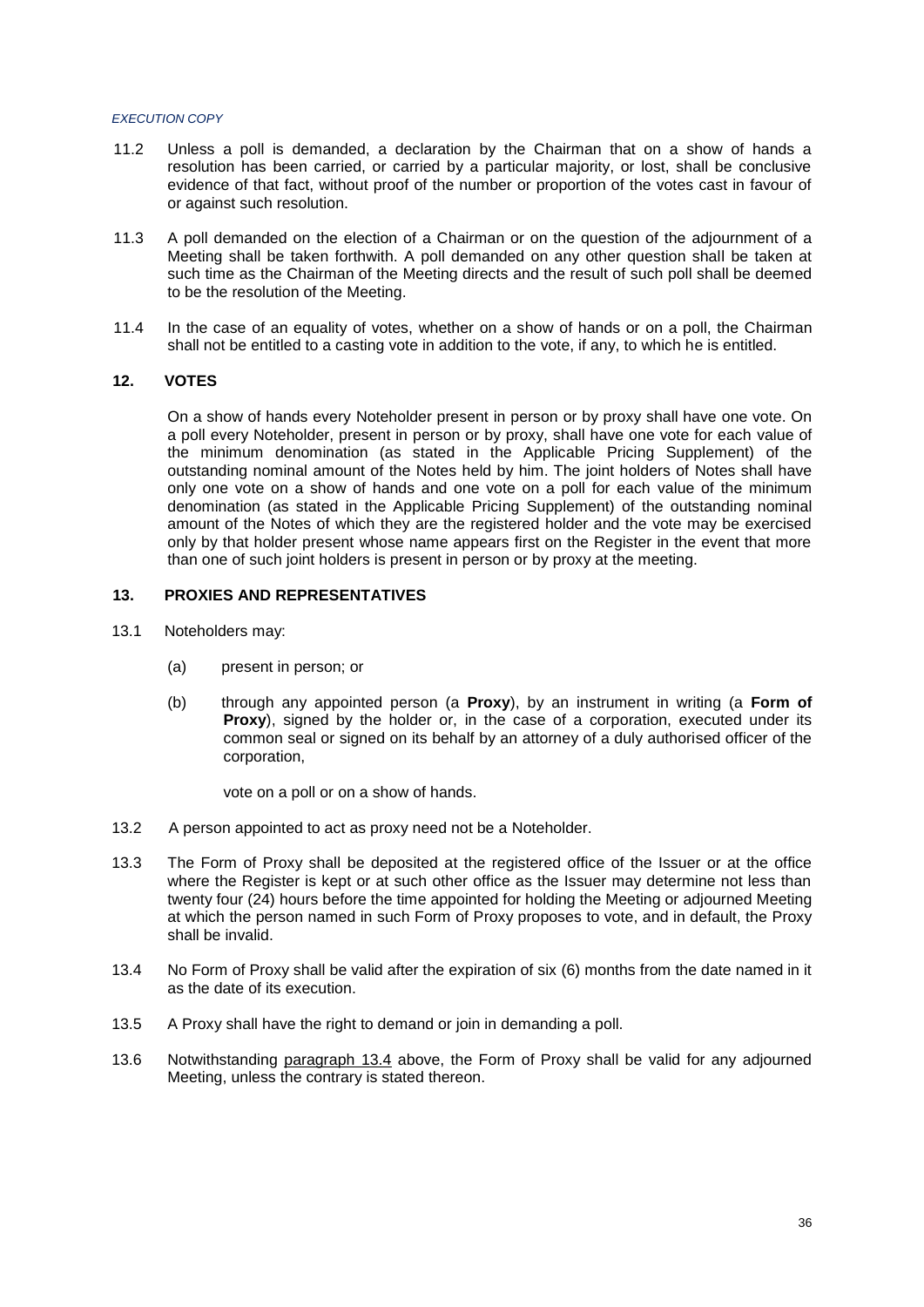- 13.7 A vote given in accordance with the terms of a proxy shall be valid notwithstanding the previous death or incapacity of the principal or revocation of the proxy or of the authority under which the Form of Proxy was executed or the transfer of Notes in respect of which the proxy was given, provided that no intimation in writing of such death, incapacity, or revocation shall have been received by the Issuer, or the CSD more than, and that the transfer has been given effect to less than, 12 (twelve) hours before the commencement of the Meeting or adjourned Meeting at which the proxy is to be used.
- 13.8 Any Noteholder which is a corporation may by resolution of its directors or other governing body authorise any person to act as its representative in connection with any Meeting or proposed Meeting. Any reference in this Schedule 3 to a Noteholder present in person includes such a duly authorised representative of a Noteholder.

#### **14. POWERS:**

- 14.1 Subject to the Conditions and the provisions of this Agreement, a Meeting shall have power (exercisable by Special Resolution), without prejudice to any other powers conferred on it or any other person:
	- (a) to approve any proposal by the Issuer for any modification, abrogation, variation or compromise of any provisions of this Agreement or the Conditions or any arrangement in respect of the obligations of the Issuer under or in respect of the Notes;
	- (b) to approve the exchange or substitution of the Notes for, or the conversion of the Notes into, shares, bonds or other obligations or securities of the Issuer or any other Person or body corporate formed or to be formed;
	- (c) to waive any breach or authorise any proposed breach by the Issuer of its obligations under or in respect of this Agreement, the Notes or the Agency Agreement; or any act or omission which might otherwise constitute an Event of Default;
	- (d) to remove any Trustee;
	- (e) to approve the appointment of a new Trustee;
	- (f) to authorise the Trustee (subject to its being indemnified and/or secured to its satisfaction) or any other person to execute all documents and do all things necessary to give effect to a Special Resolution;
	- (g) to discharge or exonerate a Trustee from any liability in respect of any act or omission for which it may become responsible under this Agreement or the Notes;
	- (h) to give any other authorisation or approval which, under this Agreement or the Notes, is required to be given by Special Resolution; and
	- (i) to appoint any persons as a committee to represent the interests of the Noteholders and to confer upon such committee any powers which the Noteholders could themselves exercise by Special Resolution.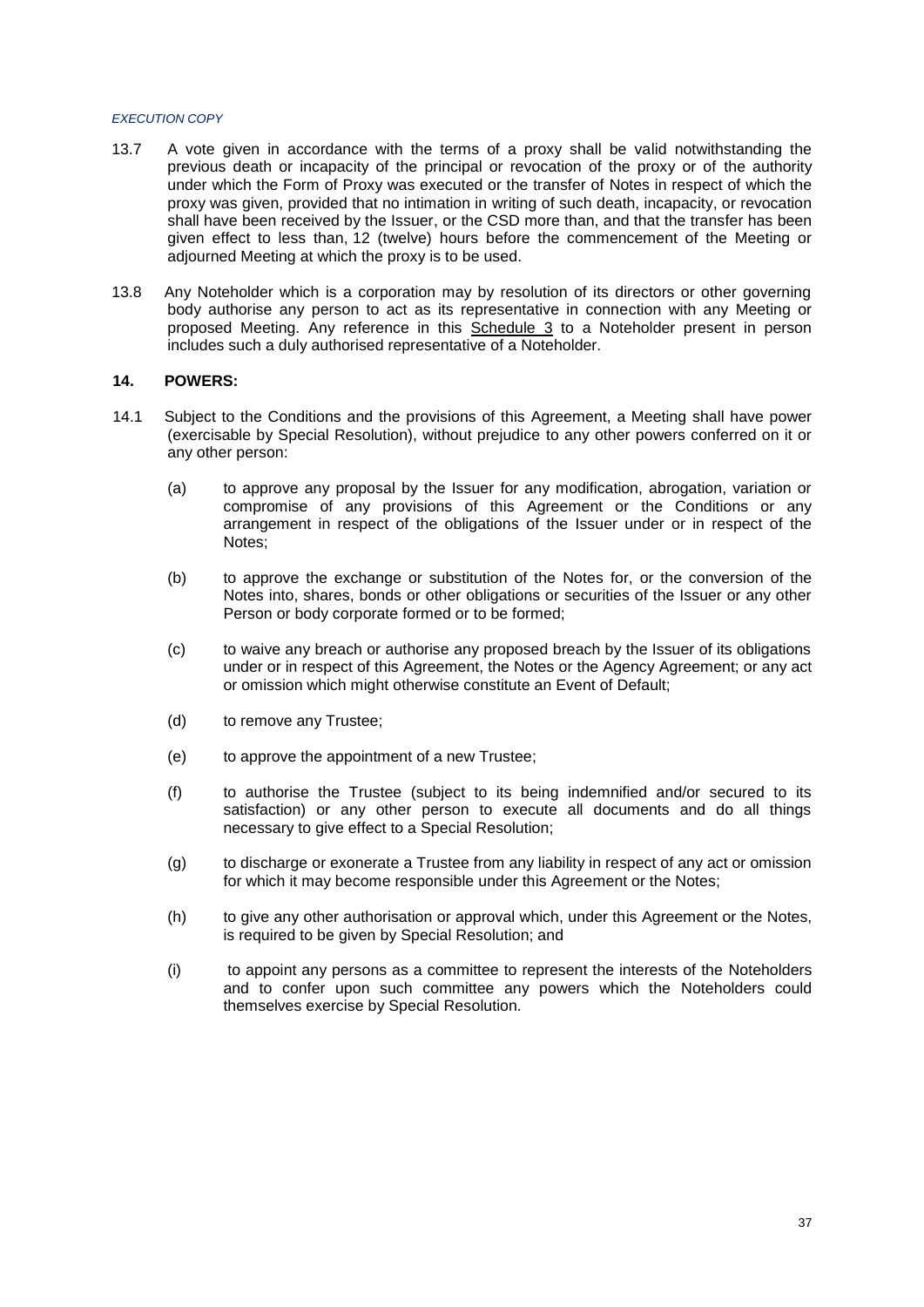- 14.2 A decision to:
	- (a) amend the Maturity Dates or redemption of any of the Notes, any Interest Payment Date or Instalment Date on the Notes;
	- (b) reduce or cancel the Instalment Amount or the Principal Amount of, or any premium payable on Redemption of, the Notes;
	- (c) reduce the Interest Rate/s in respect of the Notes or to vary the method or basis of calculating the amount of Interest, Interest Rate/s or the basis for calculating any Interest in respect of the Notes;
	- (d) if a minimum Interest Rate and/or a maximum Interest Rate is specified, reduce any such minimum and/or maximum;
	- (e) enforce any provision of the Notes or call the Notes;
	- (f) vary any method of, or basis for, calculating the Redemption Amount;
	- (g) vary the currency or currencies of payment of the Notes; or
	- (h) modify the provisions concerning the quorum required at any Meeting or any adjournment of such Meeting or the majority required to pass the Special Resolution,

may only be taken following approval by a Special Resolution.

14.3 Any Special Resolution duly passed shall be binding on Noteholders (whether or not they were present at the Meeting at which such resolution was passed).

#### **15. RESOLUTION BINDS ALL NOTEHOLDERS:**

Subject to paragraph 16 (*Written Resolution*) below, a resolution of the Noteholders shall be binding upon the Noteholders whether or not present at such Meeting, and each of the Noteholders shall be bound to give effect to it accordingly. Notice of the result of every vote on a resolution shall be given to the Noteholders (with a copy to the Issuer when the meeting is convened by the Trustee or where the relevant Meeting was convened by the Issuer, the Trustee) within fifteen (15) Business Days of the conclusion of the Meeting.

#### **16. WRITTEN RESOLUTION**

A written resolution signed by the holders of, at least, three quarters of the outstanding aggregate nominal amount of the Notes taken together shall take effect as if it were a Special Resolution.

### **17. MINUTES**

- 17.1 The Issuer shall cause minutes of all resolutions and proceedings of meetings to be duly entered in the minute books of the Issuer. A copy of the minutes shall be given to the Trustee.
- 17.2 Any such minutes as aforesaid, if purporting to be signed by the Chairman of the Meeting at which such resolutions were passed or proceedings held or by the Chairman of the next succeeding Meeting, shall be receivable in evidence without any further proof, and until the contrary is proved, a meeting of Noteholders in respect of the proceedings of which minutes have been so made shall be deemed to have been duly held and convened and all resolutions passed thereat, or proceedings held, to have been duly passed and held.

## **18. MUTATIS MUTANDIS APPLICATION**

The provisions of this Schedule 3 shall apply *mutatis mutandis* to the calling and conduct of meetings on an individual Tranche, Series or Class of Noteholders, as the case may be.